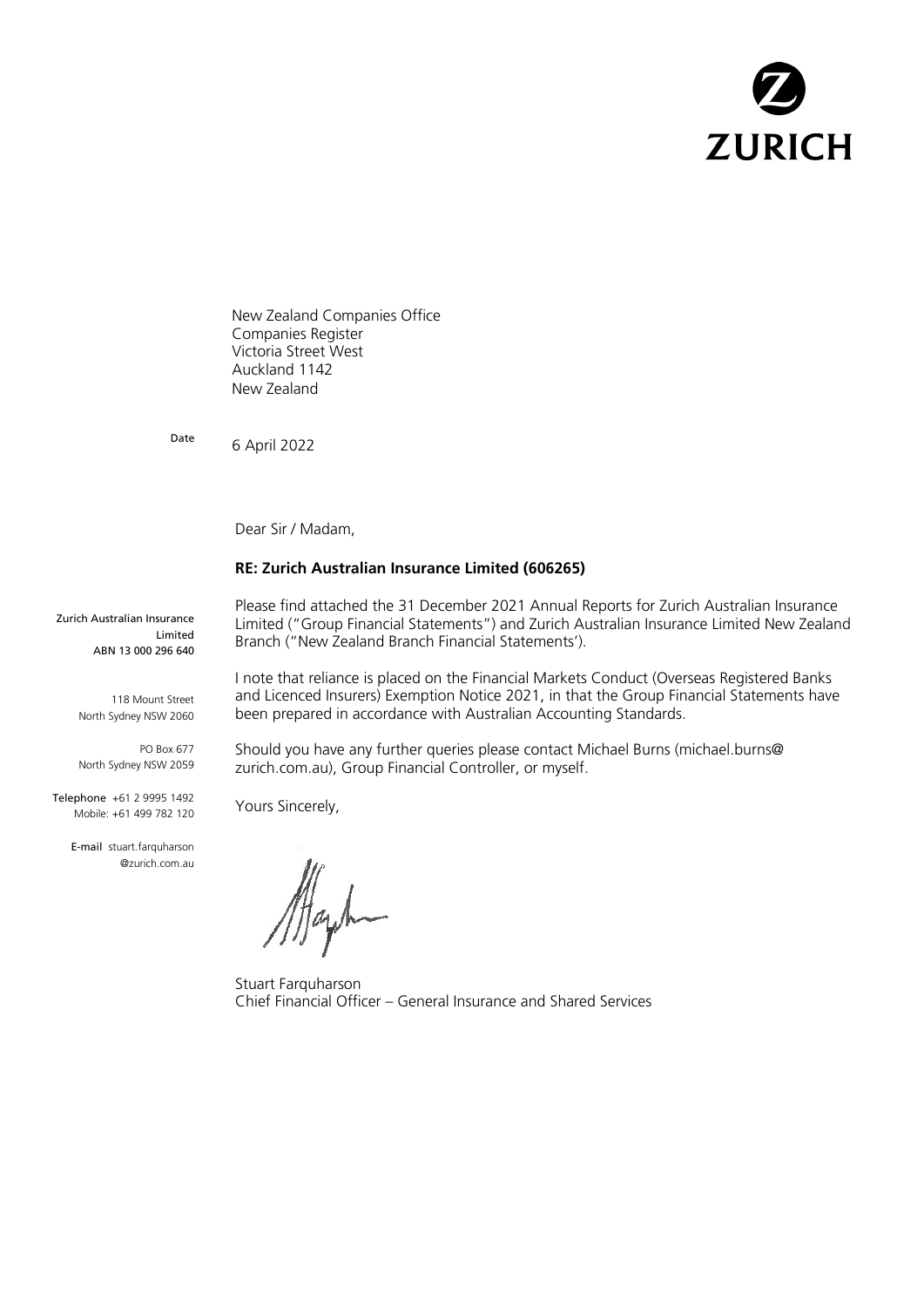A.B.N. 13 000 296 640

# **ANNUAL REPORT**

For the year ended 31 December 2021

| <b>Contents</b>                   | <b>Page Number</b> |
|-----------------------------------|--------------------|
| Directors' Report                 | $1 - 4$            |
| <b>Financial Report</b>           |                    |
| Statement of comprehensive income | 5                  |
| Balance sheet                     | 6                  |
| Statement of changes in equity    | 7                  |
| Statement of cash flows           | 8                  |
| Notes to the financial statements | $9 - 55$           |
| Directors' declaration            | 56                 |
| Independent auditor's report      | $57 - 59$          |

Zurich Australian Insurance Limited is a Company limited by shares, incorporated in and domiciled in Australia. Its registered office and principal place of business is:

118 Mount Street North Sydney NSW 2060

A description of the nature of the entity's operations and its principal activities is included in the directors' report on pages 1 – 4.

The annual report was authorised for issue by the directors on 23 March 2022. The directors have the power to amend and reissue the report.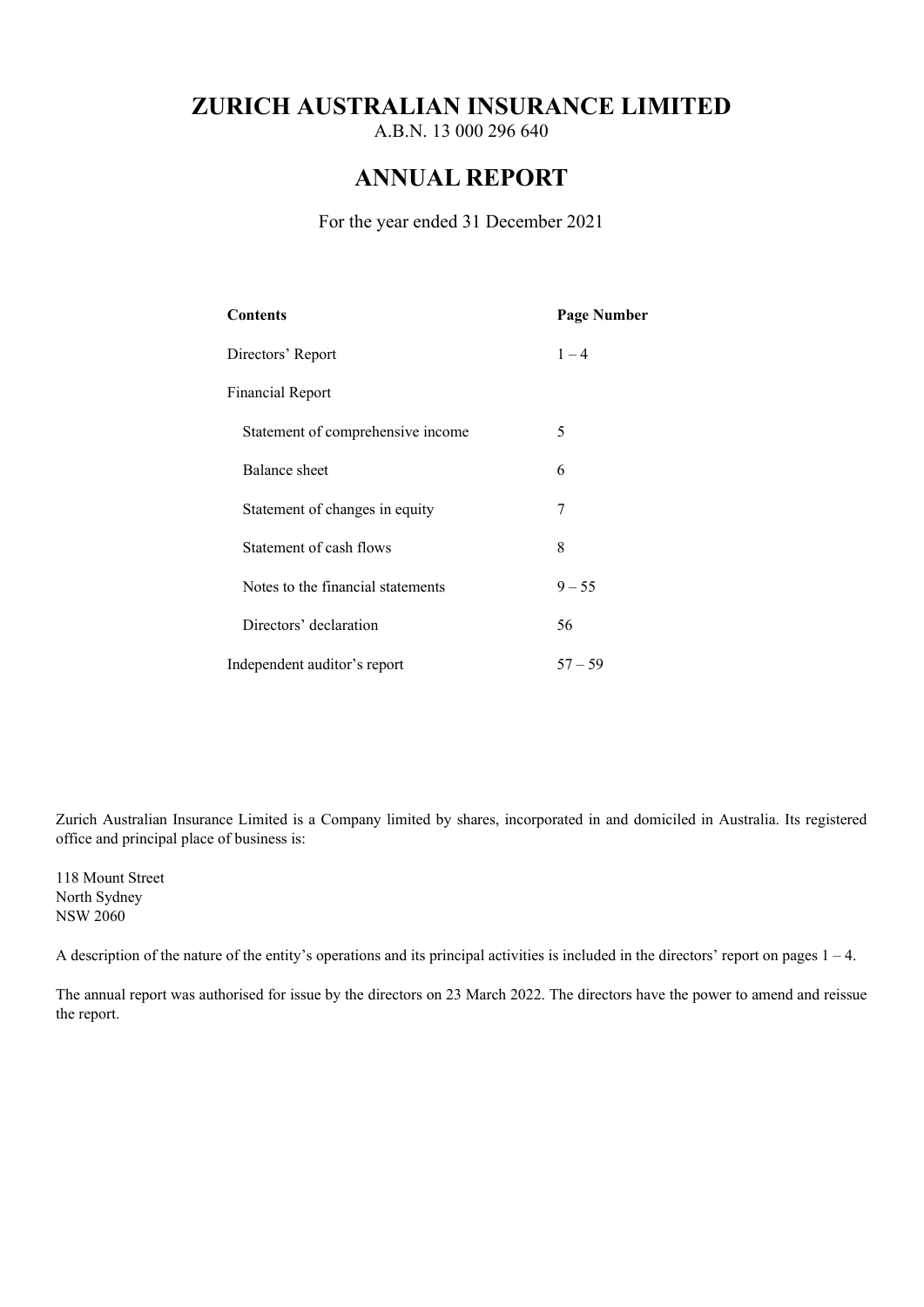### **Directors' report**

The directors present their report on Zurich Australian Insurance Limited ("the Company") for the year ended 31 December 2021.

### **Directors**

The following persons were directors of the Company at any time during the financial year and up to the date of this report:

| Name                        | Role               | <b>Appointment date</b> | <b>Resignation date</b> |
|-----------------------------|--------------------|-------------------------|-------------------------|
| Paul John Bedbrook          | Director, Chairman | 19 November 2014        |                         |
| Elaine Collins              | Director           | 1 April 2013            |                         |
| John Francis Mulcahy        | Director           | 24 August 2017          |                         |
| Matthew Reilly              | Director           | 22 November 2017        |                         |
| Timothy Paul Plant          | Director           | 1 September 2018        | 19 July 2021            |
| Justin Sean Delaney         | Director           | 19 July 2021            |                         |
| Geoffrey Edward Summerhayes | Director           | 17 January 2022         |                         |

The following persons were officers of the Company who held office during financial year 2021:

| <b>Name</b>           | Role           | Appointment date  | <b>Resignation date</b> |
|-----------------------|----------------|-------------------|-------------------------|
| Cathy Anne Manolios   | Secretary      | 16 September 2002 |                         |
| David George Hallahan | Secretary      | 11 April 2008     |                         |
| Edmund Ralph Yang     | Public Officer | 1 June 2019       |                         |

### **Principal activities**

The principal activity of the Company during the year was underwriting various classes of General Insurance.

Apart from the above there were no significant change in the nature of the Company's principal activities during the year.

### **Dividends**

Dividends paid by the Company to the Australian controlling company, Zurich Financial Services Australia Limited, during the financial year were as follows:

|                                                               | 2021           | 2020        |
|---------------------------------------------------------------|----------------|-------------|
|                                                               | $$^{\circ}000$ | \$'000      |
| Ordinary dividend paid                                        | 72,000         |             |
| A summary of revenues, expenses and results is set out below: |                |             |
| Revenues and other income                                     |                |             |
| Direct premium and inwards reinsurance revenue                | 1,200,405      | 1,241,988   |
| Reinsurance and other recoveries                              | 24,782         | 677,430     |
| Investment income                                             | 29,492         | 41,420      |
| Other income                                                  | 12,667         | 528         |
| Foreign exchange gain/(loss)                                  | 311            | (821)       |
|                                                               | 1,267,657      | 1,960,545   |
| Expenses                                                      |                |             |
| Claims expense                                                | (321,767)      | (306, 188)  |
| Outwards reinsurance expense                                  | (553, 140)     | (1,427,649) |
| Underwriting expenses                                         | (278, 507)     | (304, 634)  |
|                                                               | (1,153,414)    | (2,038,471) |
| <b>Results</b>                                                |                |             |
| Profit/(loss) before income tax                               | 114,243        | (77, 926)   |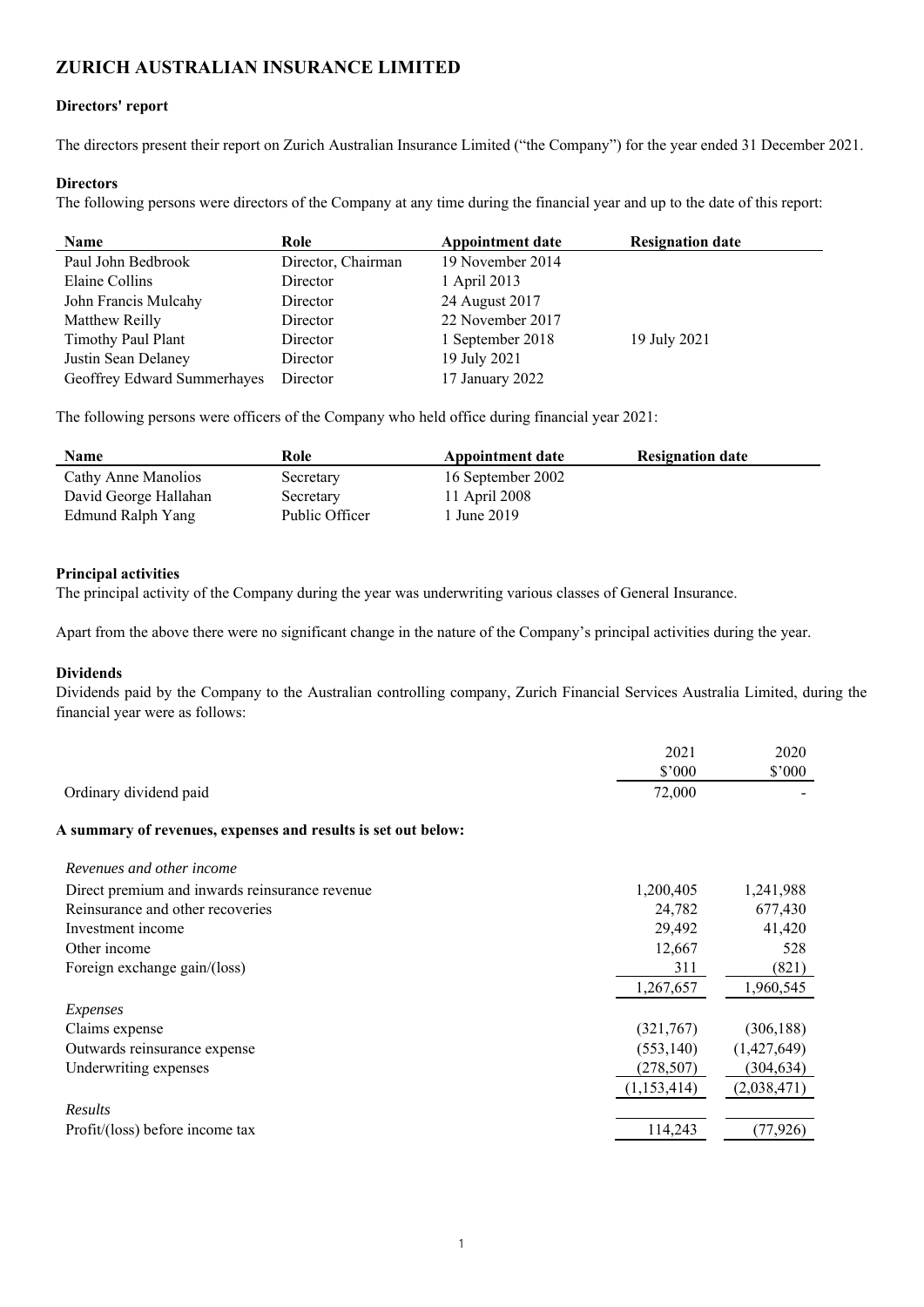### **Directors' report** *(continued)*

### **Review of results and operations**

### **Matters subsequent to the end of the financial year**

- 1) On 21 February 2022, the Full Court of the Federal Court of Australia passed judgement on the appeals in the COVID-19 second business interruption test case. The judgement substantially upheld the earlier Federal Court decision delivered in October 2021.The judgement of the Court concluded that for nine of the ten proceedings in the second test case, business interruption claims are not covered. Given this judgement, the company has reassessed its outstanding claims liability and associated reinsurance and other recoveries. This reassessment is reflected within the results of the Company for the year ended 31 December 2021.
- 2) From 21 February 2022, heavy rain and flash flooding has impacted the Queensland and NSW coastline, including Southeast Queensland, northern regions of NSW, and most recently the greater Sydney region. At the time of preparing the Annual Report, this East Coast Flood catastrophe event has subsided, however the claims impact of this event is still developing. A current early estimate of the Company's gross claims is approximately \$105m. After reinsurance, net claims cost to the Company from this series of weather events is expected to range between \$10m to \$20m.

Other than above, the directors are not aware of any matter or circumstance which has arisen since 31 December 2021, other than dealt with in the financial statements, that has significantly affected or may significantly affect:

- a) The operations in future financial years; or
- b) The results of those operations in future financial years; or
- c) The state of affairs in future financial years.

### **Likely developments and expected results of operations**

The directors do not make any reference to likely developments and expected results at this time, apart from comments made elsewhere in this report, as such references could be prejudicial to the interests of policyholders and shareholders. Accordingly, this information has not been included in this report.

#### **Insurance of officers**

During the financial year, the Australian parent company, Zurich Financial Services Australia (ZFSA), paid a premium to insure all present and past directors, secretaries and executive officers of the Company or a related body corporate. The insurance grants indemnity against liabilities permitted to be indemnified by the Company under the Corporations Act 2001. In accordance with normal commercial practice, the insurance policy prohibits disclosure of the terms of the policy including the nature of the liability insured against and the amount of the premium

#### **Agreements to indemnify**

The Company's Constitution permits the Company to indemnify the directors and officers of the Company to the extent permitted by law. It is also the policy of ZFSA, as the Australian parent company, that its employees should be protected from any liability for acting in the course of their employment legally, within the parent company's policies and provided they act in good faith.

ZFSA have entered into an indemnity deed with current and former directors (as relevant) of the Company. A director who has entered into an indemnity deed with the respective parent company is indemnified, subject to the terms and conditions of the deed, for all liabilities including costs, damages and expenses incurred in his or her capacity as a director of the Company, to the extent permitted by law.

Other than the indemnity deed between the parent company and current and former directors of the Company, the Company and any related body corporate has not made any agreement to indemnify any current or former officer or auditor (as relevant) of the Company from 1 January 2021 to the date of this report.

#### **Environmental regulations**

Whilst the Company has assessed that there are no significant environmental regulations that apply to it, the Company is part of the Zurich Group which has the ambition to become one of the world's most environmentally responsible and impactful businesses in the world.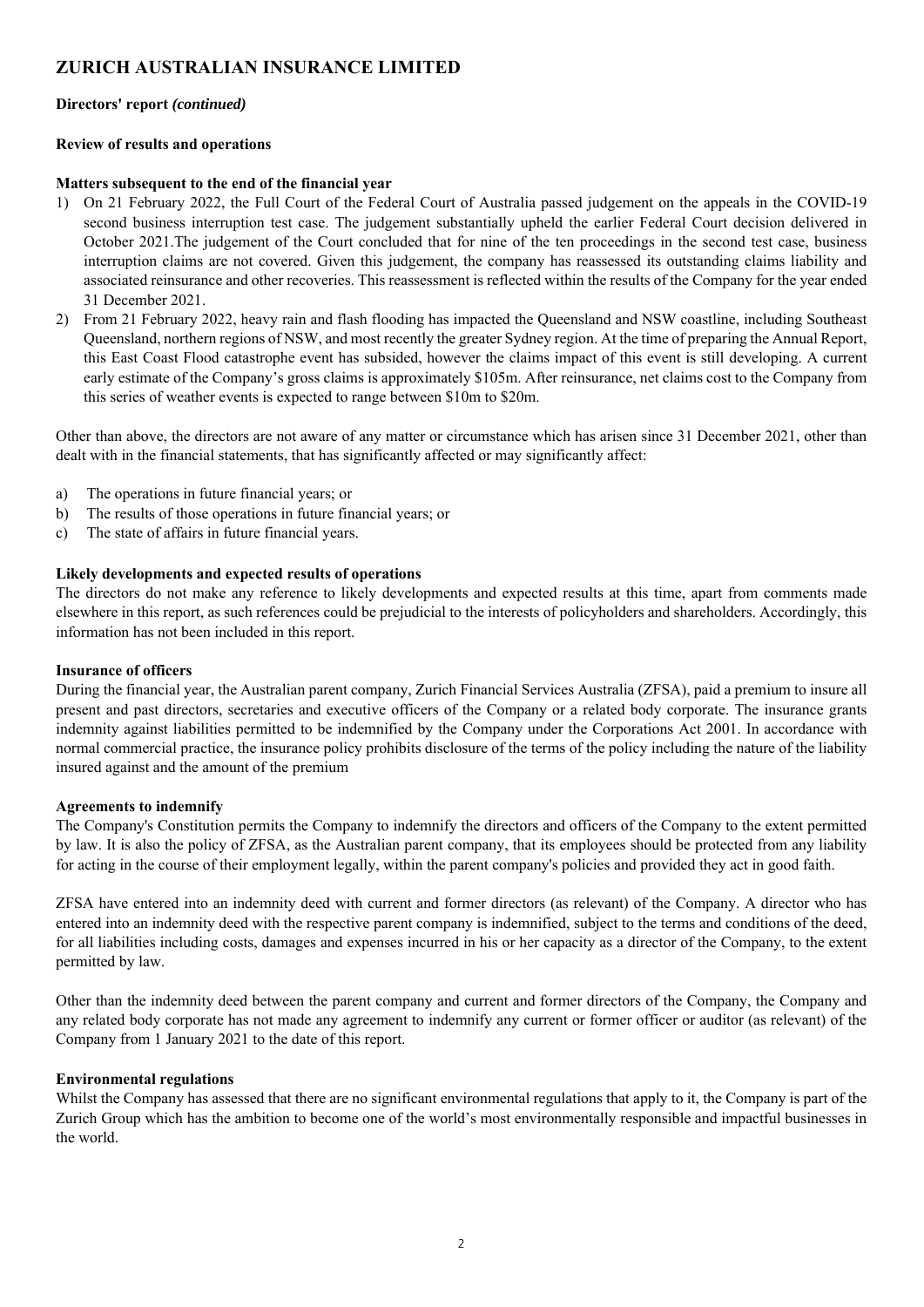### **Directors' report** *(continued)*

### **Environmental regulations** *(continued)*

Zurich Group has intensified its focus on the UN Global Business Ambition Pledge to limit global temperature rise to 1.5°C. Zurich Group has been embedding sustainability into every fibre of the Company and has been operating as a carbon-neutral business since 2014. In 2020, Zurich Group has become one of the first large institutional investors to prioritize the goals – rather than the monetary amount. The Dow Jones Sustainability Index (DJSI) named Zurich Group as No. 1 in the insurance industry for improving scores across all three components of the ranking: governance and economic, environmental, and social. This is a sign that Zurich Group's long-term efforts are paying off.

Zurich Australia & New Zealand established a local sustainability working group in 2021 in order to develop its own local strategy, while taking advantage of the strong support and lead from the Zurich Group. The first phase of the strategy has been to embed our foundations, which included activities such as establishing sustainability pages on both our intranet and external website, exceeding the targeted reduction of our operational emissions and benchmarking the carbon impact of our investments, as well as reviewing our current suite of sustainable products.

As part of our local sustainability strategy we are aiming to engage and educate our customers and employees about sustainability and empower them to join us in our action against climate change. As part of this, we will be piloting a local reforestation project within our business that will lead to the regeneration of ecosystems and their native tree species in Australia.

### **Proceedings on behalf of the company**

During the financial year, no person has applied to the Court under section 237 of the Corporations Act 2001 for leave to bring proceedings on behalf of the Company, or to intervene in any proceedings to which the Company is a party, for the purpose of taking responsibility on behalf of the Company for all or part of those proceedings.

No proceedings have been brought or intervened in on behalf of the Company with leave of the Court under section 237 of the Corporations Act 2001.

#### **Rounding of amounts to the nearest thousand dollars**

The Company is of a kind referred to in ASIC Legislative Instrument 2016/191, relating to the "rounding off" of amounts in the Directors' Report. Amounts in the Directors' Report have been rounded off to the nearest thousand dollars in accordance with that Class Order.

# **Auditor**

Ernst & Young Australia (EY) replaces PricewaterhouseCoopers Australia in office in accordance with section 327 of the Corporations Act 2001. A copy of the Auditor's Independence Declaration, as required under section 307C of the Corporation Act 2001, is set out on page 4.

This report is made in accordance with a resolution of the directors.

Bedbrook E Collins Chairman Director

Sydney 23 March 2022

 $\stackrel{\ast}{\smile}$ . Collis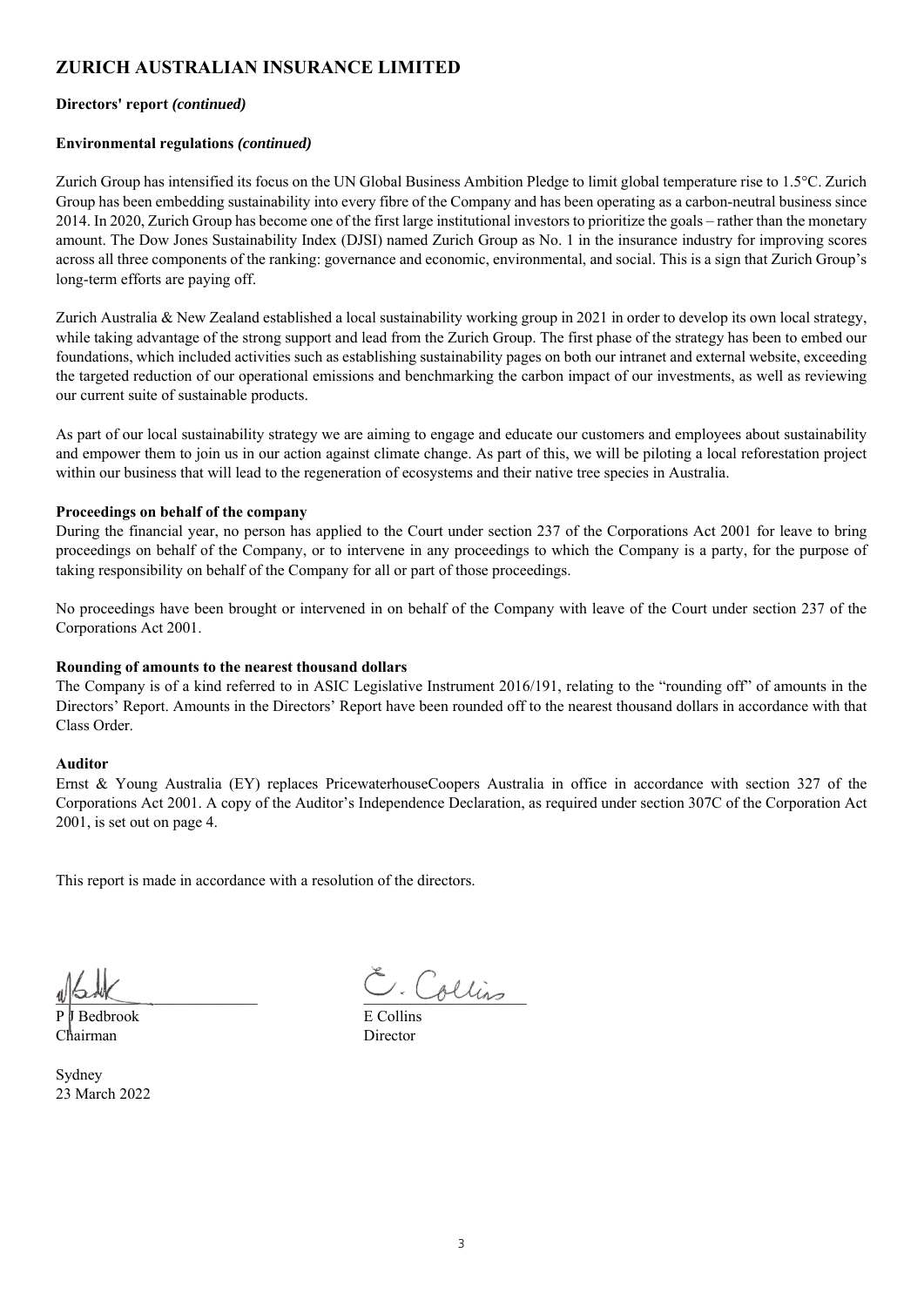

Ernst & Young 200 George Street Sydney NSW 2000 Australia Fax: +61 2 9248 GPO Box 2646 Sydney NSW 5959 2001 5555

Tel: +61 2 9248 ey.com/au

# **Auditor's independence declaration to the directors of Zurich Australian Insurance Limited**

As lead auditor for the audit of the financial report of Zurich Australian Insurance Limited for the financial year ended 31 December 2021, I declare to the best of my knowledge and belief, there have been:

- a. No contraventions of the auditor independence requirements of the *Corporations Act 2001* in relation to the audit;
- b. No contraventions of any applicable code of professional conduct in relation to the audit; and
- c. No non-audit services provided that contravene any applicable code of professional conduct in relation to the audit.

Emst & Young

Ernst & Young

1) avril (ewell

David Jewell Partner 23 March 2022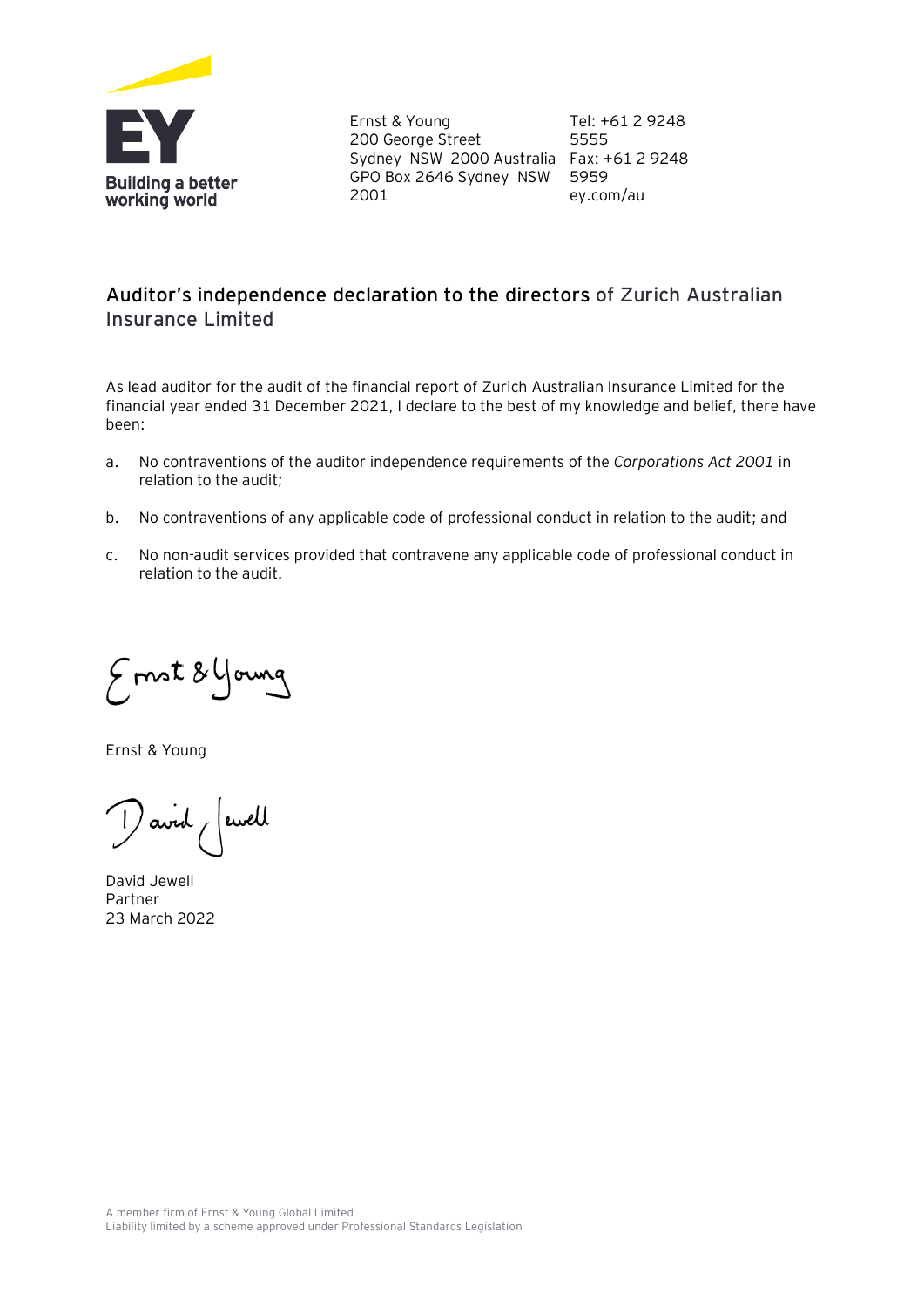# **Statement of comprehensive income For the year ended 31 December 2021**

|                                                            |           | 2021       | 2020        |
|------------------------------------------------------------|-----------|------------|-------------|
|                                                            | Notes     | \$'000     | \$'000      |
| Premium revenue                                            |           |            |             |
| Direct premium revenue                                     | 4 b (iii) | 1,196,811  | 1,238,783   |
| Inwards reinsurance revenue                                |           | 3,594      | 3,205       |
| Outwards reinsurance expense                               |           | (321,767)  | (306, 188)  |
| Net premium revenue                                        |           | 878,638    | 935,800     |
| Claims expense                                             | 8         | (553, 140) | (1,427,649) |
| Reinsurance and other recoveries revenue                   | 8         | 24,782     | 677,430     |
| Net claims incurred                                        | 8         | (528, 358) | (750, 219)  |
| Gross movement in unexpired risk liability                 | 20(b)     | 5,269      | (5,269)     |
| Net movement in unexpired risk liability                   |           | 5,269      | (5,269)     |
| Acquisition costs                                          |           | (144, 864) | (171, 871)  |
| Other underwriting expenses                                |           | (133, 643) | (132,763)   |
| Underwriting expenses                                      |           | (278, 507) | (304, 634)  |
| <b>Underwriting result</b>                                 |           | 77,042     | (124, 322)  |
| Investment Income                                          | 6         | 29,492     | 41,420      |
| Other income                                               | 7         | 7,398      | 5,797       |
| Net foreign exchange gain/(loss)                           |           | 311        | (821)       |
| Profit/(loss) before income tax                            |           | 114,243    | (77, 926)   |
| Income tax (expense)/benefit                               | 9(a)      | (29, 653)  | 30,655      |
| Profit/(loss) for the year                                 | 24(c)     | 84,590     | (47, 271)   |
| Other comprehensive income                                 |           |            |             |
| Exchange difference on translating foreign operation       | 24(b)     | 373        | (959)       |
|                                                            |           |            |             |
| Other comprehensive income/(loss) for the year, net of tax |           | 373        | (959)       |

*The above statement of comprehensive income should be read in conjunction with the accompanying notes.*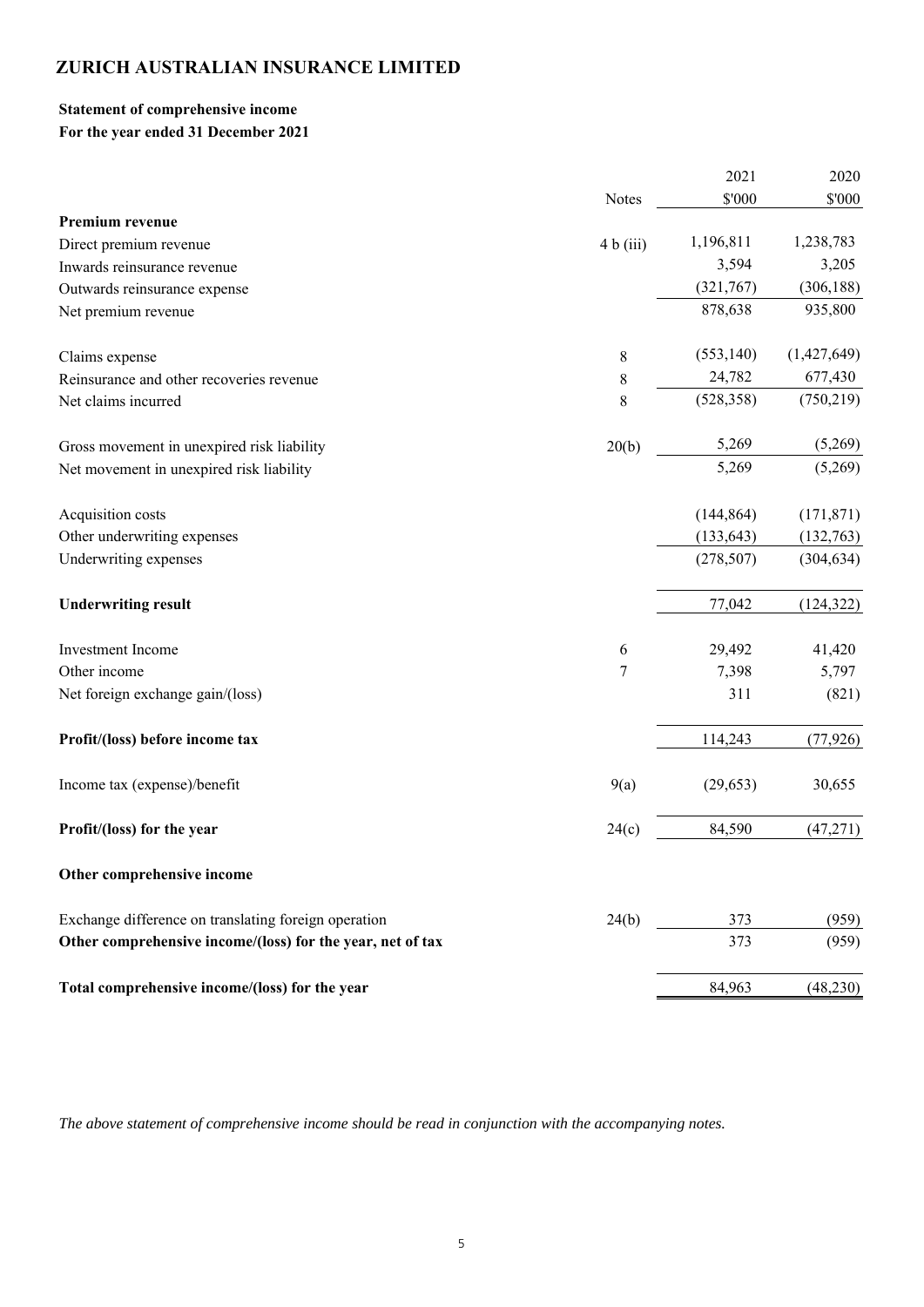# **Balance sheet**

**As at 31 December 2021** 

|                                                       | Notes | 2021      | 2020      |
|-------------------------------------------------------|-------|-----------|-----------|
|                                                       |       | \$'000    | \$'000    |
| <b>Assets</b>                                         |       |           |           |
| Cash and cash equivalents                             | 10    | 107,931   | 114,819   |
| Receivables                                           | 11    | 371,273   | 350,745   |
| Financial assets at fair value through profit or loss | 12    | 1,686,274 | 1,511,313 |
| Reinsurance and other recoveries                      | 13    | 1,017,112 | 1,304,987 |
| Deferred acquisition costs                            | 14    | 75,749    | 49,347    |
| Other assets                                          | 15    | 169,780   | 166,956   |
| Deferred tax asset                                    | 16    | 16,901    | 18,611    |
| <b>Total Assets</b>                                   |       | 3,445,020 | 3,516,778 |
| <b>Liabilities</b>                                    |       |           |           |
| Payables                                              | 17    | 200,551   | 153,839   |
| Provisions                                            | 18    | 14,878    | 10,238    |
| Unearned premium                                      | 19    | 725,540   | 657,614   |
| Unexpired risk liability                              | 20(a) |           | 5,269     |
| Outstanding claims                                    | 21(a) | 2,000,888 | 2,199,618 |
| <b>Total Liabilities</b>                              |       | 2,941,857 | 3,026,578 |
| <b>Net Assets</b>                                     |       | 503,163   | 490,200   |
| <b>Equity</b>                                         |       |           |           |
| Contributed equity                                    | 23(a) | 97,065    | 97,065    |
| Reserves                                              | 24(a) | 7,222     | 6,849     |
| Retained profits                                      | 24(c) | 398,876   | 386,286   |
| <b>Total Equity</b>                                   |       | 503,163   | 490,200   |

*The above balance sheet should be read in conjunction with the accompanying notes.*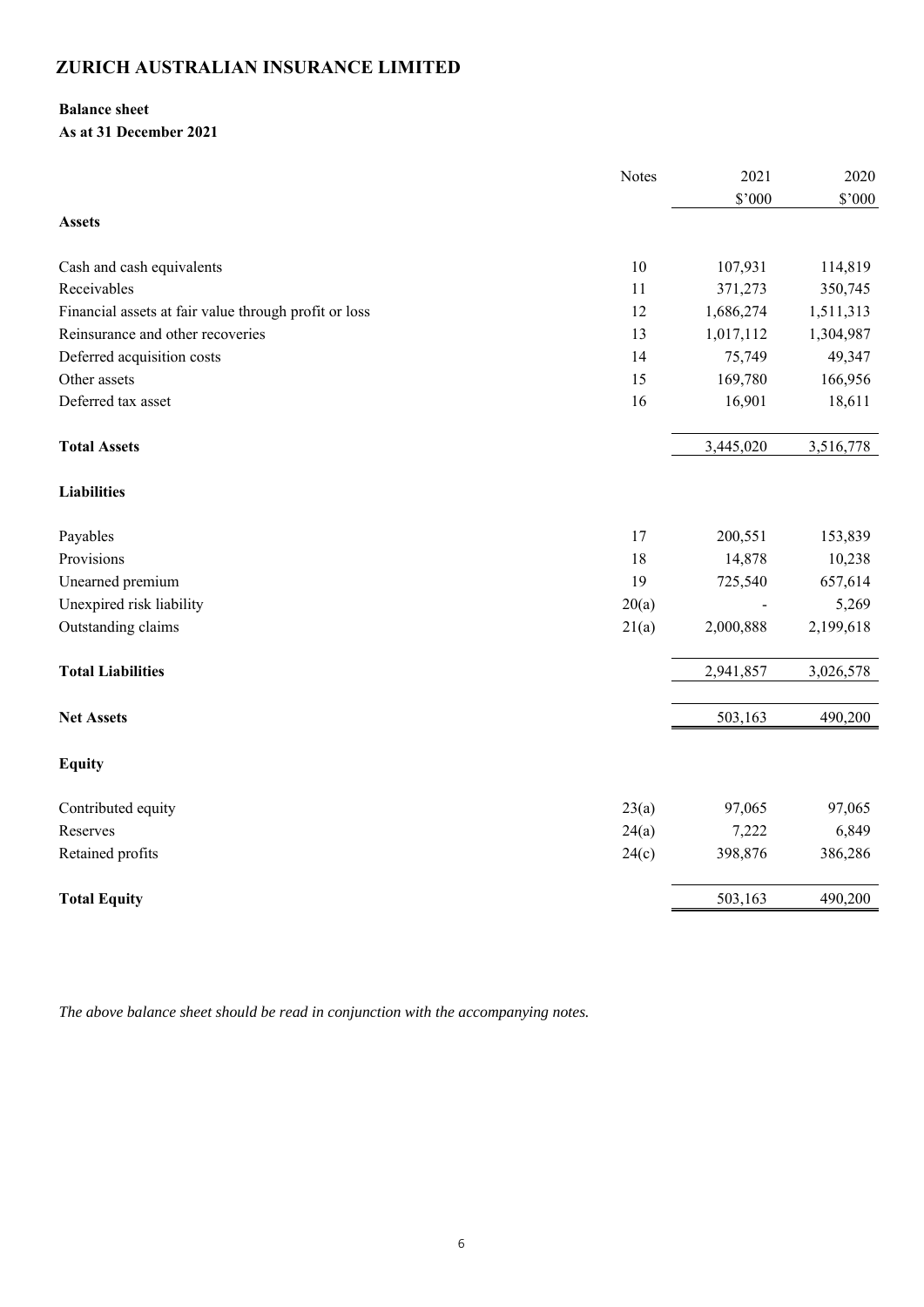# **Statement of changes in equity**

# **For the year ended 31 December 2021**

|                                                       | Contributed<br>Equity    | Reserves | Retained<br>profits | Total    |
|-------------------------------------------------------|--------------------------|----------|---------------------|----------|
|                                                       | \$'000                   | \$'000   | $$^{\circ}000$      | \$'000   |
| <b>Balance at 1 January 2020</b>                      | 97,065                   | 7,808    | 433,557             | 538,430  |
| Total comprehensive loss for the year                 |                          | (959)    | (47,271)            | (48,230) |
| <b>Balance at 31 December 2020</b>                    | 97,065                   | 6,849    | 386,286             | 490,200  |
| Total comprehensive income for the year               | $\overline{\phantom{0}}$ | 373      | 84,590              | 84,963   |
| Transactions with owners in their capacity as owners: |                          |          |                     |          |
| Dividends paid to Australian parent entity            |                          |          | (72,000)            | (72,000) |
| <b>Balance as at 31 December 2021</b>                 | 97,065                   | 7,222    | 398,876             | 503,163  |

*The above statement of changes in equity should be read in conjunction with the accompanying notes.*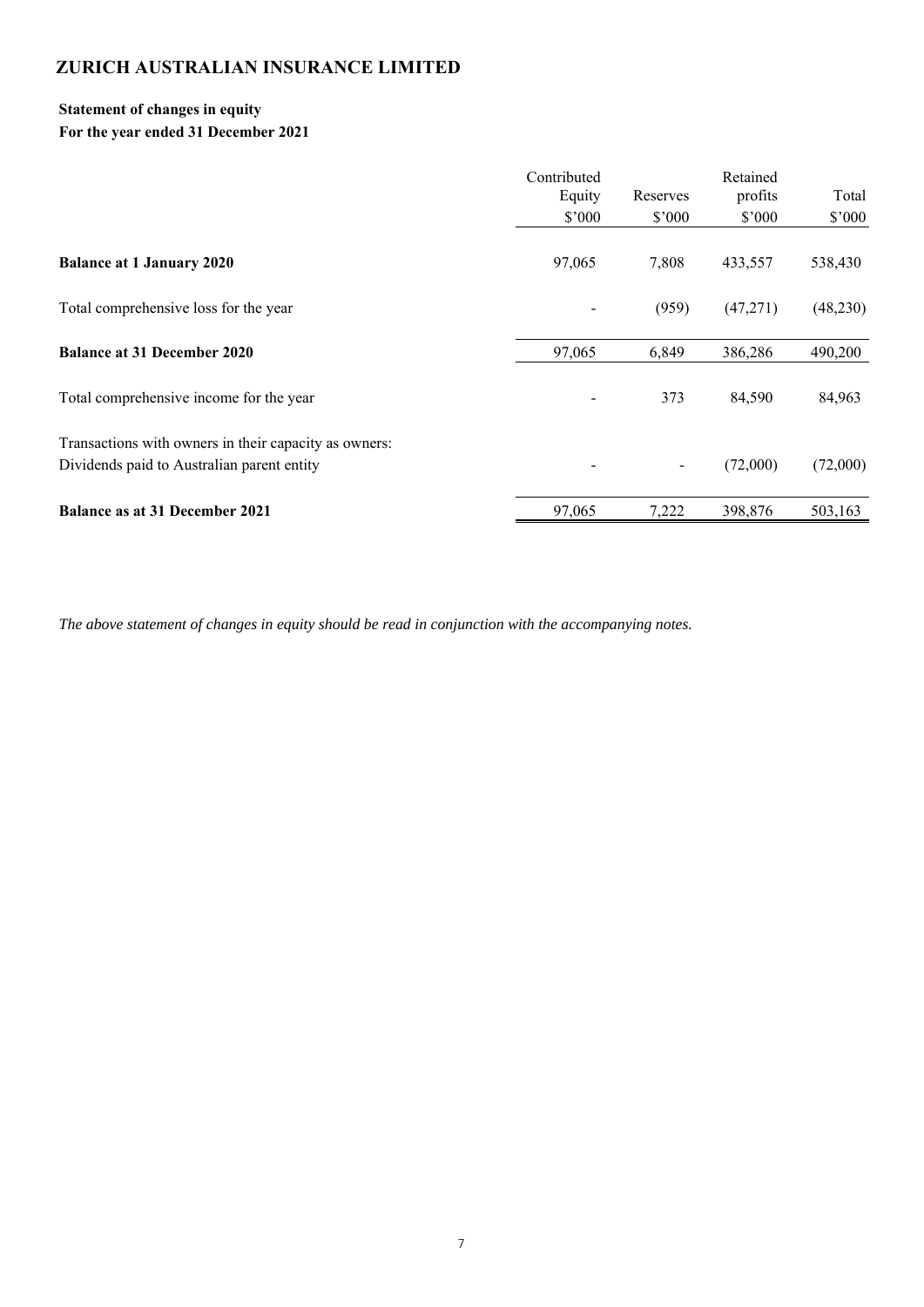### **Statement of cash flows**

**For the year ended 31 December 2021** 

|                                                                  | Notes | 2021       | 2020       |
|------------------------------------------------------------------|-------|------------|------------|
|                                                                  |       | \$'000     | \$'000     |
| Cash flows from operating activities                             |       |            |            |
| Net premiums and deposits received                               |       | 898,445    | 873,166    |
| Net claims and related payments                                  |       | (440, 714) | (634, 056) |
| Payments to suppliers and employees                              |       | (280, 234) | (280, 685) |
| Interest received                                                |       | 490        | 2,448      |
| Fees and commissions received                                    |       | 7,398      | 5,797      |
| Payment/(receipt) to/from head tax entity                        |       | 26,925     | (27,310)   |
| Other payments                                                   |       | (1,322)    | (800)      |
| Dividends received - non life insurance business                 |       | 5,985      | 4,708      |
| Net cash inflow/(outflow) from operating activities              | 25    | 216,973    | (56, 732)  |
| <b>Cash flows from financing activities</b>                      |       |            |            |
| Dividend paid to parent entity                                   |       | (72,000)   |            |
| Net cash outflow from financing activities                       |       | (72,000)   |            |
| Cash flows from investing activities                             |       |            |            |
| Net cash flows from (purchase)/sale of investment assets         |       | (192, 887) | (46, 911)  |
| Net interest received on investing activities                    |       | 40,366     | 42,132     |
|                                                                  |       |            |            |
| Net cash outflow from investing activities                       |       | (152, 521) | (4,779)    |
| Net decrease in cash held                                        |       | (7, 548)   | (61,511)   |
| Cash and cash equivalents at the beginning of the financial year |       | 114,819    | 176,241    |
| Effects of exchange rate changes on cash and cash equivalents    |       | 660        | 89         |
| Cash and cash equivalents at the end of the financial year       | 10    | 107,931    | 114,819    |

*The above statement of cash flow should be read in conjunction with the accompanying notes.*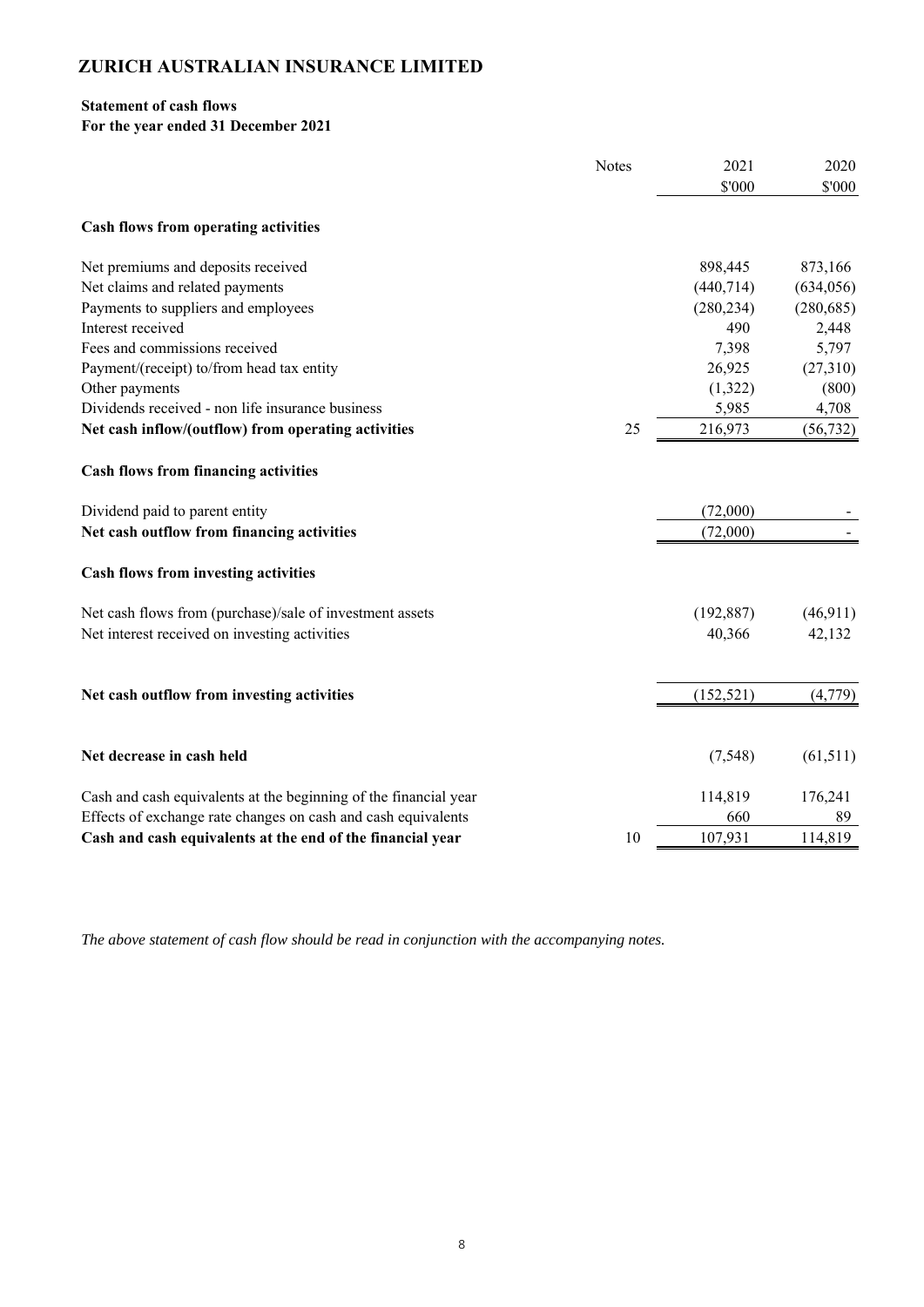# **Notes to the financial statements For the year ended 31 December 2021**

### **1. Summary of significant accounting policies**

This general purpose financial report has been prepared in accordance with Australian Accounting Standards, other authoritative pronouncements of the Australian Accounting Standards Board (AASB), Urgent Issues Group Interpretations and the Corporations Act 2001.

It is prepared in accordance with the historical cost convention, except in the case of certain financial assets, as noted in the accounting policies below, which are measured on the basis of fair value as required by AASB 139 *Financial Instruments: Recognition and Measurement*, and liabilities for long-tail outstanding claims which have been inflated and discounted as required by AASB 1023 *General Insurance Contracts*.

### **Compliance with IFRS**

The financial statements of Zurich Australian Insurance Limited ("the Company") also comply with International Financial Reporting Standards (IFRSs) as issued by the International Accounting Standards Board (IASB).

### **New accounting standards and interpretations**

Certain new accounting standards and interpretations have been published that are not mandatory for 31 December 2021 reporting periods. The Company's assessment of the impact of these new standards and interpretations is set out below:

 AASB 9 *Financial Instruments* addresses the classification, measurement and de-recognition of financial assets and financial liabilities, introduces new rules for hedge accounting and a new impairment model for financial assets. This standard became effective from 1 January 2018, however in October 2016, the AASB published an amendment to AASB 4 which provides an option of temporary exemption from AASB 9 for entities that meet certain requirements (applied at the reporting entity level).

The Company has assessed the applicability of the exemption and concluded that it meets the necessary requirements and is therefore exempt from AASB 9. AASB 4 will be superseded by the new insurance contracts standard AASB 17. Accordingly the temporary exemption is expected to cease to be applicable when the new insurance standard becomes effective.

 AASB 17 Insurance Contracts was adopted by the Australian Accounting Standards Board in July 2017 and subsequently amended in July 2020.

AASB 17 will apply to insurance products of the Company from 1 January 2023. AASB 17 will apply to all insurance business and introduces a 'general model' for recognition and measurement of insurance contracts. The standard allows the application of a 'simplified approach' if the coverage period of the contract is 12 months or less or if the liability for remaining coverage under the simplified approach would not materially differ from the general model. The Company will adopt the 'simplified approach' for all products. The first applicable reporting period for the Company will be for 31 December 2023, with comparative period for the year ending 31 December 2022 restated on a AASB 17 basis. AASB 17 will be applied retrospectively to all the Company's insurance contacts on transition.

Whilst the standard does not change the economics of the insurance business, the standard will impact the Company's profit and loss, mostly through Discounting, Risk Adjustments and Onerous Contracts. The Company's Capital requirements will also be impacted once the Australian Prudential Regulation Authority (APRA) standards are finalised.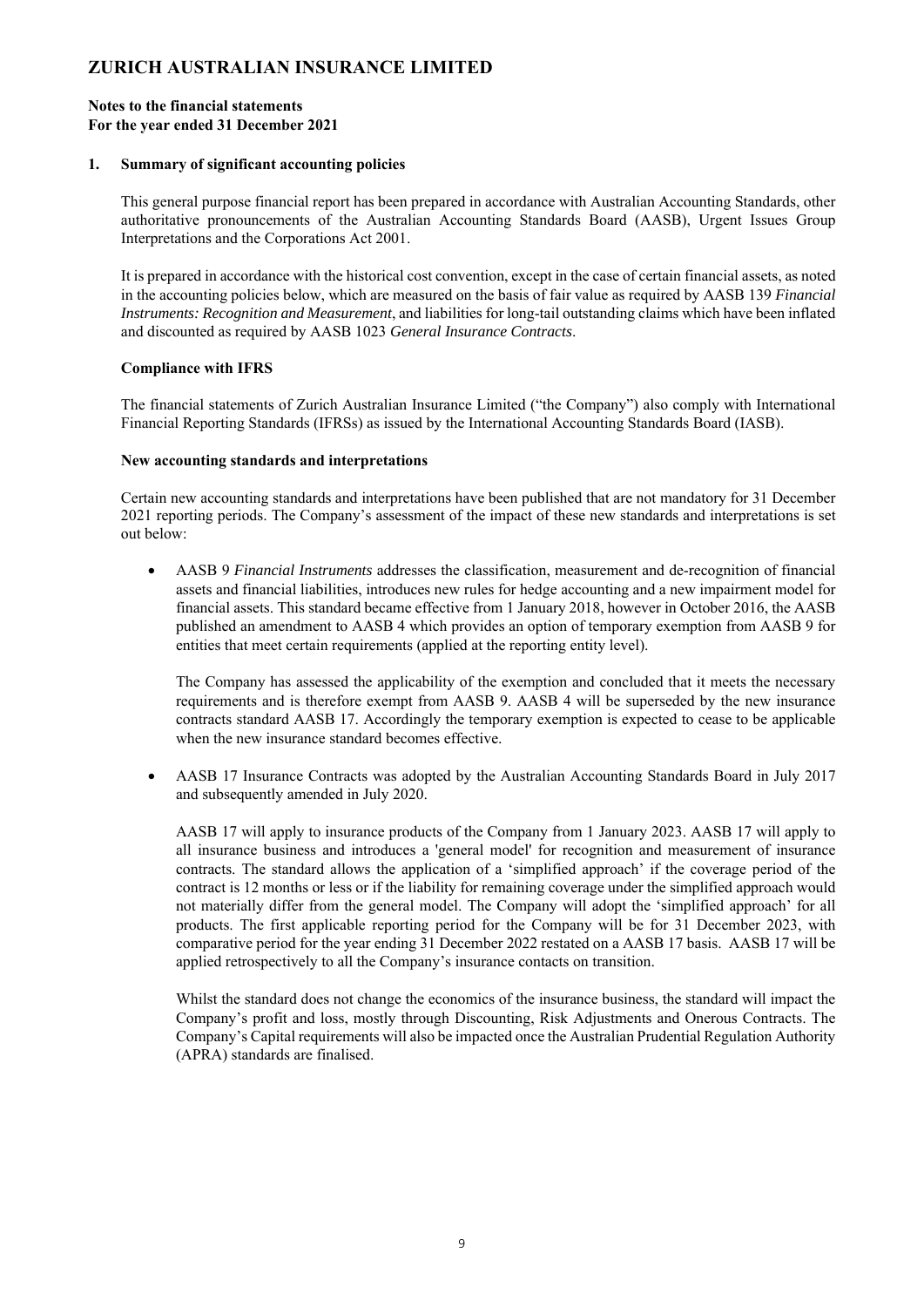### **Notes to the financial statements For the year ended 31 December 2021**

#### **1. Summary of significant accounting policies** *(continued)*

#### **New accounting standards and interpretations** *(continued)*

The relevant key areas of consideration under AASB 17 Insurance Contracts are set out below and, where possible, the current proposed approach has been detailed:

- Portfolios of contracts (with similar risks, which are managed together) require disaggregation into those that are onerous, as well as annual cohorts. This will result in an increase in the number of portfolios and cohorts under AASB 17 compared to AASB 1023. The profit recognition is also expected to differ as a result of the more granular level of aggregation of contracts under AASB 17. For onerous contracts, where fulfilment cash flows exceed the carrying balance of the liability for remaining coverage of a portfolio, the loss component will flow through the P&L in the insurance service result. The full impact of the Company's Onerous Contracts for local reporting is still being determined with the aim to complete this in the second half of 2022;
- Risk adjustments, which reflect uncertainties in the amount and timing of future cash flows, are required for insurance contracts under the current accounting standards (which refers to a risk margin under AASB 1023); The application of the AASB 17 requirements is one of substantial judgement and the Company is currently defining the methodology for determining the risk adjustment and, in doing so, is giving consideration to evolving industry interpretation. Given the Company's ongoing work on this complex component of the standard, the financial impact cannot be reasonably estimated at the balance date with the aim to complete this in the second half of 2022;
- AASB 17 requires estimates of future cash flows to be discounted to reflect the time value of money and financial risks related to those cash flows, but does not prescribe a methodology for determining the discount rates used. The Company will recognise changes in assumptions regarding discount rate in other comprehensive income, rather than in profit and loss. This methodology and assumptions are currently being determined with the aim to complete this in the second half of 2022;
- Some changes to the acquisition cost definition including what may be deferred. This will result in an increase in the total acquisition cost to be deferred. Furthermore, for groups of contracts that apply the simplified approach and have a coverage period of one year or less, AASB 17 provides an option to recognise any insurance acquisition costs as expenses when incurred. The Company does not plan to apply this option and expects to amortise acquisition costs over the coverage period of the related insurance contracts, consistent with current accounting under AASB 1023;
- The contract boundary, which is the period over which profit is recognised, is determined based on the ability to compel the policyholder to pay premiums or the substantive obligation to provide coverage/services. The company has assessed all its Insurance Contracts and will apply the simplified approach across all its products;
- Reinsurance contracts and the associated asset are to be determined separately to the gross contract liability and may have different contract boundaries; The company has assessed all its Reinsurance Contracts will apply the simplified approach across all its products.

The Company has performed an impact assessment which identified the key areas of expected impact. For Group financial reporting requirements, the Company has completed 3x 'light parallel runs' to assess the local Accounting team processes and actuarial tools pre-2022. A 'full parallel run' will be conducted for the year 2022 such that the Company continues to assess the impact of the new requirements and emerging industry guidance on financial statements. The Company will be undertaking a system migration in April-2022, including being able to utilise the AASB 17 ledger for reporting purposes and the transition approach also includes the development and delivery of training to the finance teams and relevant stakeholders on the new requirements.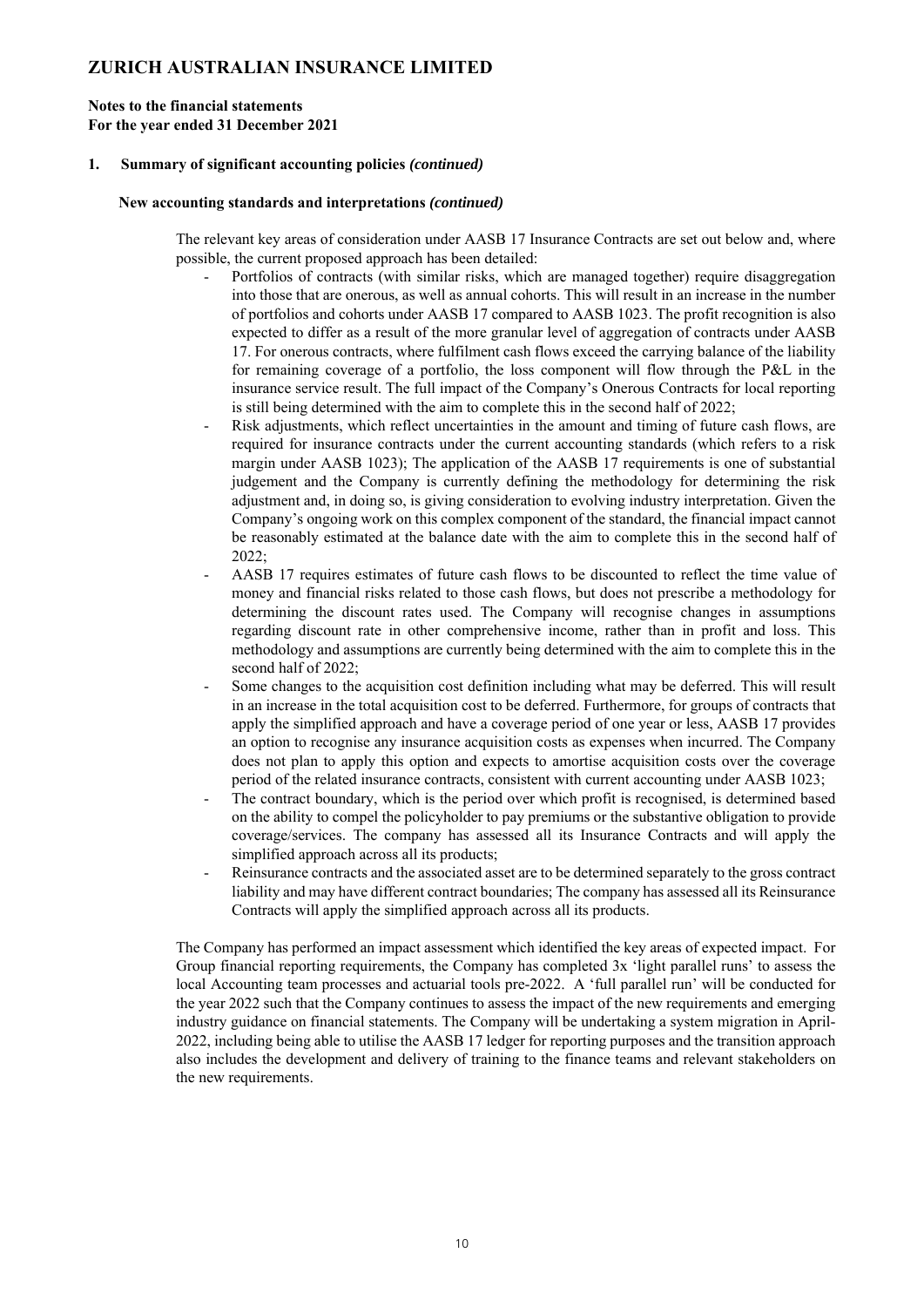# **Notes to the financial statements For the year ended 31 December 2021**

#### **1. Summary of significant accounting policies** *(continued)*

#### **New accounting standards and interpretations** *(continued)*

The standard introduces substantial changes in presentation of the financial statements and disclosures introducing new balance sheet and income statement line items and increased disclosure requirements compared with existing reporting. Market developments also continue to be monitored in order to assess the impact of evolving interpretations and other changes. The financial impact of adopting AASB 17 cannot be reasonably estimated at the date of this report. The Company intends to disclose the potential financial impact of adopting AASB 17 once it is practical to provide a reliable estimate.

There are no other standards that are not yet effective and that would be expected to have a material impact on the entity in the current or future reporting periods and on foreseeable future transactions.

#### **Controlled entities**

Controlled entities are all those entities over which the Company has the power to govern the financial and operating policies, generally accompanying a shareholding of more than one-half of the voting rights. The controlled entity is summarised in Note 29.

The Company has elected to apply AASB 127 Consolidated and Separate Financial Statements. These financial statements are separate financial statements and the Company is exempted from preparing consolidated financial statements. The Australian parent company, ZFSA, produces consolidated financial statements in accordance with the Australian Accounting Standards for public use, which can be obtained at 118 Mount Street, North Sydney, NSW, 2060.

#### **Critical accounting estimates**

The preparation of financial statements requires the use of certain critical accounting estimates. It also requires management to exercise its judgement in the process of applying the Company's accounting policies. The areas involving a higher degree of judgement or complexity, or areas where assumptions and estimates are significant to the financial statements are disclosed in Notes 2 and 3.

#### **Significant accounting policies**

#### **(a) Principles of general insurance contracts**

The general insurance operations of the Company comprise the underwriting of various classes of direct and reinsurance contracts. These contracts transfer risk by agreeing to compensate the insured or reinsured on the occurrence of a specified insured event, such as damage to property or the crystallisation of a third party liability (or the reinsurance thereof), within a given timeframe. These contracts are defined as general insurance contracts.

#### **(b) Insurance premium and related revenue**

Direct and inwards reinsurance premium comprises amounts charged to the policyholders, including Emergency Services Levies in Australia, but excluding Stamp Duty, Goods and Services Tax (GST), Fire Service Levy in New Zealand and other amounts collected on behalf of third parties. Inwards reinsurance is insurance contracts entered into by the Company under which the contract holder is another insurer. The earned portion of premiums received and receivable, including bound but not incepted and unclosed business, is recognised as revenue. Premium revenue is treated as earned from the date of attachment of risk.

The pattern of recognition of income over the policy or indemnity periods is based on time, which closely approximates the pattern of risks underwritten. The proportion of premiums received and receivable not earned in the statement of comprehensive income at the reporting date is recognised in the balance sheet as an unearned premium liability. The unearned portion of commissions and other acquisition costs are also deferred and shown as deferred acquisition costs in the balance sheet.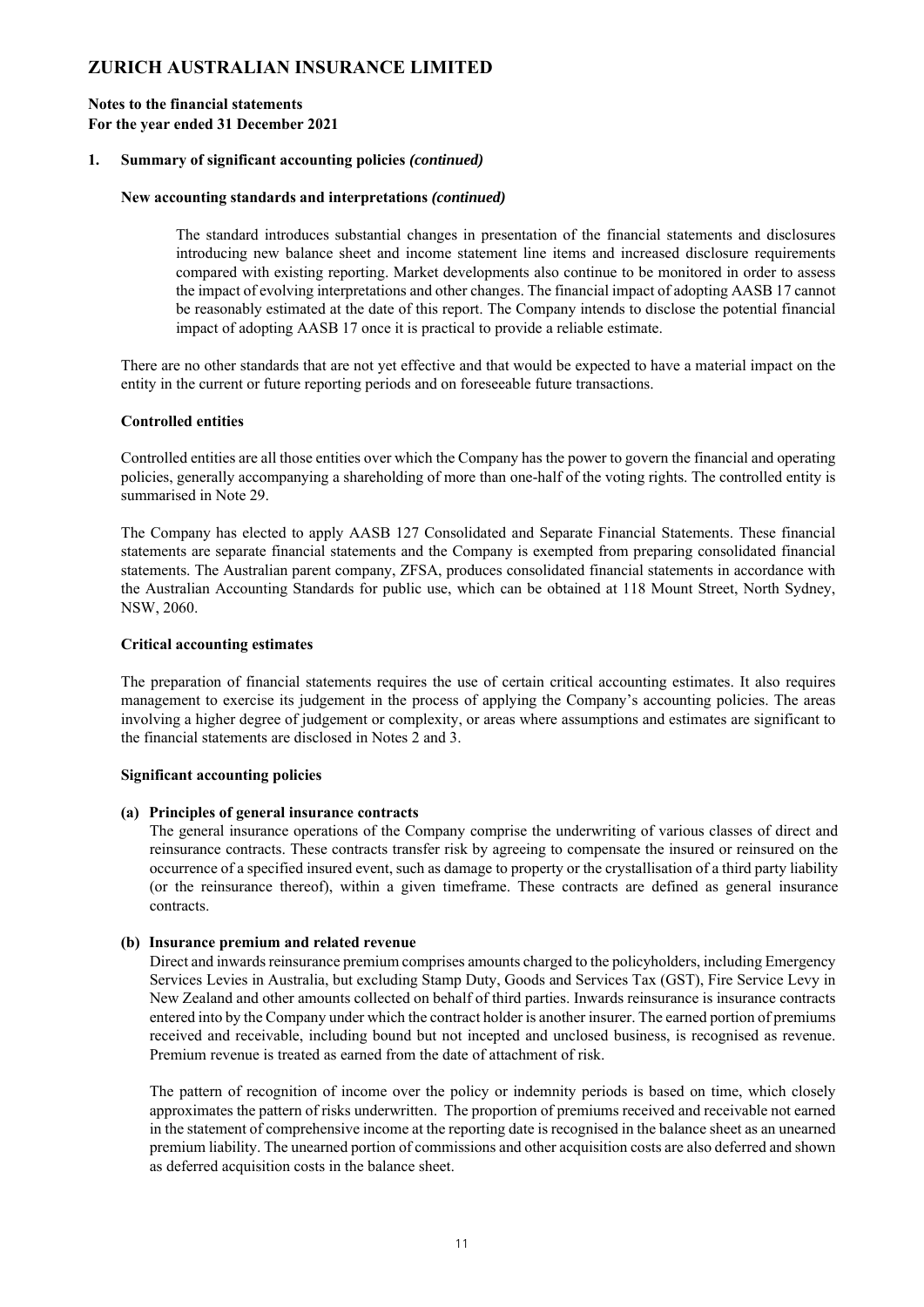### **Notes to the financial statements For the year ended 31 December 2021**

#### **1. Summary of significant accounting policies** *(continued)*

**Significant accounting policies** *(continued)* 

#### **(c) Fee and other revenue**

Fee and other revenue are recognised at the time services are provided.

#### **(d) Dividend and interest income**

Interest income is recognised in the statement of comprehensive income using the effective interest rate method.

Dividends are recognised when the Company obtains control of the right to receive the revenue. This applies even if they are paid out of pre-acquisition profits.

#### **(e) Insurance claims and related expenses**

Claims expense represents payment for claims (and claims related expenses) and the movement in outstanding claims liabilities.

#### **(f) Outwards reinsurance expense**

Amounts paid to reinsurers under insurance contracts held by the Company are recorded as outwards reinsurance expense and are recognised in the statement of comprehensive income from the attachment date over the period of indemnity of the reinsurance contract in accordance with the expected pattern of the incidence of the risk ceded. Accordingly, a portion of outwards reinsurance expense is treated as a prepayment and presented as deferred outward reinsurance expense in other assets on the balance sheet as at the reporting date.

### **(g) Income tax**

The income tax expense or benefit for the year is the tax payable/receivable on the current year's taxable income based on the applicable income tax rate for each jurisdiction adjusted by changes in deferred tax assets and liabilities attributable to temporary differences between the tax bases of assets and liabilities and their carrying amounts in the financial statements, and unused tax losses.

The current income tax expense or benefit is calculated on the basis of the tax laws enacted or substantively enacted at the end of the reporting period in the countries where the Company's subsidiaries and associates operate and generate taxable income. Management periodically evaluates positions taken in tax returns with respect to situations in which applicable tax regulation is subject to interpretation. It establishes provisions where appropriate on the basis of amounts expected to be paid to the tax authorities.

Deferred tax assets and liabilities are recognised using the liability method for temporary differences at the tax rates expected to apply when the assets are recovered or liabilities are settled, based on those tax rates which are enacted or substantively enacted. The relevant tax rates are applied to the cumulative amounts of deductible and taxable temporary differences to measure the deferred tax asset or liability. An exception is made for certain temporary differences arising from the initial recognition of an asset or liability. No deferred tax asset or liability is recognised in relation to these temporary differences if they arose in a transaction, other than a business combination, that at the time of the transaction did not affect either accounting profit or taxable profit or loss.

Deferred tax assets are recognised for deductible temporary differences only if it is probable that future taxable amounts will be available to utilise those temporary differences and losses.

Deferred tax liabilities and assets are not recognised for temporary differences between the carrying amount and tax bases of investments in controlled entities where the Company is able to control the timing of the reversal of the temporary differences and it is probable that the differences will not reverse in the foreseeable future.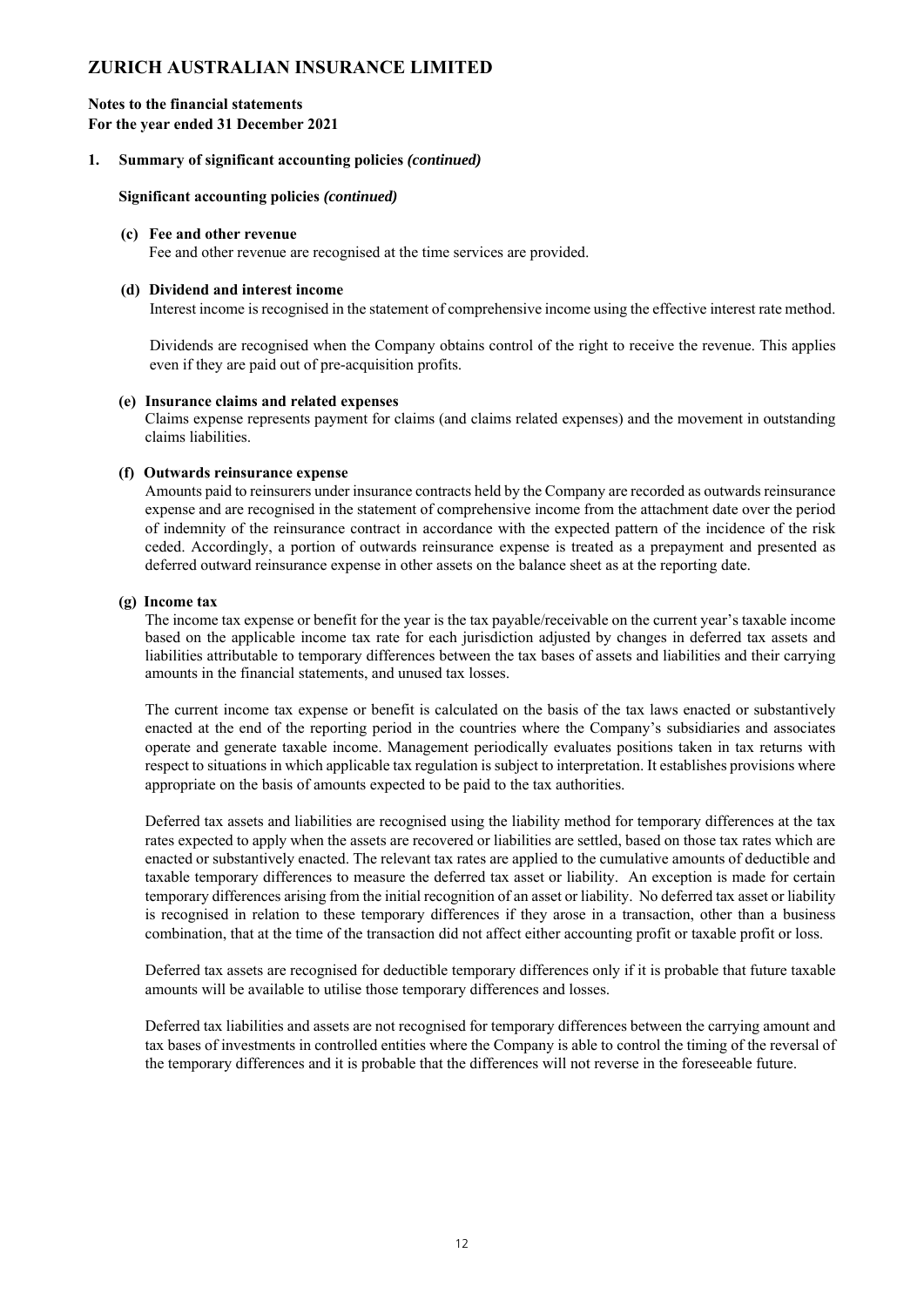# **Notes to the financial statements For the year ended 31 December 2021**

#### **1. Summary of significant accounting policies** *(continued)*

### **Significant accounting policies** *(continued***)**

### **(g) Income tax** *(continued)*

Deferred tax assets and liabilities are offset when there is a legally enforceable right to offset current tax assets and liabilities and when the deferred tax balances relate to the same taxation authority. Current tax assets and tax liabilities are offset where the entity has a legally enforceable right to offset and intends either to settle on a net basis, or to realise the asset and settle the liability simultaneously.

Current and deferred tax balances attributable to amounts recognised directly in equity are also recognised directly in equity.

### **Tax consolidation legislation**

The head entity, ZFSA and the controlled entities in the tax consolidated group (including the Company) continue to account for their own current and deferred tax amounts. These tax amounts are measured as if each entity in the tax consolidated group is a separate taxpayer within that group.

In addition to its own current and deferred tax amounts, ZFSA also recognises the current tax liabilities (or assets) and the deferred tax assets arising from unused tax losses and unused tax credits assumed from controlled entities in the tax consolidated group.

Assets or liabilities arising under the tax funding agreement with the tax consolidated entities are recognised as amounts receivable from or payable to other entities in the group.

Under a separate tax funding agreement, the Company fully compensates ZFSA for any current tax payable assumed and is compensated by ZFSA for any current tax receivable and deferred tax assets relating to unused tax losses or unused tax credits that are transferred to ZFSA under the tax consolidation legislation.

The funding amounts are determined by reference to the amounts recognised (notional tax) in the Company's financial statements.

Any difference between the amounts assumed and amounts receivable or payable under the tax funding agreement are recognised as a contribution to (or distribution from) wholly-owned tax consolidated entities

The entities in the tax consolidated group have entered into a tax sharing agreement which, in the opinion of the directors, limits the joint and several liability of the wholly-owned entities in the case of a default by the head entity, ZFSA.

For further details see Income Tax Note 9.

#### **(h) Goods and services tax (GST)**

Revenues, expenses, assets and liabilities are disclosed net of the amount of GST, except where the amount of GST incurred is not recoverable from the Australian Tax Office (ATO) and New Zealand Inland Revenue Department (IRD). In these circumstances the GST is recognised as part of the cost of acquisition of the asset or as part of an item of the expense.

Receivables and payables are stated with the amount of GST included.

The net amount of GST recoverable from, or payable to, the ATO and IRD is included as a current asset or current liability in the balance sheet.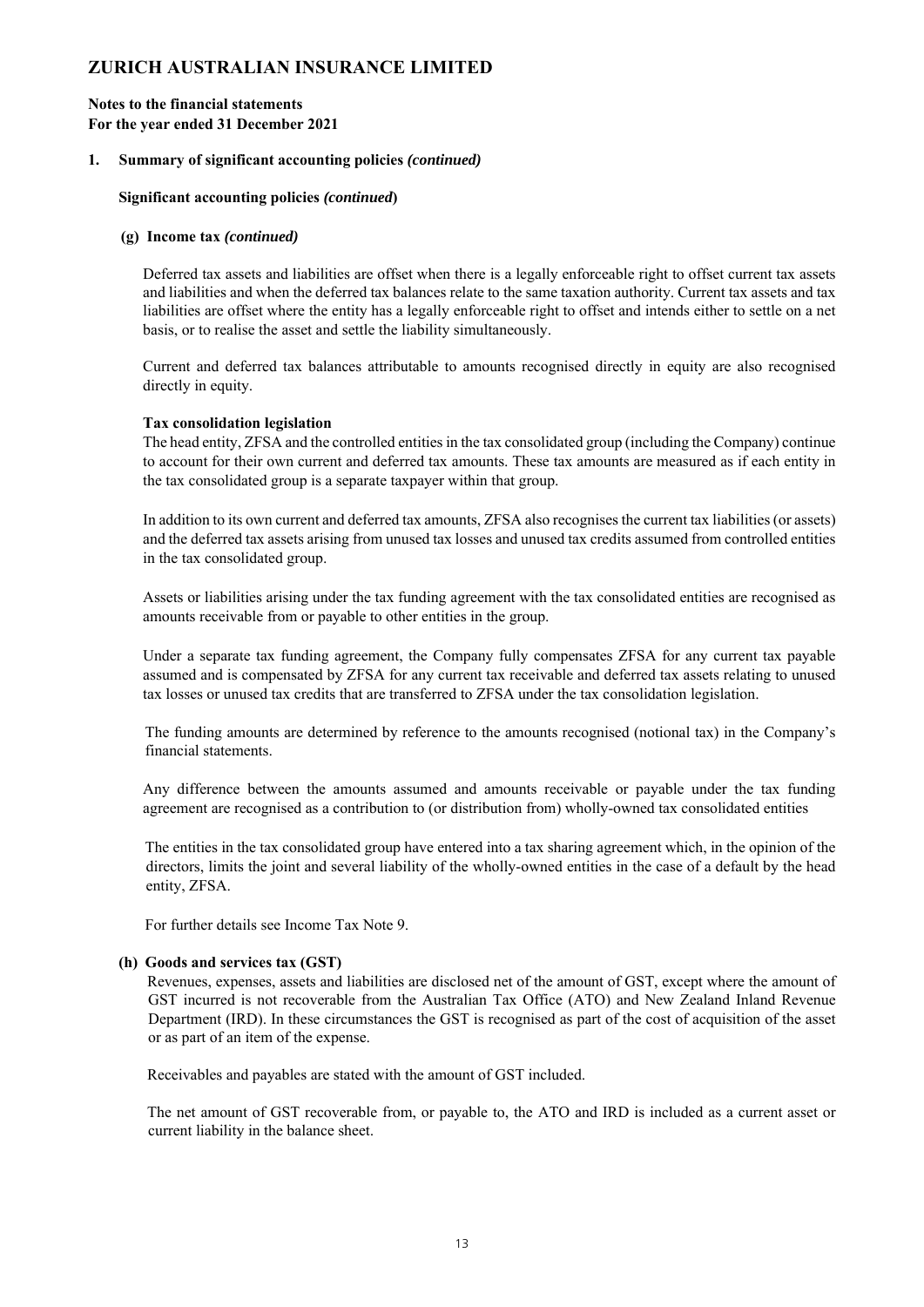### **Notes to the financial statements For the year ended 31 December 2021**

#### **1. Summary of significant accounting policies** *(continued)*

#### **Significant accounting policies** *(continued)*

#### **(h) Goods and services tax (GST)** *(continued)*

Cash flows are included in the cash flow statement on a gross basis. The GST components of cash flows arising from investing and financing activities which are recoverable from, or payable to, the ATO and IRD are classified as operating cash flows.

#### **(i) Emergency services and other statutory charges**

A liability for emergency services and other statutory charges is recognised on business written to the balance date. Levies and charges payable are expensed on the same basis as the recognition of premium revenue, with the portion relating to unearned premium being recorded as a prepayment.

#### **(j) Foreign currency translation**

The financial statements of the Company are presented in Australian dollars, which is the functional and presentation currency. Foreign currency transactions are initially translated into Australian dollars at the rate of exchange at the date of the transaction. At balance date, amounts payable and receivable in foreign currencies are translated into Australian dollars at rates of exchange current at that date. Resulting exchange differences are brought to account in determining the profit or loss for the year.

The results and financial position of foreign operations are translated into the presentation currency as follows:

- Assets and liabilities at closing rate at balance date;
- Income and expenses at year to date average exchange rate; and
- All resulting exchange differences are recognised as a separate component of equity.

#### **(k) Cash and cash equivalents**

Cash and cash equivalents include cash on hand, deposits held at call with financial institutions, other shortterm, highly liquid investments with original maturities of three months or less that are readily convertible to known amounts of cash which are subject to an insignificant risk of change in value, and bank overdrafts. Bank overdrafts are shown within interest bearing liabilities on the balance sheet.

#### **(l) Financial assets**

The Company classifies its financial assets into the following categories: financial assets at fair value through profit or loss and receivables. The classification depends on the purpose for which the investments were acquired. Management determines the classification of its investments at initial recognition.

The Company assesses at each balance date whether there is objective evidence that a financial asset or group of financial assets is impaired.

#### *(i) Financial assets at fair value through profit or loss*

The investment assets of the Company have been determined as assets backing policy liabilities and are therefore valued at fair value through profit or loss.

It is considered that the use of fair value through profit or loss results in more relevant information because it eliminates or significantly reduces a measurement or recognition inconsistency.

The fair values of quoted investments are based on current bid prices. If the market for a financial asset is not active (and for unlisted securities), the Company establishes fair value by using valuation techniques. These include reference to the fair values of recent arm's length transactions, involving the same instruments or other instruments that are substantially the same, discounted cash flow analysis, and option pricing models refined to reflect the issuer's specific circumstances.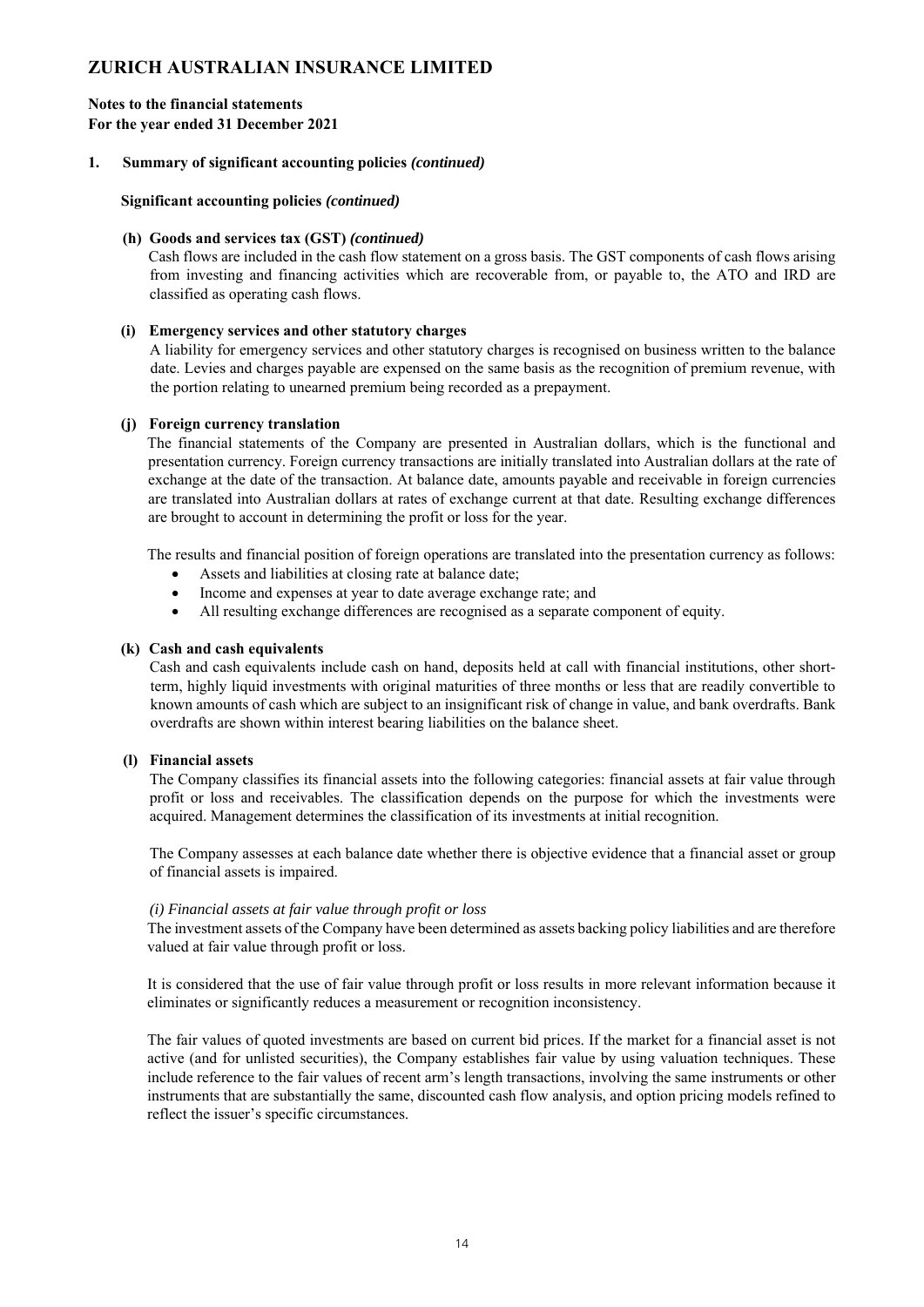### **Notes to the financial statements For the year ended 31 December 2021**

#### **1. Summary of significant accounting policies** *(continued)*

#### **Significant accounting policies** *(continued)*

#### **(l) Financial assets** *(continued)*

Purchases and sales of investments are recognised on trade-date. The trade-date is the date on which the Company commits to purchase or sell the asset. Financial assets are initially recognised at cost. These assets are subsequently measured at fair value. Realised and unrealised gains and losses arising from changes in the fair value of the 'financial assets at fair value through profit or loss' category are included in the statement of comprehensive income in the period in which they arise.

Financial assets are derecognised when the right to receive cash flows from the financial assets have expired or have been transferred and the Company has transferred substantially all the risks and rewards of ownership.

#### *(ii) Receivables*

Receivables are carried at cost which is the best estimate of fair value, as they are usually settled within twelve months and subsequently subject to impairment testing. Impairment testing is based on recoverability of receivables and is reviewed on an ongoing basis. An impairment charge is recognised when there is objective evidence that the entity will not be able to collect all amounts due according to the original terms of the contracts. The impairment charge is recognised in the statement of comprehensive income.

#### **(m) Reinsurance and other recoveries**

Reinsurance and other recoveries on paid claims, outstanding claims, claims incurred but not reported (IBNR), claims incurred but not enough reported (IBNER) and unexpired risk liabilities are recognised as revenue. Recoveries are assessed in a manner similar to the assessment of outstanding claims. Recoveries in relation to long-tail classes are measured as the present value of the expected future receipts, evaluated on the same basis as the liability for outstanding claims to which they relate.

#### **(n) Deferred acquisition costs**

The fixed and variable costs of acquiring new business, acquisition costs, include commission, advertising, policy issue and underwriting costs, agency expenses and premium collection costs.

A portion of acquisition costs relating to unearned premium revenue is deferred and recognised as an asset, where it can be reliably measured and where it is probable that it will give rise to premium revenue that will be recognised in future periods. Deferred acquisition costs are measured at the lower of cost and recoverable amount and are amortised in accordance with the earning pattern of the corresponding premium revenue.

#### **(o) Impairment of assets**

Financial assets measured at fair value, where changes in value are reflected in the statement of comprehensive income, are not subject to impairment testing. Other assets such as receivables are subject to impairment testing.

Assets that have an indefinite useful life, such as identifiable intangible assets, are not subject to amortisation and are tested at least annually for impairment. Assets that are subject to amortisation are reviewed for impairment whenever events or changes in circumstances indicate that the carrying amount may not be recoverable. An impairment loss is recognised for the amount by which the carrying amount of an asset exceeds its recoverable amount. The recoverable amount is the higher of an asset's fair value (including realisation costs) and its value in use.

### **(p) Payables**

These amounts represent liabilities for goods and services provided to the Company prior to the end of the financial year and which are unpaid. The amounts are unsecured and are usually paid within 30 days of recognition.

### **(q) Provisions**

Provisions are recognised when the Company has a present legal or constructive obligation as a result of past events; it is more likely than not that an outflow of resources will be required to settle the obligation; and the amount can be reliably estimated. Provisions are not recognised for future operating losses.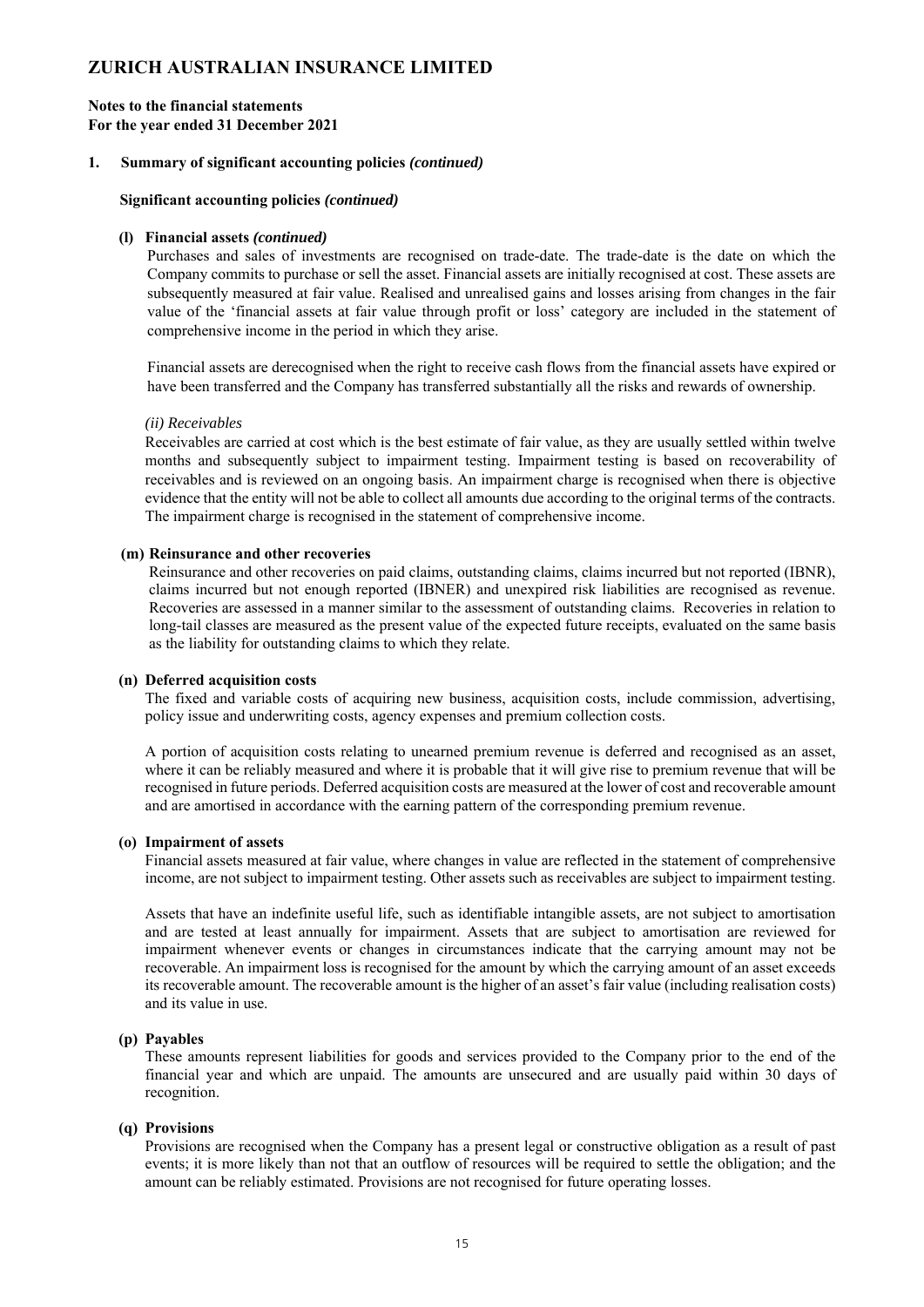### **Notes to the financial statements For the year ended 31 December 2021**

#### **1. Summary of significant accounting policies** *(continued)*

#### **Significant accounting policies** *(continued)*

#### **(r) Dividends**

Provision is made for the amount of any dividend declared on or before the end of the financial year but not distributed at balance date.

#### **(s) Outstanding claims**

The liability for outstanding claims is measured as the central estimate of the present value of future claim payments at the reporting date under general insurance contracts issued by the Company, with an additional risk margin to allow for the inherent uncertainty in the central estimate.

The future payments include those in relation to outstanding claims, IBNR, IBNER and their associated allocated costs as well as anticipated claims handling costs.

Claims handling costs include those costs that cannot be directly associated with individual claims, such as claims administration costs.

The future payments are discounted to present value using a risk free interest rate.

#### **(t) Unexpired risk liability**

At each reporting date the Company assesses whether the unearned premium liability is sufficient to cover all expected future cash flows relating to future claims against current insurance contracts. This assessment is referred to as the liability adequacy test and is performed separately for each group of contracts subject to broadly similar risks and managed together as a single portfolio.

If the present value of the expected future cash flows relating to future claims plus the additional risk margin to reflect the inherent uncertainty in the central estimate exceeds the unearned premium liability less related intangible assets and related deferred acquisition costs, net of reinsurance, then the unearned premium liability is deemed to be deficient. The Company applies a risk margin to achieve the same probability of sufficiency for future claims as is achieved by the estimate of the outstanding claims liability, see Note 21. The entire deficiency, net of reinsurance, is recognised immediately in the statement of comprehensive income. The deficiency is recognised first by writing down any related intangible assets and then related deferred acquisition costs, with any excess being recorded in the balance sheet as an unexpired risk liability.

#### **(u) Rounding of amounts**

The Company is of a kind referred to in ASIC Legislative Instrument 2016/191, relating to the "rounding off" of amounts in the financial report. Amounts in the financial report have been rounded off to the nearest thousand dollars in accordance with that class order.

#### **(v) Comparative information**

Where necessary, the amounts shown for the previous year have been reclassified to facilitate comparison.

#### **2. Critical accounting judgements and estimates**

The Company makes estimates and assumptions in respect of certain key assets and liabilities. Estimates and judgements are continually evaluated and are based on historical experience and other factors, including expectations of future events that are believed to be reasonable under the circumstances. The key areas in which critical estimates are applied are described below.

#### **(a) The ultimate liability arising from claims incurred under insurance contracts**

A liability is held at 31 December 2021 for the estimated cost of claims incurred, but not settled, including the cost of claims incurred, but not yet reported to the Company.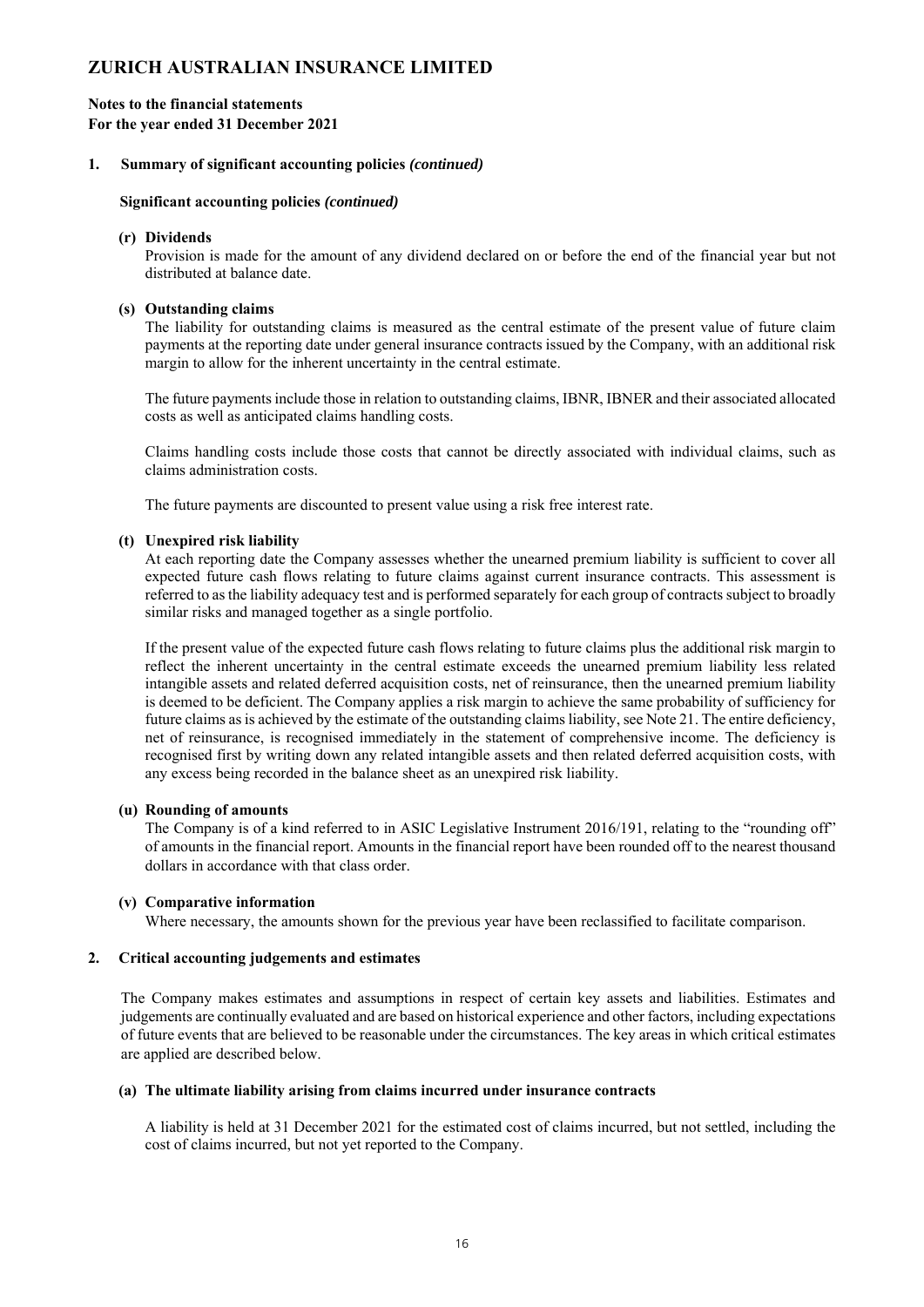# **Notes to the financial statements For the year ended 31 December 2021**

#### **2. Critical accounting judgements and estimates** *(continued)*

#### **(a) The ultimate liability arising from claims incurred under insurance contracts** *(continued)*

The estimated cost of claims includes direct expenses to be incurred in settling claims gross of the expected value of salvage and other recoveries. The Company takes all reasonable steps to obtain appropriate information regarding its claims exposures. However, given the uncertainty in establishing the outstanding claims liability, it is likely that the final outcome will prove to be different from the original liability established.

The estimation of claims IBNR is generally subject to a greater degree of uncertainty than the estimation of the cost of notified claims to the Company, where information about the claim event is generally available. IBNR claims may not be apparent to the insured until many years after the event giving rise to the claim. In addition, IBNER is also subject of uncertainty.

The long-tailed classes of business will typically display greater variations between initial estimates and final outcomes because there is a greater degree of difficulty in estimating IBNR/IBNER. For the short-tailed classes, claims are typically reported soon after the claim event, and hence tend to display lower levels of uncertainty. In calculating the estimated cost of outstanding claims the Company uses a variety of estimation techniques, generally based upon actuarial analyses of historical experience, which assumes that the development pattern of the current claims will be consistent with past experience.

Allowance is made, however, for changes or uncertainties which may create distortions in the underlying data or which might cause the cost of outstanding claims to increase or reduce when compared with the cost of previously paid claims including:

- Changes in the Company's processes which might accelerate or slow down the development and/or recording of paid or incurred claims, compared with the data from previous periods;
- Changes in the legal environment;
- The effects of inflation (both economic and superimposed);
- Changes in the mix of business;
- The impact of large losses;
- Movements in industry benchmarks;
- Medical and technological developments; and
- Changes in policyholder behaviour.

A component of these techniques is usually the estimation of the costs of outstanding claims. In estimating the cost of these the Company has regard to the claim circumstance as reported, any information available from loss adjusters and information on the cost of settling claims with similar characteristics in previous periods.

Large claims impacting each relevant business class are generally assessed separately, being measured on a case by case basis or projected separately in order to allow for the effect of the development and incidence of these large claims.

Where possible, the Company adopts multiple techniques to estimate the required level of liabilities. This assists in giving greater understanding of the trends inherent in the data being projected. The projections given by the various methodologies also assist in setting the range of possible outcomes. The most appropriate estimation technique is selected taking into account the characteristics of the business class and the extent of the development of each accident year.

Liabilities are evaluated gross of any reinsurance and non-reinsurance recoveries. A separate estimate is made of the amounts that will be recoverable based upon the gross liabilities.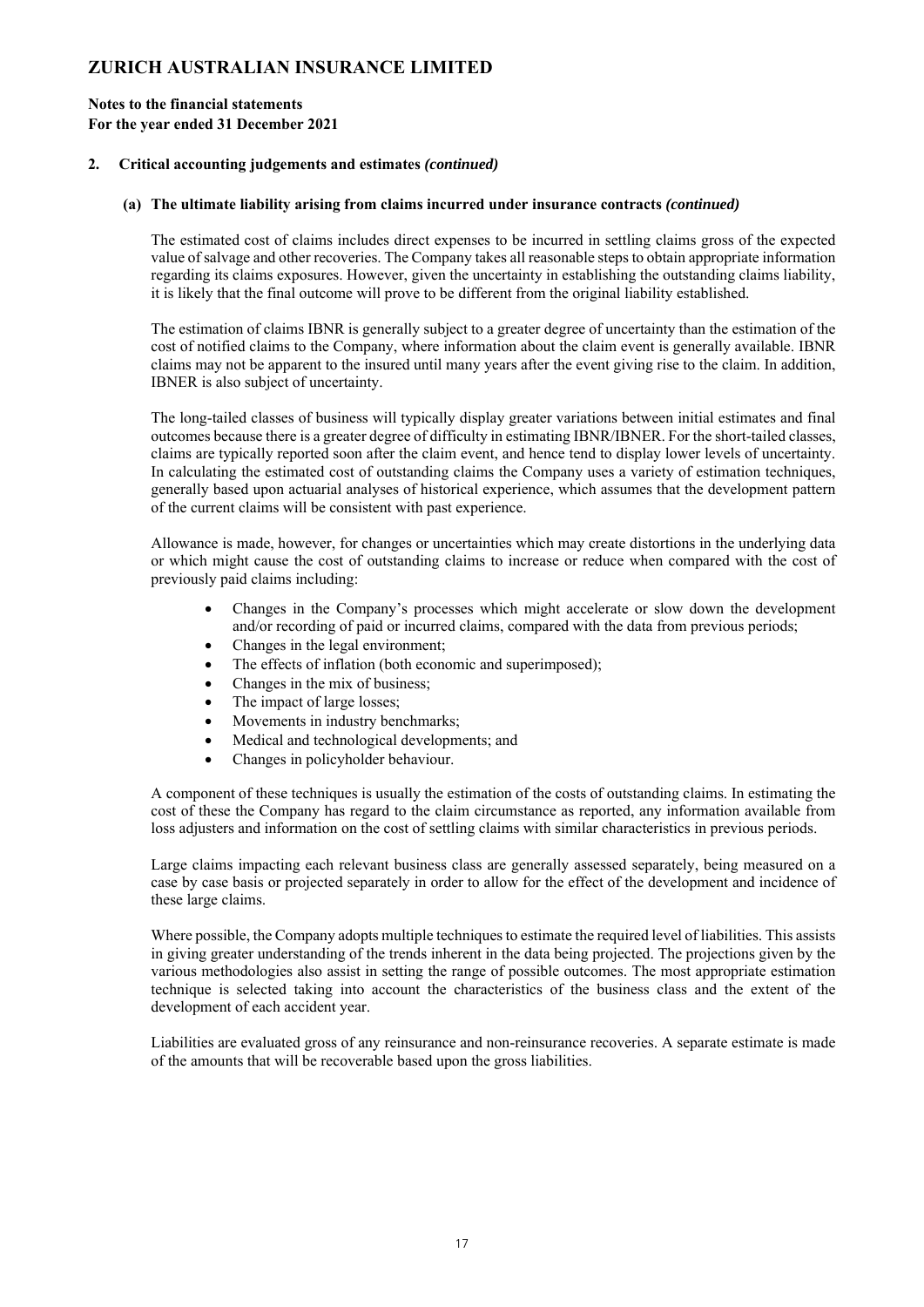# **Notes to the financial statements For the year ended 31 December 2021**

**2. Critical accounting judgements and estimates** *(continued)* 

#### **(a) The ultimate liability arising from claims incurred under insurance contracts** *(continued)*

### **COVID-19**

The World Health Organisation declared COVID-19 a pandemic in March 2020. COVID-19 has had a significant impact on the global economy, including the insurance industry, and continues to give rise to uncertainty and volatility in global economies and markets. In determining the impact of COVID-19 on the 2021 financial results, the Company has calculated its claims liability in line with the critical accounting judgements noted above, but also considered additional factors and assumptions specific to COVID-19. Given the ongoing impact of this virus, and related uncertainty, market conditions are likely to change and the impact of these changes will be accounted for in subsequent reporting periods.

COVID-19 has impacted gross written premium, which for the Travel product fell by \$478m in 2020 compared to the prior financial year, and has partially recovered by \$102m in 2021 compared to 2020. COVID-19 has also impacted claims, with the company recording estimated losses of \$113m gross and \$30m net to date (2020: \$253m gross and \$35m net), across business interruption, travel losses, and potential liability claims. This estimate has been based on a detailed review of the Company's exposures using scenario analysis under a variety of macroeconomic and legislative outcomes. Uncertainty remains around potential claims emergence from property business interruption claims and certain long-tail classes and the Company will continue to closely monitor emerging claims experience, legislative outcomes and wider market developments so that the net losses are reflective of expected future claims. The impact of COVID-19 on the recoverability of receivables from insurance and reinsurance contracts has been considered and no recoverability issues have been identified.

#### **(b) Assets arising from reinsurance contracts**

Reinsurance recoveries are also computed using the above methods. In addition, the recoverability of these assets is assessed on a periodic basis so that the balance is reflective of the amounts that will ultimately be received, taking into consideration factors such as counterparty and credit risk. Impairment is recognised where there is objective evidence that the Company may not receive amounts due to it and these amounts can be reliably measured.

### **3. Actuarial assumptions and methods**

The Company writes both short-tailed and long-tailed business. The Appointed Actuary, James Goodchild (MA FIAA), is satisfied as to the nature, sufficiency and accuracy of the data used to determine the outstanding claims liabilities. The process for determining the value of outstanding claims liabilities including the cost of claims handling is described below.

The methods used to establish the ultimate cost of claims include the following:

- Projecting ultimate numbers of claims and multiplying by projected ultimate average cost;
- Projecting ultimate claim payments;
- Projecting ultimate incurred claim amounts; and
- Applying plan or forecast loss ratios to earned premiums.

Claims inflation is incorporated into the resulting projected payments, to allow for both general economic inflation (generally wage inflation) as well as any superimposed inflation detected in the modelling of payments experience. Superimposed inflation arises from non-economic factors such as legal developments. Future wage inflation is based on current levels and economic indicators. Future superimposed inflation is assessed based on current trends and industry information.

Projected reinsurance assets are derived using similar methods or applying net to gross ratios.

Projected payments are discounted to allow for the time value of money, based on current risk free interest rates.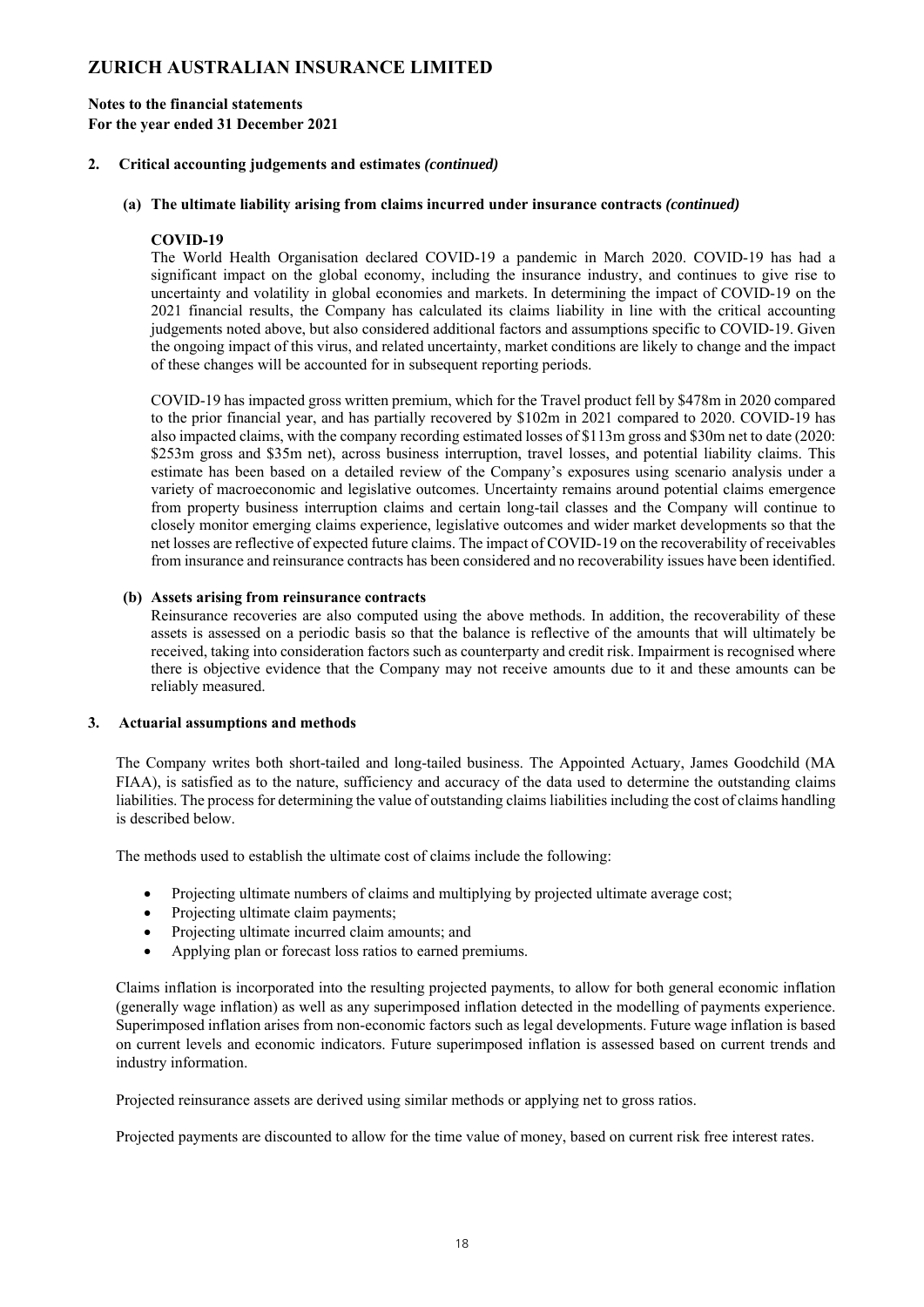### **Notes to the financial statements For the year ended 31 December 2021**

#### **3. Actuarial assumptions and methods** *(continued)*

All these methods rely on future development being consistent with historical development and are thus subject to uncertainty surrounding changes to these patterns from whatever cause. In addition, there is uncertainty arising from the underlying assumptions for future wage inflation and superimposed inflation and interest rates. Significant events, such as catastrophes close to the balance sheet date, emergence of Design & Construction claims and Business Interruption claims arising from COVID-19 required specialised methods, also increasing the level of uncertainty. The presence of asbestos and silicosis claims in the portfolio and the potential emergence of new types of latent claim also increase the potential variability of the outcome.

For these reasons a risk margin is added to the central estimate established above. The establishment of the risk margin takes into account the variability of the outcome of each line of business and the diversification benefit of writing a number of lines of business. The Board and Management have decided that the level of risk margin shall be established to provide a probability of adequacy of 85%. (2020: 85%).

#### **(a) Selected key variables**

The following indicators reflect the key variables that have been used in determining the outstanding claims liabilities.

|                                     | 2021             | 2021        | 2020             | 2020        |
|-------------------------------------|------------------|-------------|------------------|-------------|
|                                     | Long-tail        | Short-tail  | Long-tail        | Short-tail  |
| Average weighted term to settlement | 3.1 years        | $0.6$ years | 3.1 years        | $0.7$ years |
| Interest rate for discounting       | $0.76\%$         | 0.23%       | $0.22\%$         | 0.05%       |
| Wage inflation                      | $3.75\%$ for     | N/A         | $3.75%$ for      | N/A         |
|                                     | asbestos related |             | asbestos related |             |
|                                     | reserves         |             | reserves         |             |
|                                     | otherwise        |             | otherwise        |             |
|                                     | $2.00\%$         |             | $2.00\%$         |             |
| Superimposed inflation              | 0 to $6.0\%$     | N/A         | 0 to $6.0\%$     | N/A         |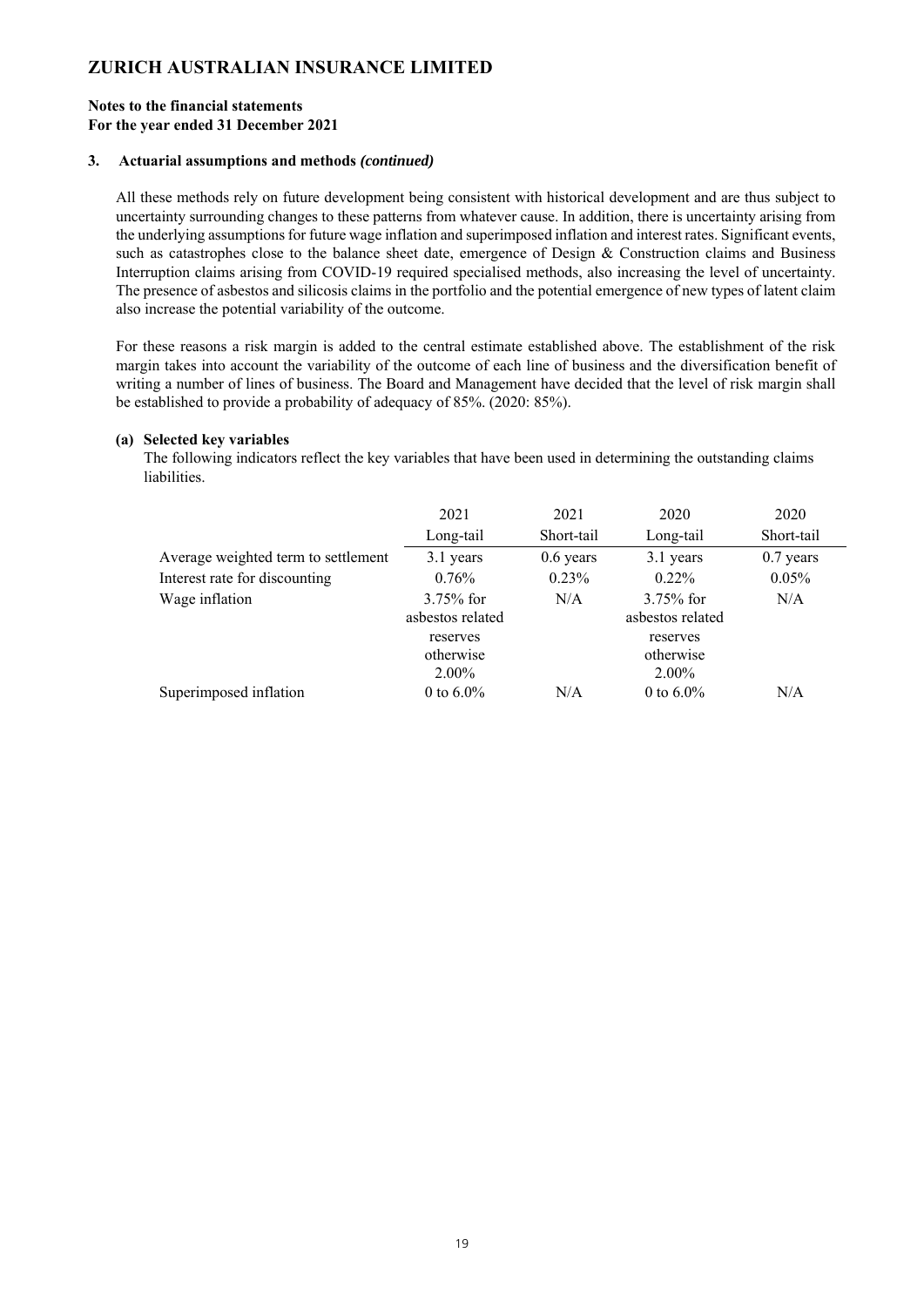### **Notes to the financial statements For the year ended 31 December 2021**

### **3. Actuarial assumptions and methods** *(continued)*

### **(b) Sensitivity analysis – insurance contracts**

The Company conducts sensitivity analysis to quantify the exposure to risk of changes in the key underlying variables. The valuations included in the reported results are calculated using certain assumptions about these variables as disclosed above. The movement in any key variable will impact the profit after tax of the Company. The table below gives an analysis of the sensitivity of the profit/(loss) for 2021 and 2020.

*Impact of changes in key variables* 

| As at 31 December 2021                          |                    | <b>Movement in Profit/(Loss)</b> |           |
|-------------------------------------------------|--------------------|----------------------------------|-----------|
|                                                 | <b>Movement</b> in | 2021                             | 2020      |
|                                                 | Variable           | \$'000                           | \$'000    |
| <b>Short-tail and long-tail</b>                 |                    |                                  |           |
| Average weighted term to settlement             | $0.5$ years        | 1,006                            | (1,092)   |
|                                                 | $-0.5$ years       | (1,176)                          | 900       |
| Interest rate for discounting                   | $1\%$              | 15,897                           | 15,442    |
|                                                 | $-1\%$             | (17,019)                         | N/A       |
| Wage inflation and superimposed inflation rates | $1\%$              | (3,229)                          | (4,766)   |
|                                                 | $-1\%$             | 2,969                            | 4,398     |
| <b>Financial assets</b>                         |                    |                                  |           |
| Shift in yield curve                            | $1\%$              | (30,091)                         | (31, 130) |
|                                                 | $-1\%$             | 30,091                           | 31,130    |
| Equity prices                                   | 20%                | 27,570                           | 22,231    |
|                                                 | $-20%$             | (27,570)                         | (22, 231) |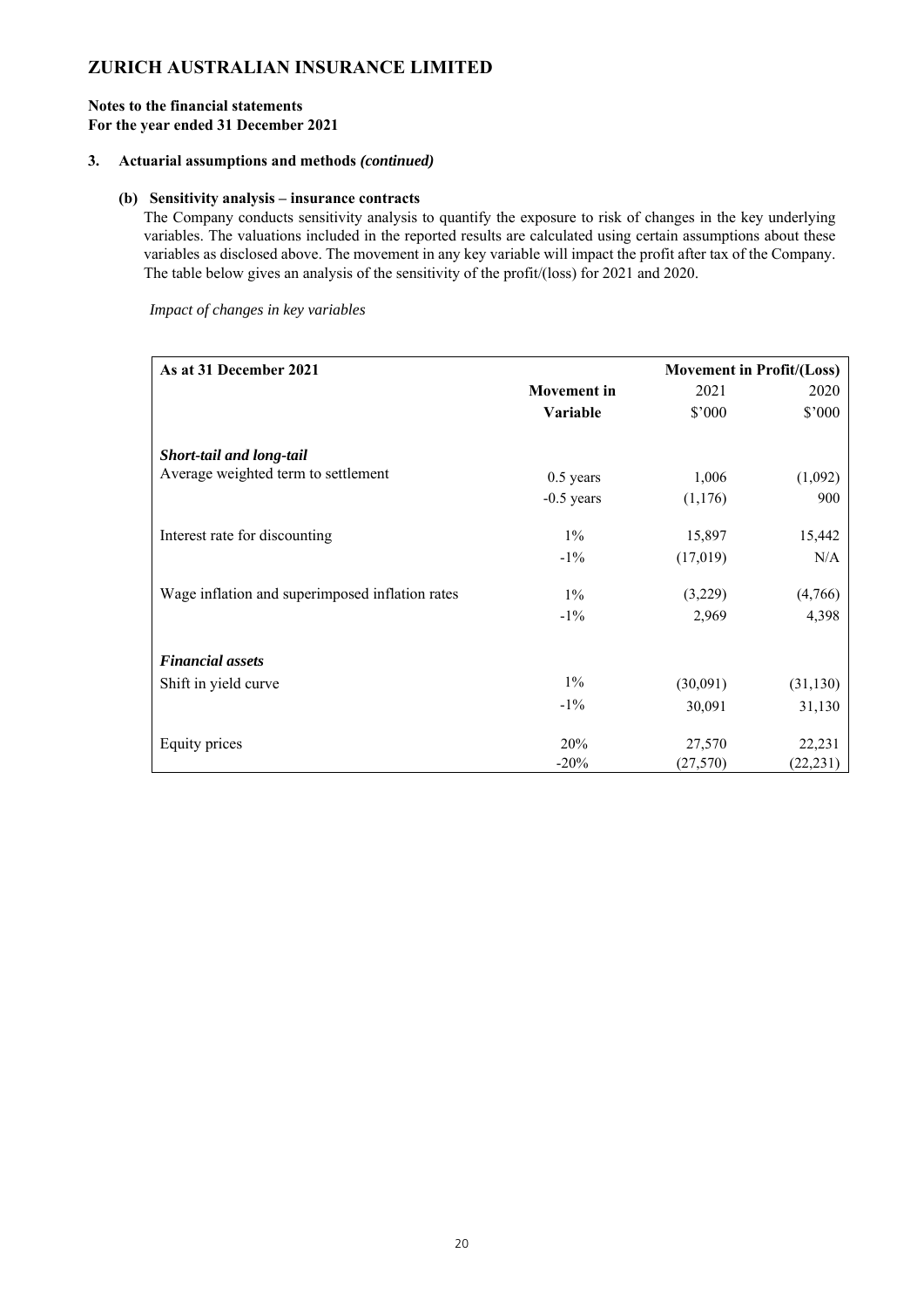# **Notes to the financial statements For the year ended 31 December 2021**

### **4. Management of risk**

The Company's activities expose it to a variety of risks, including those arising from COVID-19, that could potentially impact the financial standing of the Company. This note and Note 5 Financial risk management, provide an overview of the processes and considerations undertaken in managing these risks.

Section (a) below reviews the risk management framework employed so that the management of risk is complete, effective and aligned to the strategic intent of the Company.

The various categories of risk that may impact the financial standing of the Company are outlined as follows: Section (b) reviews the insurance risk; Section (c) reviews the operational risks, including the specific controls in place to manage the risk of financial mis-statement; and Note 5 separately details the financial risk management policies and procedures in place.

### **(a) Risk management framework**

The Company's overall risk management framework seeks to manage risks within the Board's risk appetite. This includes a focus on potential adverse effects on the financial performance of the Company, in particular capital and solvency.

The risk management framework comprises the totality of systems, structures, policies, processes and people within the Company that identify, measure, evaluate, monitor, report and control or mitigate all internal and external sources of material risk. The key components of the risk management framework are:

- The business plan which is developed within the Board's risk appetite and having regard for the risk management strategy of the Company. Capital adequacy implications are taken into account in the business planning process.
- The Risk Management Strategy (RMS) which describes the Company's strategy for managing risk and the key elements of the risk management framework that give effect to the strategy.
- The Board's Risk Appetite Statements which sets out the Board's appetite for risk taking in the pursuit of its strategic objectives, giving consideration to the interests of policyholders.
- The Internal Capital Adequacy Assessment Process (ICAAP) which comprises the processes and procedures for assessing the risks arising from the Company's activities such that capital held is commensurate with the level of risk; and it also sets out the strategy for maintaining adequate capital over time, including the setting of capital targets consistent with the risk profile of the Company, the Board's risk appetite and regulatory capital requirements.

The objective of the RMS is to describe and formalise the Company's approach to the management of risk by setting out:

- Clear roles and responsibilities for the management of risk;
- An overview of integrated systems, policies and processes that support effective risk management;
- The risk types that impact the Company and its approach to managing those risks;
- The methodology by which the Company identifies, assesses and manages its risks in accordance with its risk appetite;
- The mechanisms by which the Company identifies and manages new and emerging risks; and
- Reporting requirements for monitoring risks and the process for escalation where required.

The Company has an ICAAP that addresses the potential impact of all risk types to capital and solvency. The authority to take risk is clearly delegated through the Board's risk appetite statement. Subject matter experts are responsible for the management of each category of risk, including the impact of that risk on capital adequacy. Each category of risk has its own governance stream to leverage that expertise.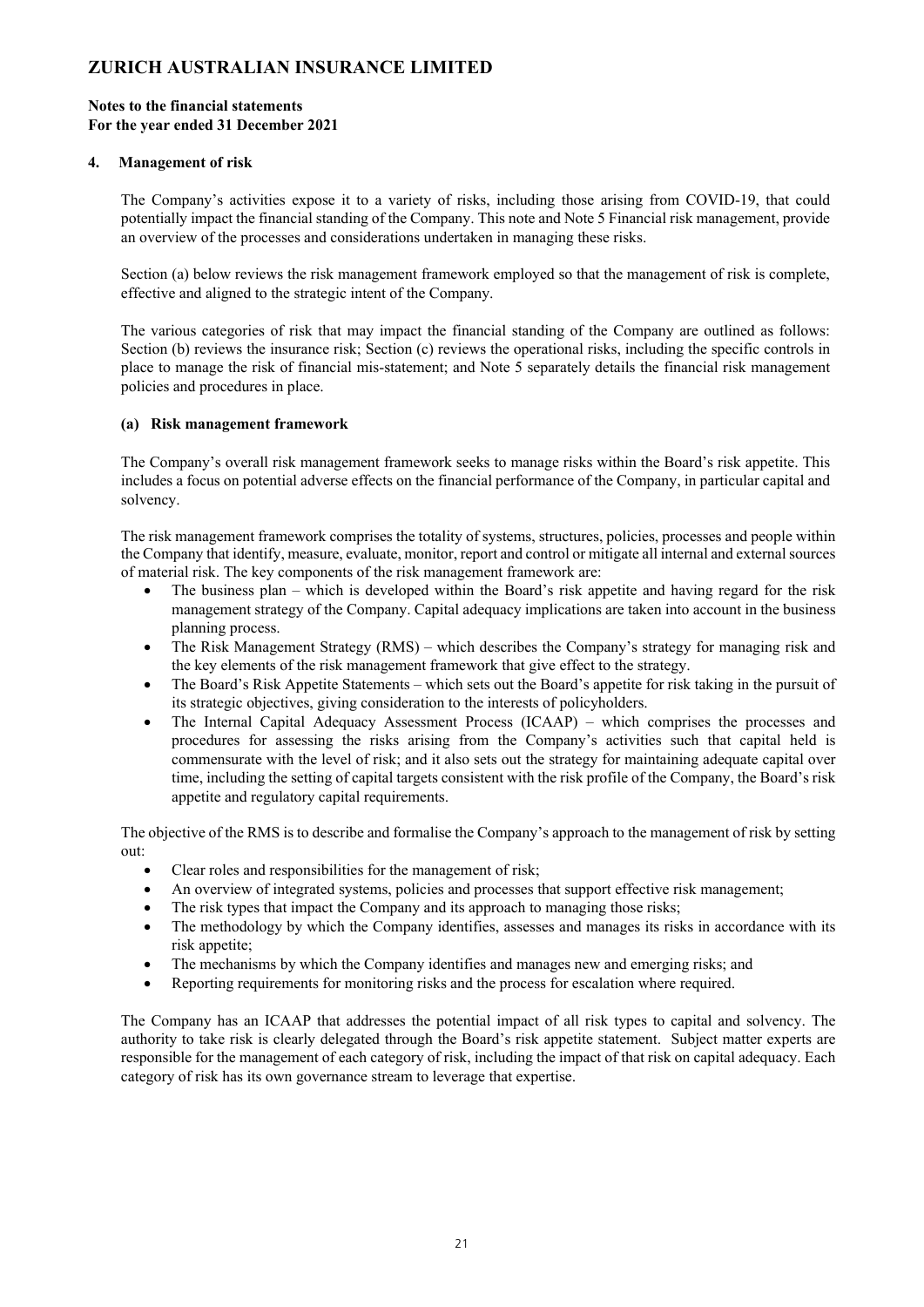### **Notes to the financial statements For the year ended 31 December 2021**

- **4. Management of risk** *(continued)* 
	- **(a) Risk management framework** *(continued)*

The broadest categorisation of risks is:

- Insurance risk
- Strategic risk
- Operational risk
- Financial risk, subcategorised as:
	- Market risk;
	- Credit risk;
	- Liquidity risk.

With the exception of strategic risk, these categories are discussed in the following sections, with financial risks separately discussed within Note 5. Strategic risk is the risk to profitable market share over a longer time horizon and is not directly applicable to annual financial statements.

The risks within the business are subject to at least an annual review by the Internal Audit Department, resulting in an annual Internal Audit plan which is approved by the Risk, Compliance and Audit Committee (RCAC). The Internal Audit Department is independent of the day to day operational management of the Company. The Internal Audit Department executes a review of components of the internal control systems in accordance with the annual audit plan to assess the effectiveness of the internal controls, risk management within the Company and compliance with the RMS.

The Board requires that an active risk and governance culture development program is in place. This includes communication, promotion and engagement activities as well as training for new starters, training for managers, development of additional tools and Executive sponsorship (including modelling of behaviours by Executives and setting the appropriate 'tone from the top').

The Board requires that the remuneration structures in place across the organisation are appropriate, promote a strong risk culture and do not incentivise unethical or inappropriate behaviours. To align staff conduct with a strong risk culture, all staff are required to include in their personal performance objectives a requirement to demonstrate a strong risk culture through appropriate behavioural attributes.

Behavioural metrics are monitored and reported to the Executive Teams and the RCAC every six months to track progress and identify areas for improvement. Risk management behaviours are explicitly included in all employees' performance objectives. The Boards expect that the risk culture initiatives are evaluated and improved over time.

#### **(b) Insurance risk**

#### **(i) Objectives in managing risks arising from insurance contracts and policies for mitigating those risks**

The Company has an objective to manage insurance risk thus reducing the volatility of operating profits. In addition to the inherent uncertainty of insurance risk, which can lead to significant variability in the loss experience, profits from insurance business are affected by market factors, particularly competition and movements in asset values. Short-term variability is, to some extent, a feature of insurance business. Various procedures are put in place to control and mitigate the risks faced by the Company depending on the nature of each risk. The Company's general insurance risk is monitored by the Chief Risk Officer and communicated regularly to the Board via the quarterly risk reports. Exposure to insurance risk is also monitored by the Appointed Actuary and is reported to the Board in the Appointed Actuary's Financial Condition Report.

In accordance with Prudential Standards CPS 220 Risk Management and GPS 230 Reinsurance Arrangements, issued by the Australian Prudential Regulation Authority (APRA), the Board and senior management of the Company have developed, implemented and maintained a Risk Management Strategy (RMS) and a Reinsurance Management Strategy (REMS).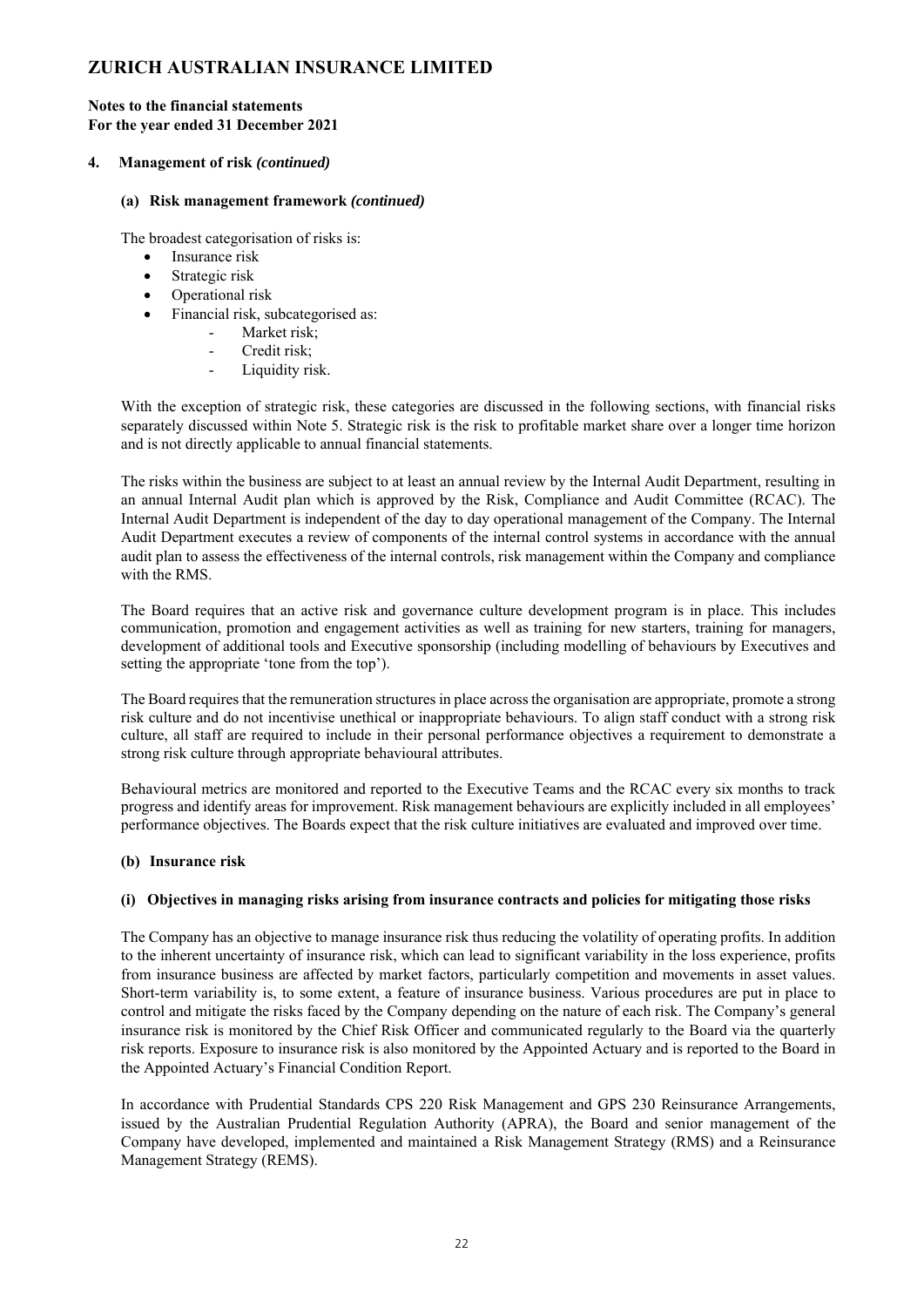# **Notes to the financial statements For the year ended 31 December 2021**

### **4. Management of risk** *(continued)*

**(b) Insurance risk** *(continued)* 

### **(i) Objectives in managing risks arising from insurance contracts and policies for mitigating those risks**  *(continued)*

The RMS and the REMS identify the Company's policies and procedures, processes and controls that comprise its risk management and control systems. These systems address all material risks, financial and non-financial, likely to be faced by the Company. Annually, the Board certifies to APRA that adequate strategies have been put in place to monitor those risks, that the Company has systems in place to enable compliance with legislative and prudential requirements and that the Board has satisfied itself as to compliance with the RMS and REMS.

The RMS and REMS have been approved by the Board.

Key aspects of the processes implemented to manage risks arising from insurance contracts include:

- A formal annual total risk profiling assessment that focuses on key risks that impact the achievement of strategic and business objectives, including the development of action plans for the treatment and continuous monitoring of identified risks. This is bolstered by formal quarterly reviews of risk issues and progress against action plans;
- The maintenance and use of appropriate management information systems, which provide up to date, reliable data on the risks to which the business is exposed at any point in time;
- Actuarial models, using information from the management information systems, are used in calculating premiums and monitoring claims patterns. Past experience and actuarial methods are used as part of the process;
- Formally delegated authorities and documented guidelines are followed for underwriting and accepting insurance risks;
- Natural disasters exposure is monitored through use of models involving the collation of the Company's own exposure and wider environmental data, which support decisions on limiting exposure;
- Reinsurance is used to limit the Company's exposure to large single claims and catastrophes. When selecting a reinsurer consideration is normally only given to those companies on a list approved by Zurich Group head office, which assesses reinsurer security using rating information from the public domain or gathered through internal investigations. If the Company selects a reinsurer not on the approved list, a separate approval by Zurich Group is required before placing the risk;
- In order to limit concentrations of credit risk in purchasing reinsurance, the Company has regard to existing reinsurance assets including the level of exposure to any single reinsurer or group of related reinsurers.
- Placing reinsurance with other companies in the Zurich Group is used as an initial step on a significant portion of the reinsurance program to enable group-wide reinsurance purchasing efficiencies;
- The mix of assets in which the Company invests is driven by the nature and term of the insurance liabilities. The management of assets and liabilities is closely monitored to broadly align the sensitivity of asset values to changes in interest rates with the equivalent sensitivity of the expected pattern of claim payments; and
- The diversification of business over various classes of insurance and large numbers of uncorrelated individual risks reduces variability in loss experience.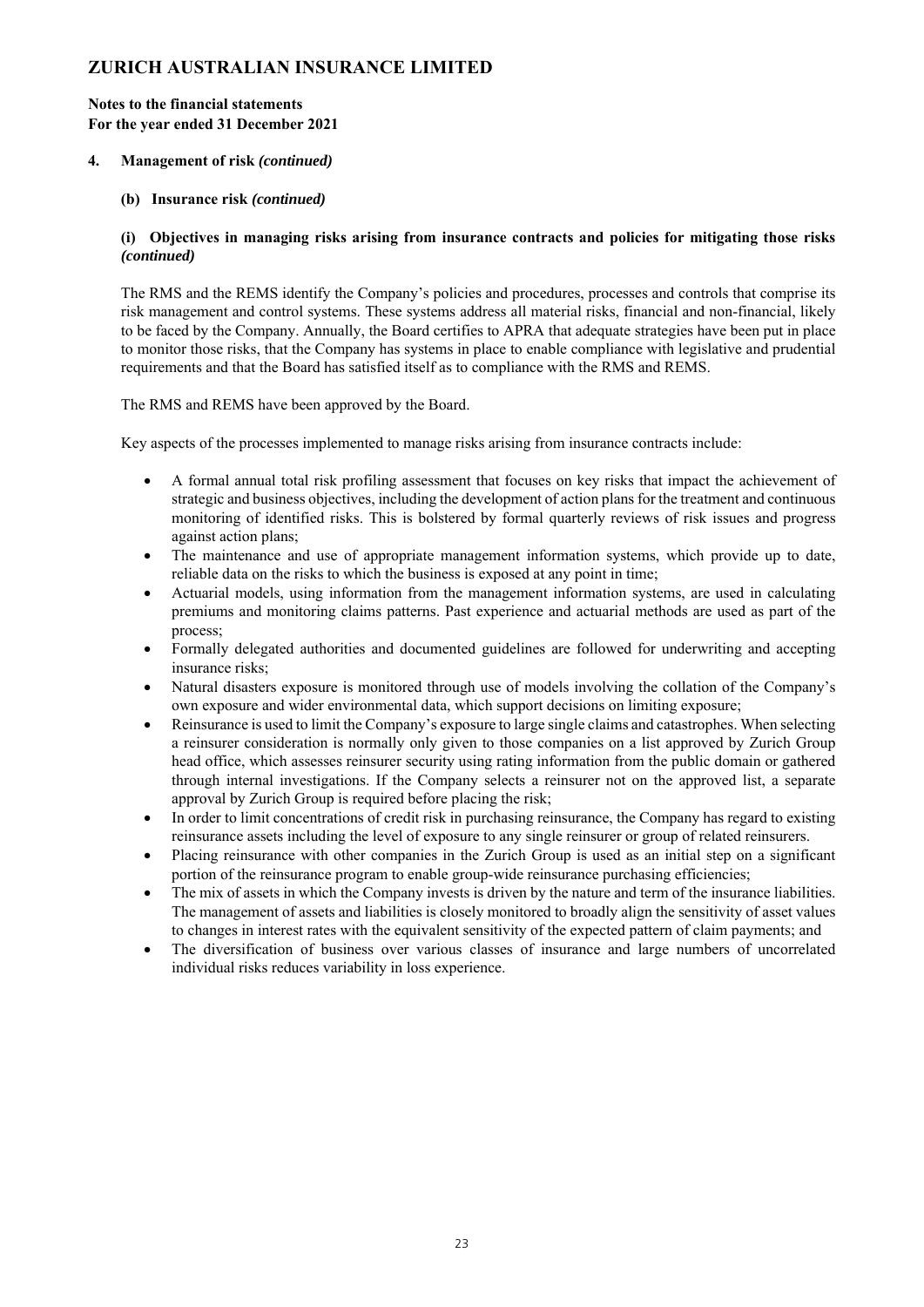### **Notes to the financial statements For the year ended 31 December 2021**

### **4. Management of risk** *(continued)*

 **(b) Insurance risk** *(continued)* 

### **(ii) Terms and conditions of insurance business**

The terms and conditions attaching to insurance contracts affect the level of insurance risk accepted by the Company. The majority of direct insurance contracts written are entered into on a standard form basis. Standard form contracts are formally approved through a full due diligence process. Any non-standard terms and conditions are signed off by appropriately experienced underwriters within a framework, which includes delegated authorities from the Chief Underwriting Officer.

### **(iii) Concentration of insurance risk**

The Company's exposure to concentration of insurance risk is mitigated by a portfolio of diversified individual risks. Specific processes for monitoring identified key concentrations are set out below.

| <b>Risk</b>  | <b>Source of concentration</b>   | <b>Risk management measures</b>                        |
|--------------|----------------------------------|--------------------------------------------------------|
| Natural      | Properties and motor vehicles    | The Company's underwriting strategy requires           |
| catastrophes | concentrated in regions that are | individual risk premiums to be differentiated in order |
|              | subject to:                      | to reflect the higher loss frequency in particular     |
|              | Earthquakes;                     | geographical areas.                                    |
|              | Cyclones;                        | The Company has modelled aggregated risk using         |
|              | Hail storms; and                 | catastrophe models.                                    |
|              | Other significant natural        | Based on the probable maximum loss of a 1 in 250       |
|              | events.                          | year event per the models, the Company purchases       |
|              |                                  | catastrophe reinsurance cover to limit exposure to     |
|              |                                  | any single event.                                      |

Exposure to concentration of insurance risk is mitigated through diverse product lines. Direct premium revenue by product line as disclosed in the statement of comprehensive income is in the table below.

|                              | 2021            | 2020            |
|------------------------------|-----------------|-----------------|
|                              | $$^{\prime}000$ | $$^{\prime}000$ |
|                              |                 |                 |
| Property                     | 315,280         | 342,804         |
| Motor                        | 355,589         | 346,354         |
| Marine & aviation            | 71.698          | 44,395          |
| Public & product liability   | 134,204         | 126,311         |
| Employers' liability         | 58,387          | 53,398          |
| Professional indemnity       | 92,545          | 90,227          |
| Travel                       | 64,677          | 145,991         |
| Other                        | 104,431         | 89,303          |
| Total direct premium revenue | 1,196,811       | 1,238,783       |
|                              |                 |                 |

#### **(iv) Development of claims**

There is a possibility that changes may occur in the estimate of the Company's obligations up until the time they are settled. The tables in Note 21 show the Company's estimates of total claims outstanding for each accident year at successive year ends for classes of business that are typically resolved in more than one year.

#### **(v) Impact of investment returns on pricing**

The value of an insurance contract to the Company is in part driven by the investment returns achievable on premium paid. Typically this is estimated by the risk-free interest rate currently available in the market. Prior to business being written, the risk is managed by regularly repricing product as interest rates materially change. Insurance and reinsurance contracts are generally entered into annually. At the time of entering into the contract all terms and conditions are negotiable or, in the case of renewals, renegotiable.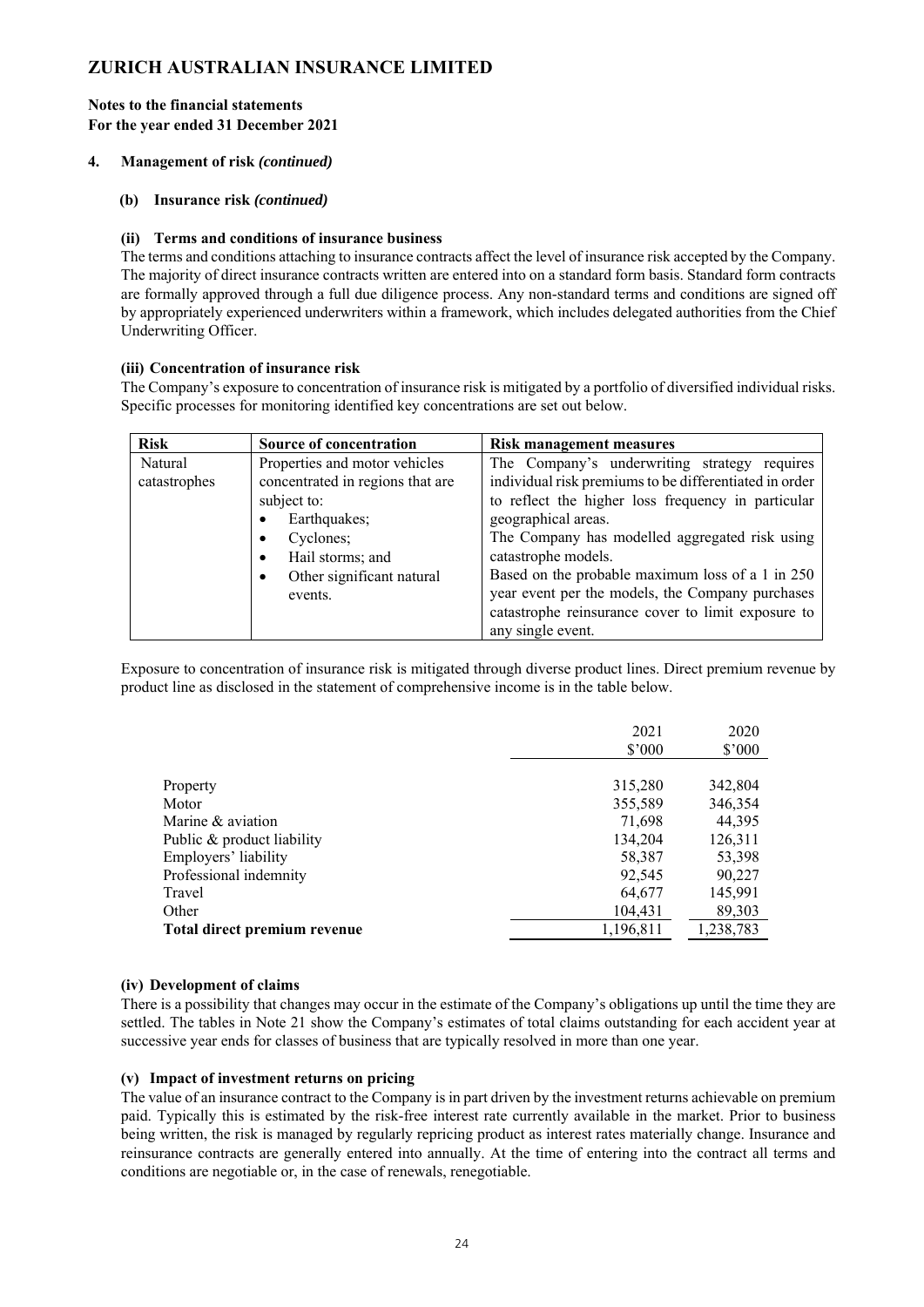# **Notes to the financial statements For the year ended 31 December 2021**

### **4. Management of risk** *(continued)*

### *(c)* **Operational risks**

Operational risk is the risk of loss or the risk of not achieving business objectives resulting from inadequate or failed internal processes, people, systems or from external events such as catastrophes, legislation, external fraud, or losses related to outsourcing. The Company has a comprehensive framework with a common approach to identify, assess, quantify, mitigate, monitor and report operational risk.

Generally, all business activities contain some aspect of operational risk. Therefore, ongoing initiatives and controls to manage operational risks are in place. All functional business areas within the Company undertake a risk assessment to identify, assess, manage and monitor operational risk. Risk registers are developed and recorded in a central database for each functional business area, including identifying control owners and action plans for improvement of controls. The risk registers are regularly reviewed, updated and improved. Some functions are also subject to operational key controls which sets a minimum framework of operational controls. Risk Management facilitates the formal review of the risk registers on a risk-based approach with a full review of each register at least once every three years. Projects with an expected budget over a defined threshold undergo a risk assessment.

A key control for operational risk is maintaining and developing capability of the Company's business continuity and disaster recovery to plan for the event of a major business disruption.

The Company considers controls to be key instruments for monitoring and managing operational risk. Although primarily focused on important controls over financial reporting, internal control efforts also include related operational and compliance controls. The Company continues to strengthen the robustness, consistency, documentation and assessment of internal controls for business processes. Operational effectiveness of key controls is assessed by self assessment and independent testing on relevant controls supporting the financial statements.

An operational risk of particular relevance to this report is the risk of misstatement of financial statements.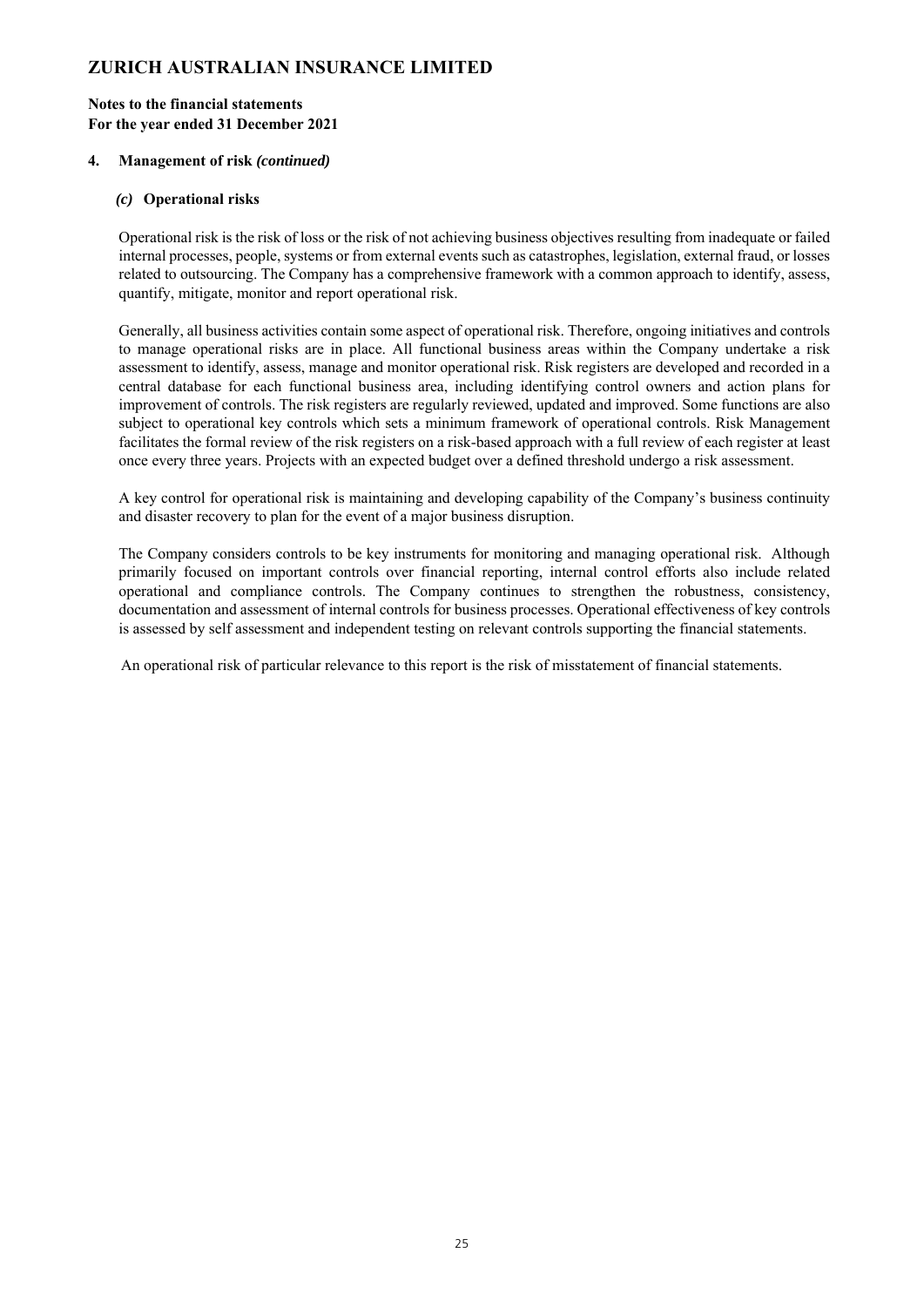# **Notes to the financial statements For the year ended 31 December 2021**

#### **5. Financial risk management**

Financial risks are a broad category of risks, typically found in financial instruments, but impacting other items on the balance sheet. They are typically divided into market risk, credit risk and liquidity risk.

Financial risks are generally monitored and controlled by selecting appropriate assets to back policy liabilities. The assets are regularly monitored by the Capital and Investment Management Committee (CIMC) to provide comfort that there is no material asset and liability mismatching issues and other risks such as liquidity risk and credit risk are maintained within acceptable limits.

### **(a) Market risk**

Market risk is the risk of diminution in value of the Company's investment portfolio arising from adverse movements in the levels and volatility of interest rates, foreign exchange rates and equity prices. The risk is mitigated by transacting all activities in accordance with approved mandates, strategies and limits. Market risk analysis is conducted on a regular basis and risk management controls provide comfort that positions are monitored against the portfolio risk limits. Market risk analysis is conducted on a total portfolio basis, including the effect of market movements on the valuation of insurance liabilities, and other balance sheet items, as well as the explicit impact on investments.

Refer to Note 3 (b) for an analysis of the impact of changes in key assumptions on reported profit/(loss) and equity of the Company. The analysis includes the impact of changes on financial assets.

#### *Asset and liability management techniques*

A key aspect of market risk is to manage asset and liability mismatching issues. Asset and liability mismatching risk is the potential for unfavourable changes in the values of assets compared to liabilities that could adversely affect available financial resources due to movements in market factors such as interest rates, equity prices, credit spreads or foreign exchange rates.

The Company's management of investments consists of analysis of market value and changes with respect of previous month and quarter; analysis of exposure and asset allocation; analysis of tail risk (to an expected shortfall of 99%); analysis of sensitivities (duration, convexity and volatility); stress testing (monetary impact on assets and liabilities of various interest rate, credit spread and equity index shocks); and analysis of credit exposures by rating, industry and seniority and portfolio concentration (all credit-sensitive assets are investment grade).

The management of market risk, including asset and liability management is overseen by the CIMC. The ultimate controlling entity, Zurich Insurance Group Ltd's, risk policy provides constraints on the mix of investment assets.

#### *On-balance sheet*

The aggregate carrying value of financial assets and liabilities approximate their net fair values. The methods used to determine the carrying values of financial assets and liabilities are included in Note 1.

#### *Off-balance sheet*

The Company has potential financial liabilities which may arise from certain contingencies disclosed in Note 27. No material losses are anticipated in respect of any of those contingencies, and the net fair value is assessed as an immaterial amount.

#### **(b) Credit risk**

Credit risk is the risk that one party to a financial instrument will cause a financial loss for the other party by failing to discharge an obligations. Credit risk is assumed through three main mechanisms: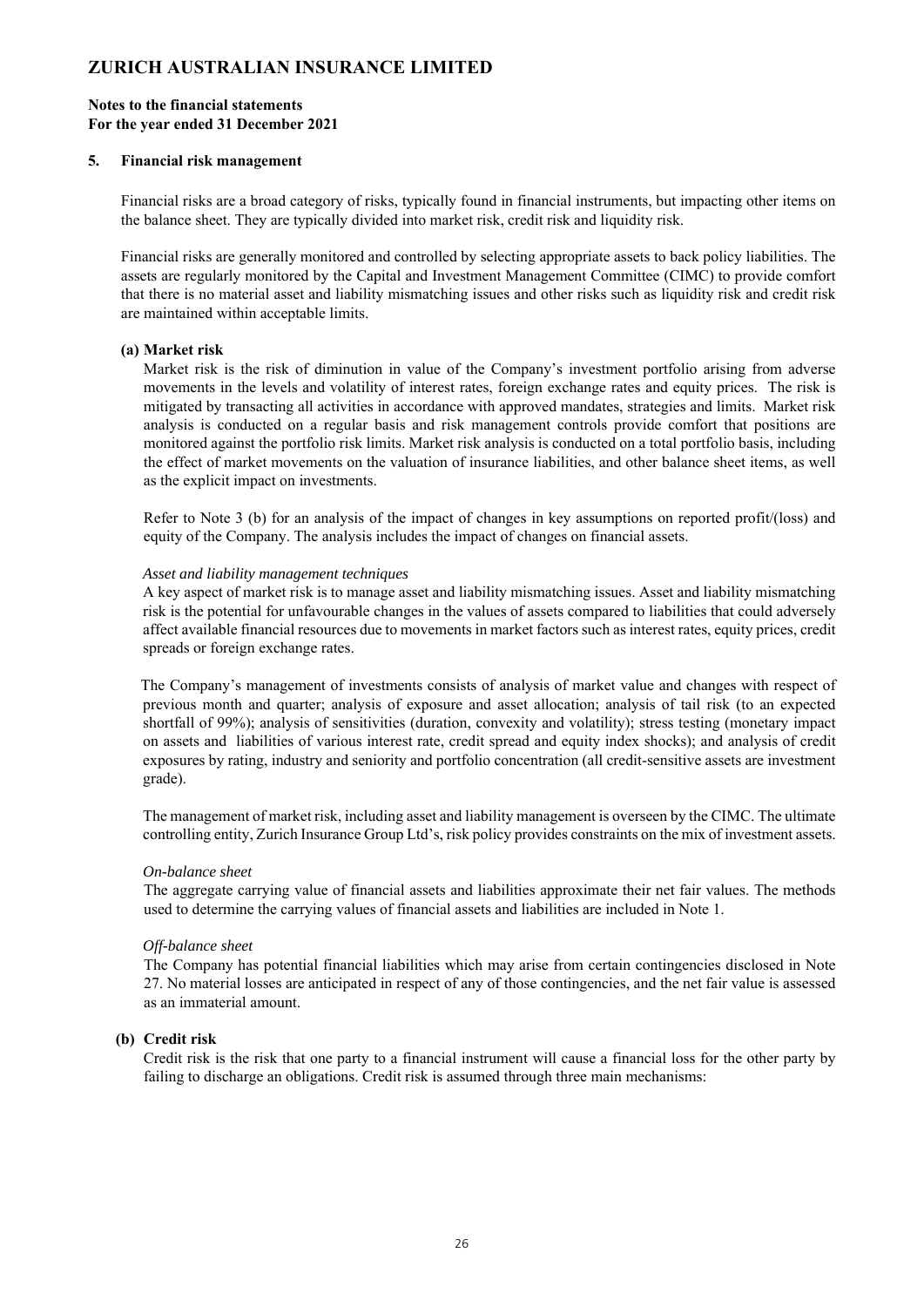#### **Notes to the financial statements For the year ended 31 December 2021**

#### **5. Financial risk management** *(continued)*

#### **(b) Credit risk** *(continued)*

- i) The assumption of credit risk through investments in corporate debt;
- ii) Credit risk created through reinsurance, where a reinsurance asset represents an obligation of the reinsurer to the entity; and
- iii) Receivables within the business, where the entity is owed payment or services by a third party. Most typically this is the receipt of invoiced funds.

The management of credit risk is overseen by the CIMC.

#### *i) Financial assets*

The carrying amounts of financial assets included in the balance sheet represent the Company's maximum exposure to credit risk in relation to these assets. Where entities have a right of set-off and intend to settle on a net basis, this set-off has been reflected in the financial statements in accordance with accounting standards.

*Cash and financial assets*  Standard and Poor's (S&P) rating for cash at bank disclosed in Note 10 is:

Australia and New Zealand Banking Group Limited AA- (2020: A1+) Westpac Banking Corporation AA- (2020: A1+) HSBC Bank Australia Ltd A+ (2020: A1)

The Company invests substantially in securities traded in an active market and are priced daily. The debt securities disclosed in Note 12 are analysed in the table below using S&P or Moody's ratings.

|                                 | 2021           | 2020      |
|---------------------------------|----------------|-----------|
|                                 | $$^{\circ}000$ | \$'000    |
| Debt securities (held directly) |                |           |
| AAA                             | 281,835        | 281,390   |
| AA                              | 477,780        | 575,227   |
| A                               | 363,461        | 229,288   |
| <b>BBB</b>                      | 318,597        | 221,173   |
| <b>Total debt securities</b>    | 1,441,673      | 1,307,078 |
|                                 |                |           |
| Current debt securities         | 318,721        | 331,674   |
| Non-current debt securities     | 1,122,952      | 975,404   |
| <b>Total debt securities</b>    | 1,441,673      | 1,307,078 |

The table below shows the Company's major concentrations of credit risk  $(>= $50$  million, which is approximately 10% of the Company's capital base) in cash and cash equivalents disclosed in Note 10 and debt securities disclosed in Note 12:

|                                         | 2021<br>\$3000 | 2020<br>\$'000 |
|-----------------------------------------|----------------|----------------|
| Counterparty                            |                |                |
| Australia and New Zealand Banking Group | 100,311        | 66,584         |
| Western Australia Treasury Corporation  | 75,762         | 65,170         |
| South Australia Government of Australia | 70,885         | 72,367         |
| Commonwealth Government of Australia    | 70,081         | 117,102        |
| Queensland Treasury Corporation         | 47,812         | 56,920         |
|                                         | 364.851        | 378,143        |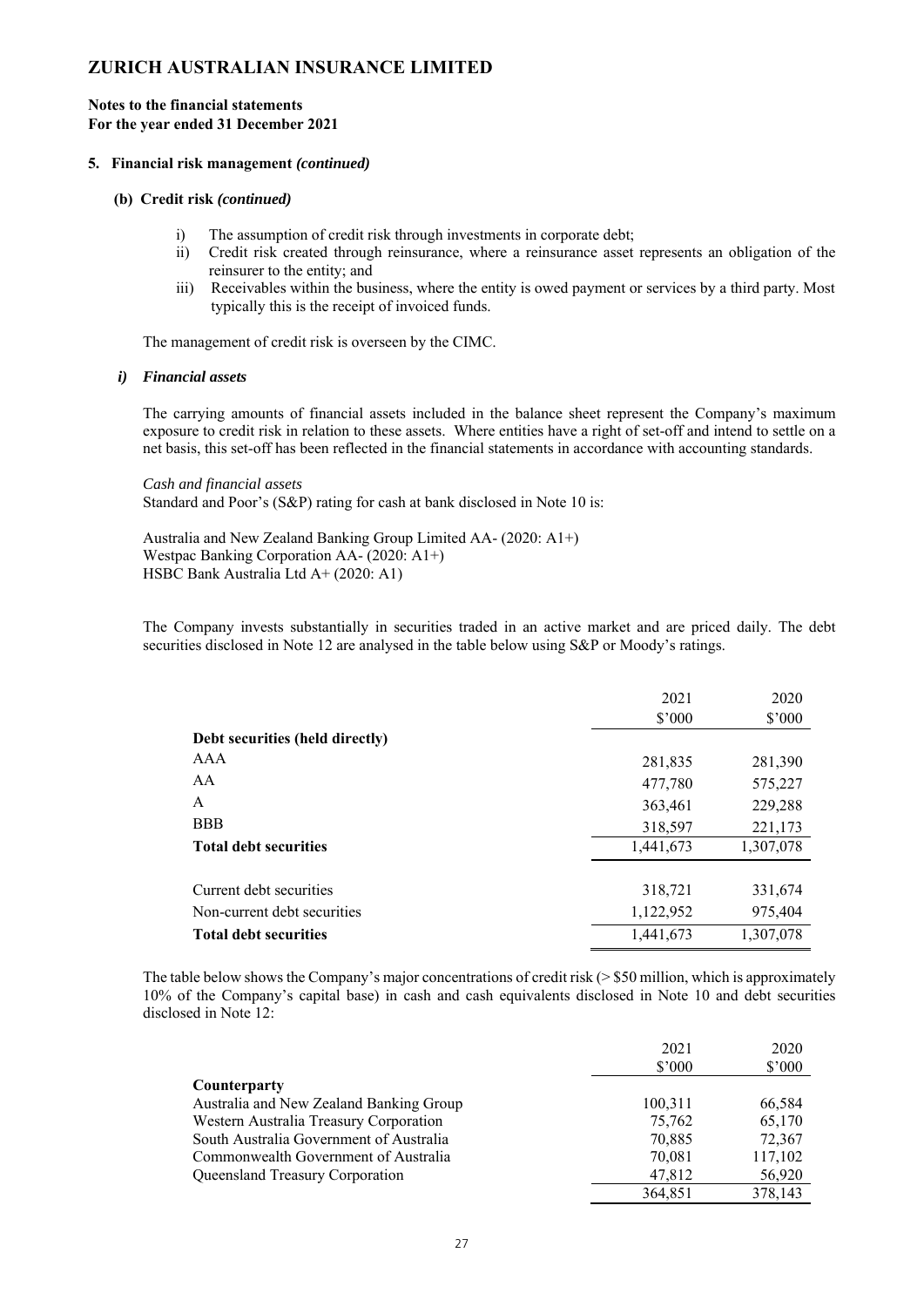### **Notes to the financial statements For the year ended 31 December 2021**

### **5. Financial risk management** *(continued)*

**(b) Credit risk** *(continued)*

### *ii) Reinsurance receivables*

The company monitors its credit risk associated with reinsurance assets with Zurich Group companies and other reinsurers. Placing reinsurance with companies in the Zurich Group is used as an initial step on a significant portion of the reinsurance programme to enable group-wide reinsurance purchasing efficiencies. Reinsurance security is monitored continuously taking advantage of the Group's Security Committee analyses and there are strict controls around the use of individual reinsurers. Reinsurance accumulations are also monitored closely and used in deciding the appropriate placement programme at renewal.

Reinsurance receivable on incurred claims disclosed in Note 13 are analysed in the table below using S&P rating.

|                                                                                                 | 2021<br>\$3000 | 2020<br>$$^{\circ}000$ |
|-------------------------------------------------------------------------------------------------|----------------|------------------------|
| AAA or AA                                                                                       | 608,570        | 962,186                |
| A                                                                                               | 161,285        | 59,283                 |
| BBB or unrated                                                                                  | 9.221          | 20,512                 |
| Total reinsurance receivable on incurred claims<br>(excluding risk margin and other recoveries) | 779,076        | 1,041,981              |

Of the total Reinsurance receivable on incurred claims:

- 14% (2020: 10%) of the reinsurance receivable on incurred claims had a third party reinsurer as a counter party; and
- 86% (2020: 90%) of the reinsurance receivable on incurred claims had companies in the Zurich Group as a counterparty.

Irrevocable standby letters of credit for a total of up to \$205 million (2020: \$172 million) were issued by Australian banks on behalf of other entities in the Zurich Group in favour of the Company. These letters of credit relate to all reinsurance contracts entered into between the Company and other entities in the Zurich Group on or after 31 December 2008. \$205 million is valid until amended or cancelled. As at 31 December 2021, \$205 million (2020: \$172 million) of reinsurance recoverable due from other entities in the Zurich Group were secured under these letters of credit.

A collateral trust was established during 2013, by means of a trust deed entered into between the Company, Zurich Insurance Company (ZIC) and Perpetual Corporate Trust Ltd. The funds of the trust were contributed by ZIC, to constitute recognised collateral in respect of aged reinsurance recoverable owed by ZIC to the Company. The total collateral in the trust at 31 December 2021 was \$456 million (2020: \$468 million). The letters of credit and collateral trust total of \$661 million (2020: \$639 million) covers aged reinsurance recoverables from the second balance dates of \$613 million (2020: \$537 million).

A bank guarantee of \$10 million (2020: \$10 million) in the favour of the Company is in place for non-Zurich Group third party reinsurer obligations.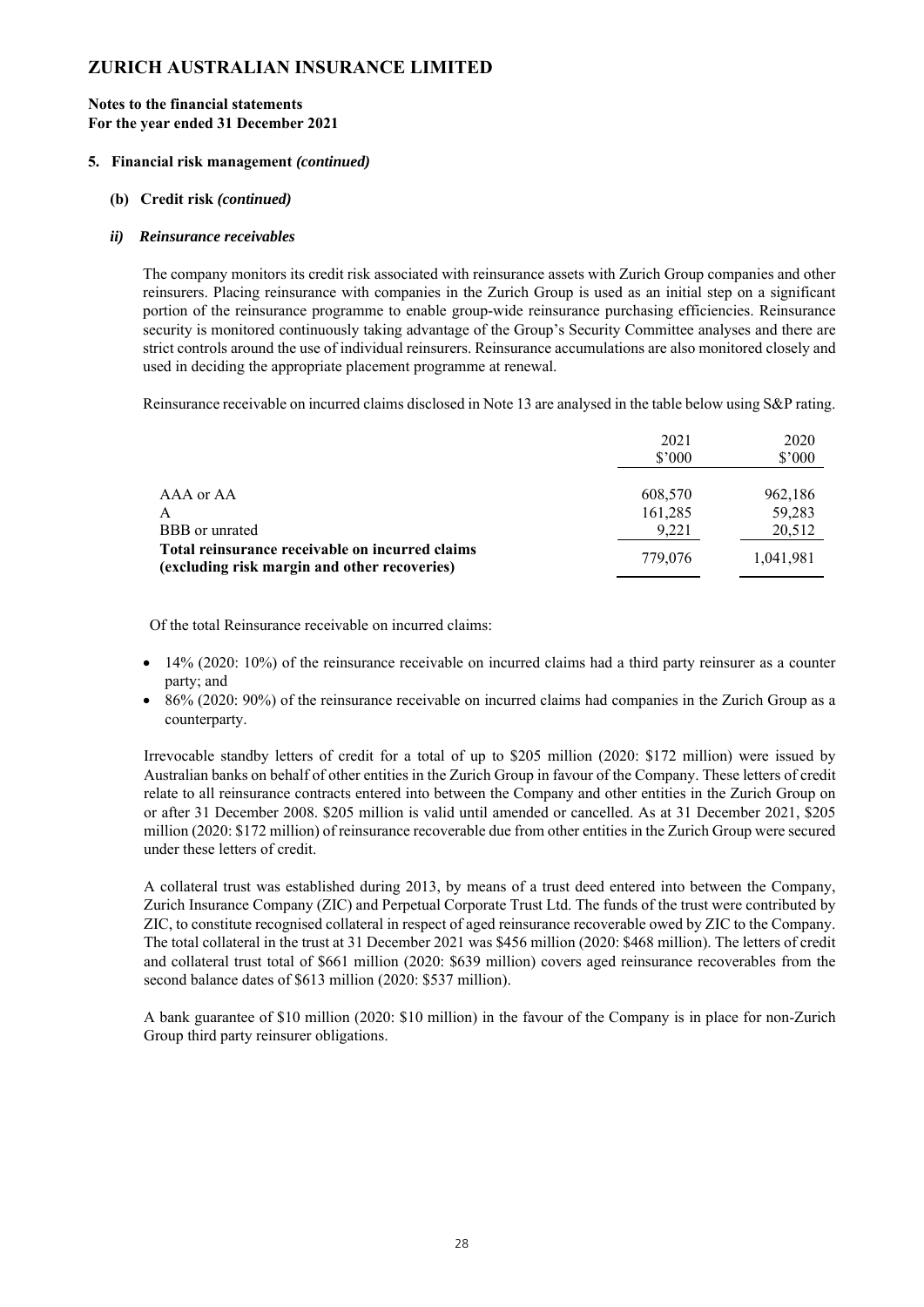### **Notes to the financial statements For the year ended 31 December 2021**

#### **5. Financial risk management** *(continued)*

- **(b) Credit risk** *(continued)*
- *iii) Business receivables*

#### *Premium receivable*

General insurance premiums receivable for the Company are disclosed in Note 11, the ageing of which is disclosed below:

|                                                     | 2021    | 2020     |
|-----------------------------------------------------|---------|----------|
|                                                     | \$2000  | \$'000   |
|                                                     |         |          |
| Neither past due nor impaired (90 day credit terms) | 271,351 | 266,371  |
| Amounts past due but not impaired to 30 days        | 46,116  | 27,611   |
| Amounts past due but not impaired 31 to 90 days     | 7,362   | 6,502    |
| Amounts past due but not impaired over 90 days      | 14,707  | 18,665   |
| Provisions for impairment                           | (2,746) | (2, 442) |
| Total premiums receivable                           | 336,790 | 316,707  |
|                                                     |         |          |

#### **(c) Liquidity risk**

Liquidity risk is the risk that the Company will encounter difficulty in meeting obligations associated with financial liabilities as they come due without incurring unacceptable losses.

Prudent liquidity risk management implies maintaining sufficient cash, marketable securities and the availability of funding through an adequate amount of committed credit facilities and the ability to close-out market positions.

The table shows expected cash flows from outstanding claims (notified claims, IBNR, IBNER and claims handling costs) and premium liability (expected future claims). Both are net of reinsurance and non-reinsurance recoveries and before risk margin.

|                                  | <b>Carrying amount</b><br>(undiscounted) |           | <b>Expected cash flows (undiscounted)</b> |            |             |           |
|----------------------------------|------------------------------------------|-----------|-------------------------------------------|------------|-------------|-----------|
| 2021                             |                                          | $0-1$ yrs | $1-5$ vrs                                 | $5-10$ vrs | $10-15$ vrs | $>15$ vrs |
|                                  | \$.000                                   | \$.000    | \$.000                                    | \$.000     | \$.000      | \$.000    |
| <b>Insurance contracts</b>       |                                          |           |                                           |            |             |           |
| Outstanding claims (Note 13, 21) | 889,737                                  | 364,667   | 397,690                                   | 98,266     | 18,333      | 10,781    |
| Premium liability                | 304,387                                  | 129.564   | 151,477                                   | 21.659     | 1.617       | 70        |
| Total                            | 1,194,124                                | 494.231   | 549,167                                   | 119.925    | 19.950      | 10,851    |

|                                  | <b>Carrying amount</b><br>(undiscounted) |           |           | <b>Expected cash flows (undiscounted)</b> |             |           |
|----------------------------------|------------------------------------------|-----------|-----------|-------------------------------------------|-------------|-----------|
| 2020                             |                                          | $0-1$ yrs | $1-5$ yrs | $5-10$ vrs                                | $10-15$ yrs | $>15$ yrs |
|                                  | \$.000                                   | \$°000    | \$.000    | \$.000                                    | \$°000      | \$.000    |
| Insurance contracts              |                                          |           |           |                                           |             |           |
| Outstanding claims (Note 13, 21) | 803.449                                  | 326,432   | 364,106   | 88,310                                    | 15.123      | 9,478     |
| Premium liability                | 289,419                                  | 119,210   | 143,498   | 25,089                                    | 1,570       | 52        |
| Total                            | 1.092.868                                | 445.642   | 507,604   | 113,399                                   | 16.693      | 9,530     |

A contractual maturity analysis is not provided in respect of other financial liabilities as typically the credit terms for other financial liabilities are up to 31 days.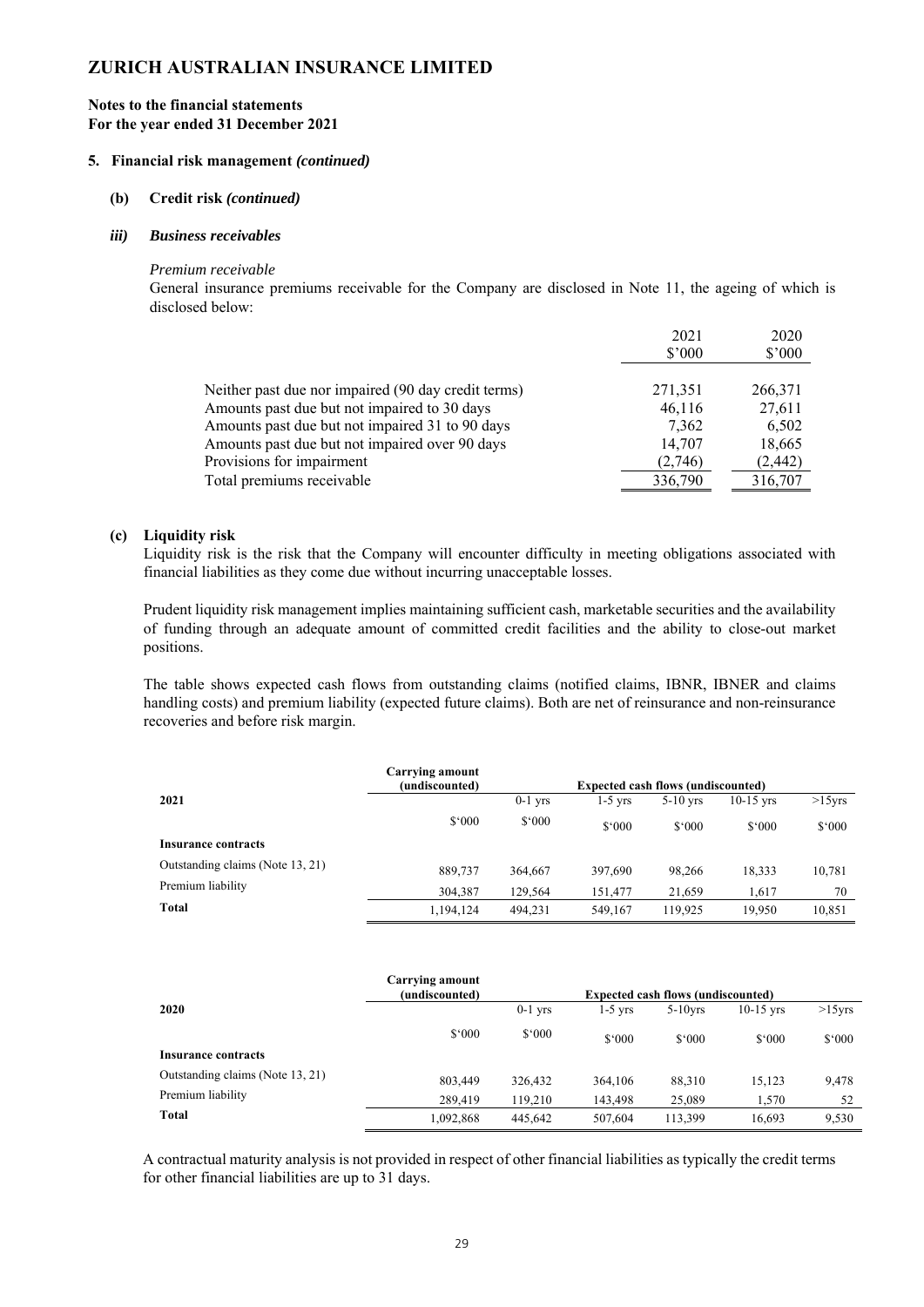# **Notes to the financial statements For the year ended 31 December 2021**

#### **5. Financial risk management** *(continued)*

#### **(d) Derivative holdings**

A derivative transaction is a contract where value is derived from the value of an underlying asset or index. The Company does not hold any direct derivative contracts.

#### **(e) Fair value measurements**

The aggregate carrying values of financial assets and financial liabilities approximate their net fair values. The methods used to determine the carrying values of financial assets and liabilities are included in the summary of significant accounting policies in Note 1.

The Company measures and recognises the following assets and liabilities at fair value on a recurring basis:

Financial assets at fair value through profit or loss

The following tables present the Company's assets and liabilities measured and recognised at fair value.

| At 31 December 2021              | Level 1<br>\$'000 | Level 2<br>\$2000 | Level 3<br>\$'000 | <b>Total</b><br>\$2000 |
|----------------------------------|-------------------|-------------------|-------------------|------------------------|
| Recurring fair value measurement |                   |                   |                   |                        |
| <b>Financial assets</b>          |                   |                   |                   |                        |
| Equity securities                | 166,949           |                   |                   | 169,949                |
| Debt securities                  |                   | 1,364,437         |                   | 1,364,437              |
| Unit trusts                      | 29,845            |                   |                   | 29,845                 |
| Term deposit                     | 77,236            |                   |                   | 77,236                 |
| Shares in controlled entities    |                   |                   | 47,807            | 47,807                 |
| <b>Total investments</b>         | 274,030           | 1,364,437         | 47,807            | 1,686,274              |
| At 31 December 2020              | Level 1<br>\$'000 | Level 2<br>\$'000 | Level 3<br>\$'000 | <b>Total</b><br>\$'000 |
| Recurring fair value measurement |                   |                   |                   |                        |
| <b>Financial assets</b>          |                   |                   |                   |                        |
| Equity securities                | 129,041           |                   |                   | 129,041                |
| Debt securities                  |                   | 1,257,622         |                   | 1,257,622              |
| Unit trusts                      | 24,294            | 5,463             |                   | 29,757                 |
| Term deposit                     | 49,456            |                   |                   | 49,456                 |
| Shares in controlled entities    |                   |                   | 45,437            | 45,437                 |
| <b>Total investments</b>         | 202,791           | 1,263,085         | 45,437            | 1,511,313              |

#### *Fair value measurements*

The fair value of financial instruments traded in active markets (such as trading securities) is based on quoted market prices at the end of the reporting period. The quoted market price used for financial assets held by the Company is the current bid price. These instruments are included in level 1.

The fair value of financial instruments that are not traded in an active market (for example, over-the counter securities) is determined using valuation techniques. These valuation techniques maximise the use of observable market data where it is available and rely as little as possible on entity specific estimates.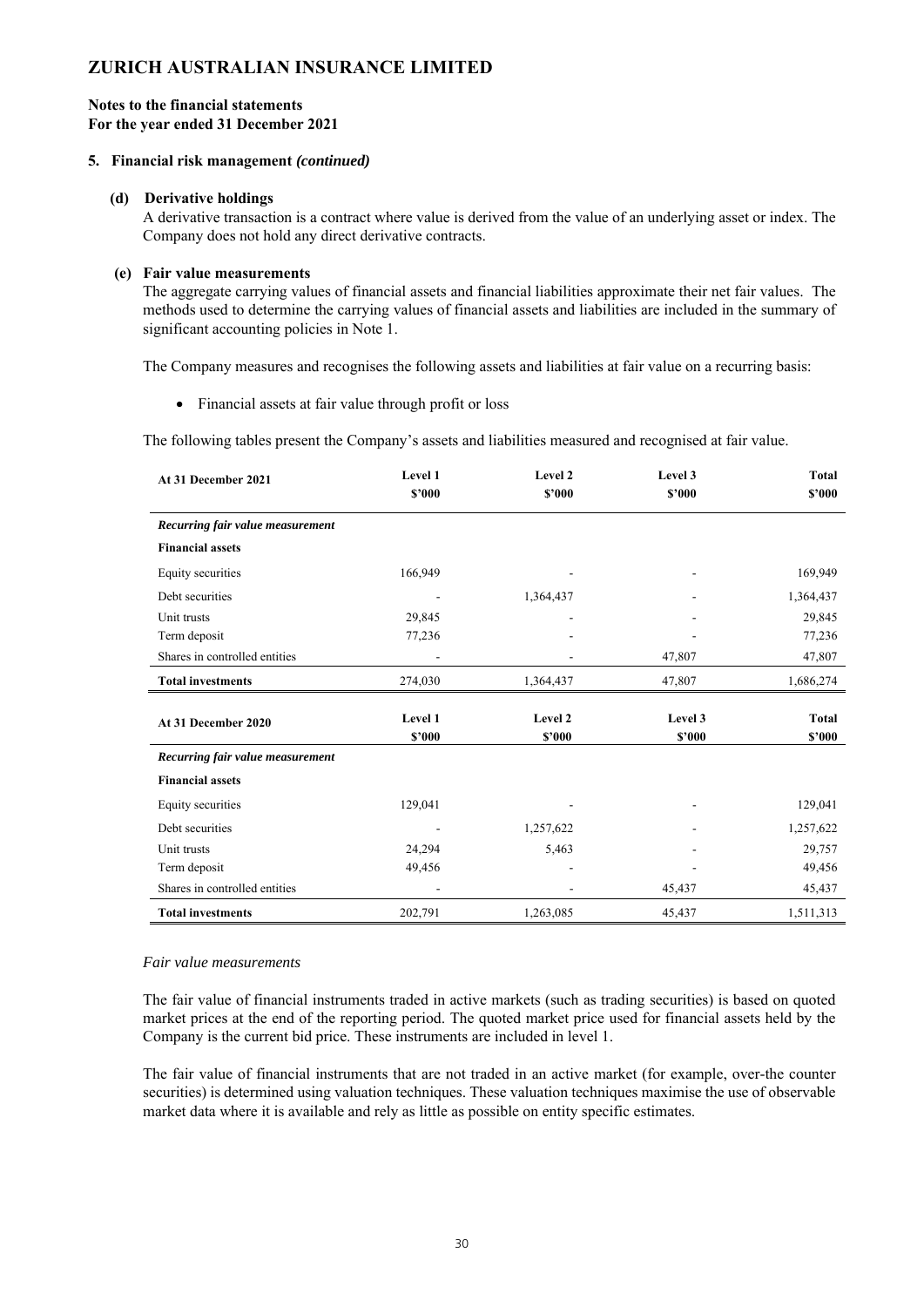### **Notes to the financial statements For the year ended 31 December 2021**

#### **5. Financial risk management** *(continued)*

### **(e) Fair value measurements** *(continued)*

If all significant inputs required to fair value an instrument are observable, the instrument is included in level 2.

Specific valuation techniques used to value financial instruments include:

The use of quoted market prices or dealer quotes for similar instruments; and

 Other techniques, such as discounted cash flow analysis, are used to determine fair value for the remaining financial instruments.

If one or more of the significant inputs is not based on observable market data, the instrument is included in level 3.

The Company's shares in controlled entities represent its 60% investment in a property company. This investment is valued at 60% of the net asset value of the property company. ZFSA engages external, independent and qualified valuers to determine the fair value of the Group's property asset at the end of every financial year. As at 31 December 2021, the fair value of the property asset has been determined by CBRE, which management adopts as the valuation.

The following table presents the changes in level 3 instruments.

|                                                       | 2021<br><b>Shares</b> in<br>controlled<br>entities<br>\$2000 | 2020<br><b>Shares</b> in<br>controlled<br>entities<br>\$2000 |
|-------------------------------------------------------|--------------------------------------------------------------|--------------------------------------------------------------|
| <b>Opening balance 1 January</b>                      | 45.437                                                       | 43,071                                                       |
| Gains recognised in statement of comprehensive income | 2,370                                                        | 2,366                                                        |
| <b>Closing balance 31 December</b>                    | 47,807                                                       | 45,437                                                       |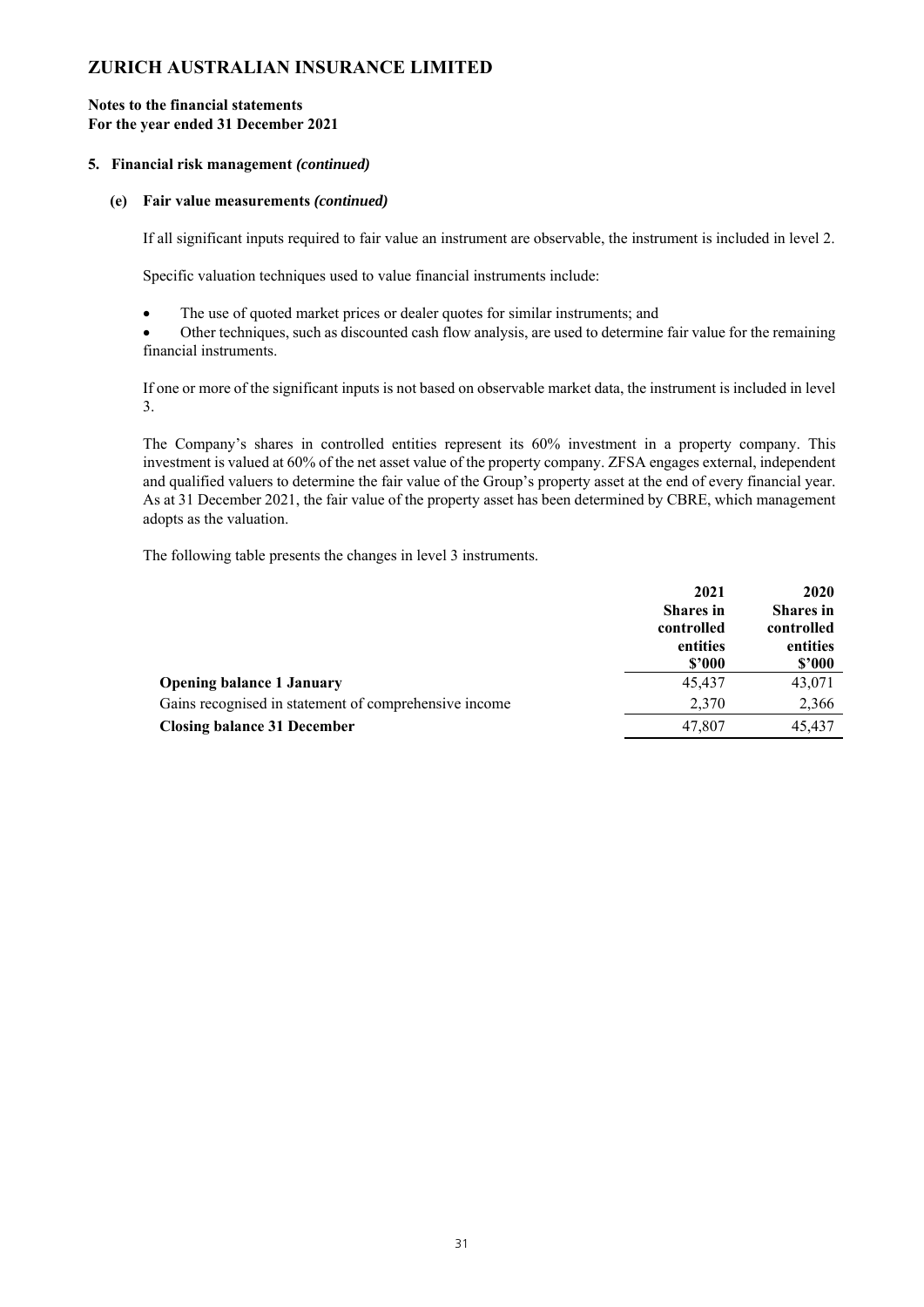# **Notes to the financial statements For the year ended 31 December 2021**

|    |                                                                 | 2021       | 2020        |
|----|-----------------------------------------------------------------|------------|-------------|
|    |                                                                 | \$'000     | \$'000      |
| 6. | <b>Investment income</b>                                        |            |             |
|    | Dividends                                                       | 5,889      | 4,901       |
|    | Interest                                                        | 41,530     | 43,623      |
|    | Losses on financial assets at fair value through profit or loss | (17, 927)  | (7,104)     |
|    | Total investment income                                         | 29,492     | 41,420      |
| 7. | <b>Other income</b>                                             |            |             |
|    | Management fees                                                 | 4,764      | 3,448       |
|    | Other income                                                    | 2,634      | 2,349       |
|    | Total other income                                              | 7,398      | 5,797       |
| 8. | Net claims incurred                                             |            |             |
|    | Gross claims incurred and related expenses:                     |            |             |
|    | - Direct                                                        | (580, 738) | (1,379,249) |
|    | - Inwards reinsurance                                           | (957)      | (28,621)    |
|    | - Discount to present value                                     | 28,555     | (19, 779)   |
|    |                                                                 | (553, 140) | (1,427,649) |
|    | Reinsurance and other recoveries:                               |            |             |
|    | - Direct                                                        | 32,929     | 640,895     |
|    | - Inwards reinsurance                                           | 1,525      | 27,267      |
|    | - Discount to present value                                     | (9,672)    | 9,268       |
|    |                                                                 | 24,782     | 677,430     |
|    | Net incurred claims                                             | (528, 358) | (750, 219)  |
|    |                                                                 |            |             |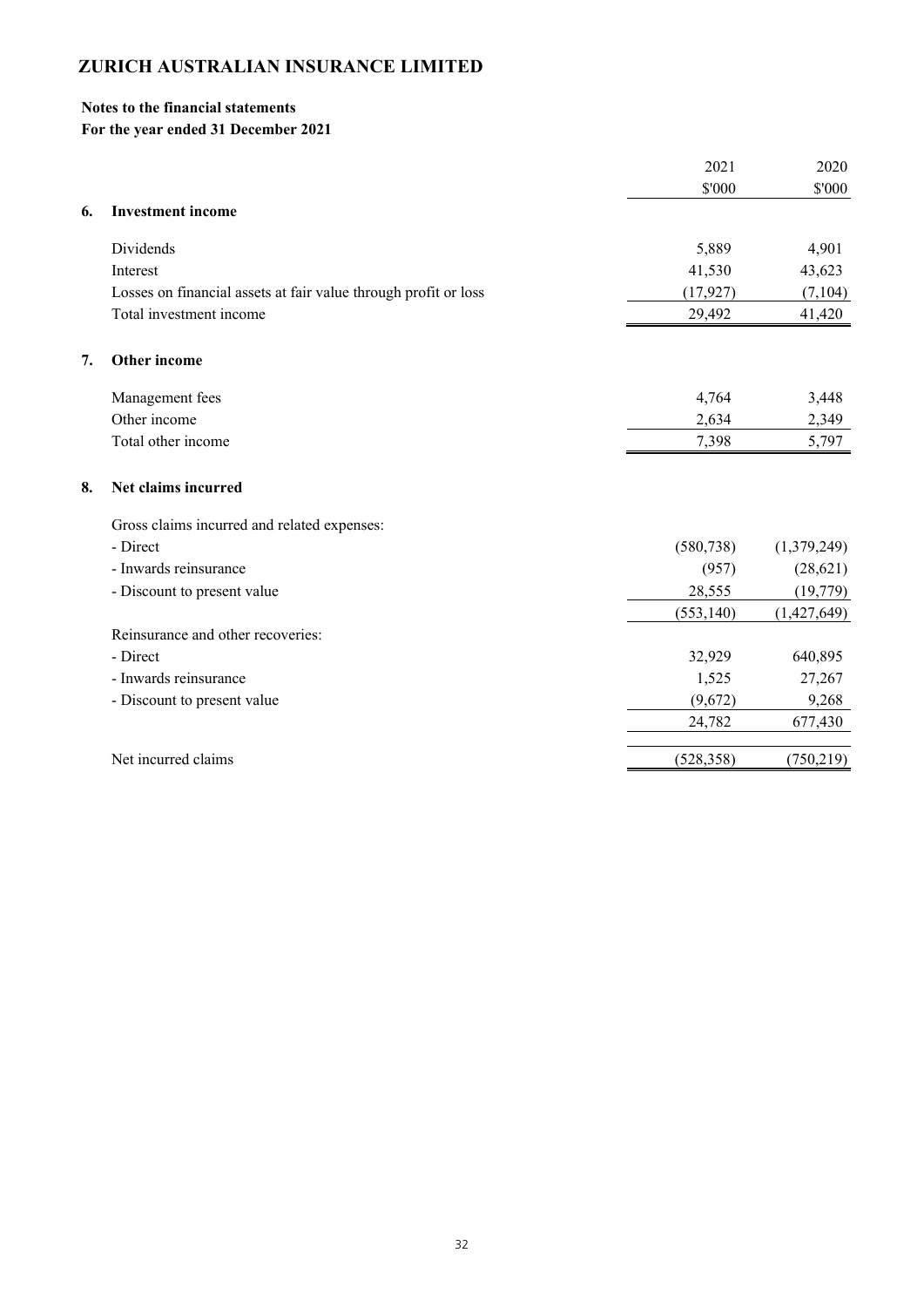# **Notes to the financial statements For the year ended 31 December 2021**

|    |     |                                                                                  | 2021     | 2020      |
|----|-----|----------------------------------------------------------------------------------|----------|-----------|
| 9. |     | <b>Income tax</b>                                                                | \$'000   | \$'000    |
|    | (a) | Income tax expense                                                               |          |           |
|    |     | Current tax                                                                      | 27,493   | (27, 789) |
|    |     | Deferred tax                                                                     | 1,710    | (2,866)   |
|    |     | Over provision in prior years                                                    | 450      |           |
|    |     | Total income tax expense/(benefit)                                               | 29,653   | (30, 655) |
|    |     | Deferred income tax (revenue)/ expense included in income tax expense comprises: |          |           |
|    |     | Decrease/(increase) in deferred tax assets (Note 16)                             | 1,935    | (3,044)   |
|    |     | (Decrease)/increase in deferred tax liabilities (Note 22)                        | (225)    | 178       |
|    |     |                                                                                  | 1,710    | (2,866)   |
|    | (b) | Numerical reconciliation of income tax to prima facie tax payable                |          |           |
|    |     | Profit/(Loss) before tax                                                         | 114,243  | (77, 926) |
|    |     | Tax at the Australian tax rate of $30\%$ (2020 - $30\%$ )                        | 34,273   | (23, 378) |
|    |     | Tax offset for franked dividends                                                 | (1,279)  | (953)     |
|    |     | Value of deferred tax assets relating to unused tax losses not recognised        | (2,246)  | (2,179)   |
|    |     | Other                                                                            | (1, 545) | (4,145)   |
|    |     | Over provision in prior year                                                     | 450      |           |
|    |     | Income tax expense/(benefit)                                                     | 29,653   | (30,655)  |

#### **(c) Temporary differences relating to investment in controlled entities**

As there is no intention of the Company to sell the investments in controlled entities, and it is expected that the<br>controlled entities will remain in the tax consolidated group for the foreseeable future, the reversal of controlled entities will remain in the tax consolidated group for the foreseeable future, the reversal of the temporary differences will have no income tax consequences for the Company. The transactions between a tax consolidated subsidiary and its parent, including the distribution of dividends from the subsidiary to the parent, are not taken into account for income tax purposes. Accordingly, the tax balance sheet value of the investment in the controlled entities is equal to its accounting carrying value and no temporary difference exists.

### **(d) Tax consolidation legislation**

 ZFSA and the members of the tax consolidated group implemented the tax consolidation legislation on 1 October 2003. The accounting policy in relation to this legislation is set out in Note 1(g).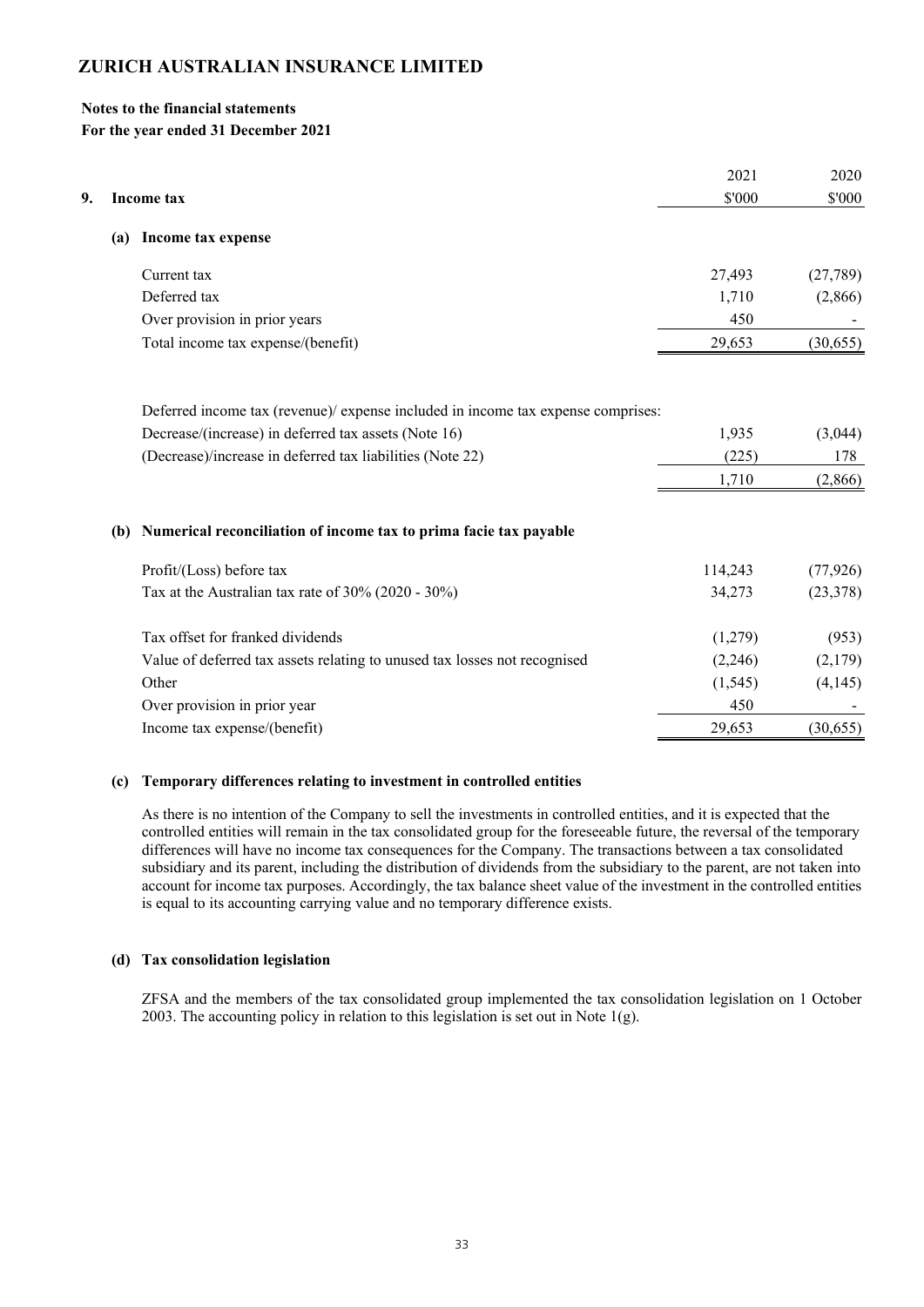# **Notes to the financial statements For the year ended 31 December 2021**

|     |                                                           | 2021    | 2020     |
|-----|-----------------------------------------------------------|---------|----------|
| 10. | Cash and cash equivalents                                 | \$'000  | \$'000   |
|     | Cash at bank and on hand                                  | 103,910 | 86,468   |
|     | Term deposit (less than three months)                     | 4,021   | 28,351   |
|     | Total cash and cash equivalents                           | 107,931 | 114,819  |
|     | 11. Receivables                                           |         |          |
|     | <b>Current</b>                                            |         |          |
|     | Premiums receivable                                       | 228,087 | 200,507  |
|     | Unclosed premiums                                         | 111,449 | 118,642  |
|     |                                                           | 339,536 | 319,149  |
|     | Provision for impairment                                  | (2,746) | (2, 442) |
|     |                                                           | 336,790 | 316,707  |
|     | Investment income accrued and receivable                  | 9,259   | 8,253    |
|     | Due from related entities (Note $28$ (c))                 | 17,025  | 1,728    |
|     | Intercompany receivable from head tax entity (Note 28(c)) |         | 23,945   |
|     | Other trade debtors                                       | 8,199   | 112      |
|     | <b>Total current receivables</b>                          | 371,273 | 350,745  |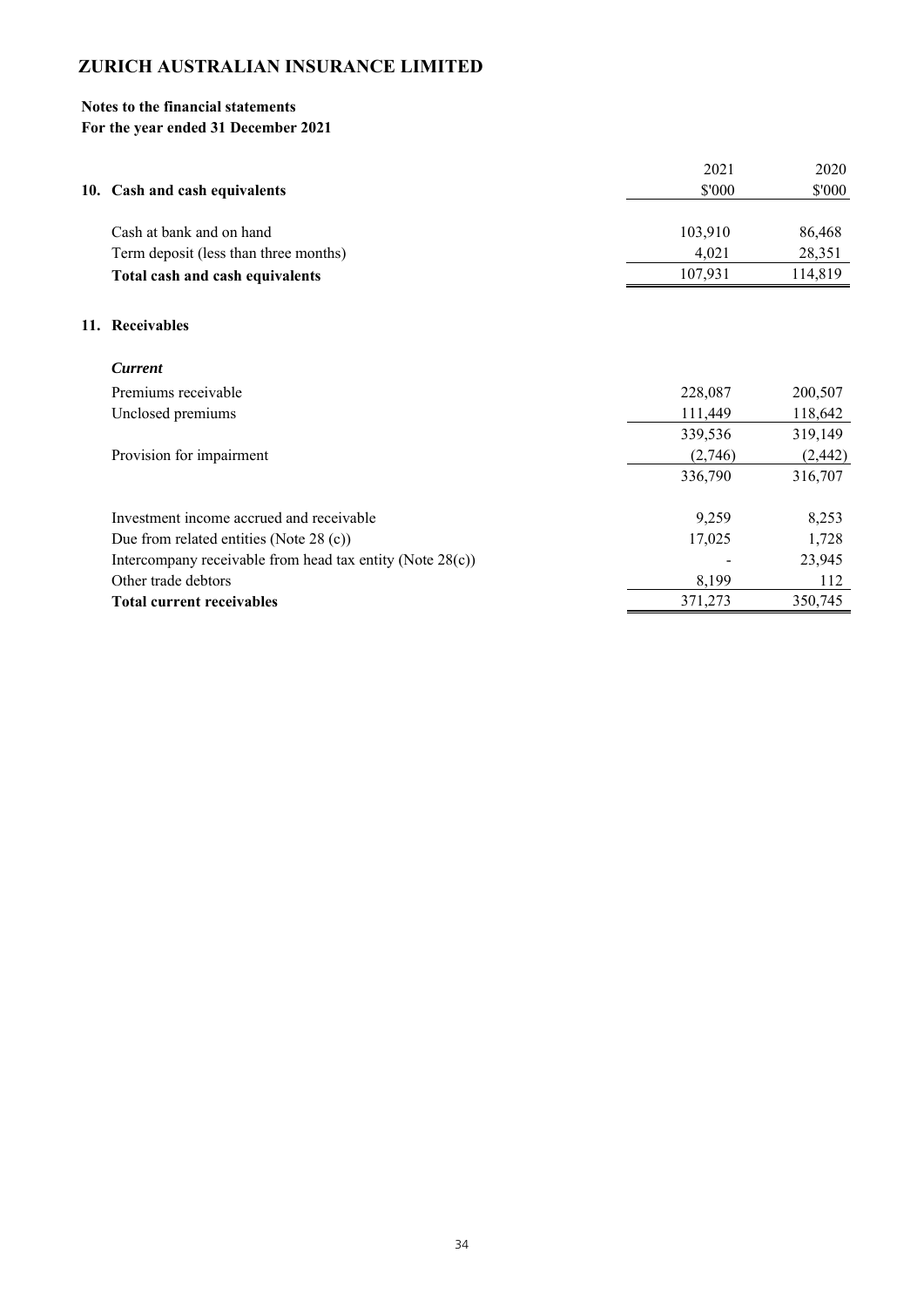# **Notes to the financial statements For the year ended 31 December 2021**

| 12. Financial assets at fair value through profit or loss   | 2021<br>\$'000 | 2020<br>\$'000 |
|-------------------------------------------------------------|----------------|----------------|
| <b>Current</b>                                              |                |                |
| Term deposit (greater than three months)                    | 77,236         | 49,456         |
| Equity securities                                           | 166,949        | 129,041        |
| Government and semi-government bonds                        | 105,550        | 113,106        |
| Unit trusts                                                 | 29,845         | 29,757         |
| Bonds - Other corporate                                     | 135,935        | 169,113        |
|                                                             | 515,515        | 490,473        |
| Non-current                                                 |                |                |
| Government and semi-government bonds                        | 217,555        | 286,259        |
| Bonds - Other corporate                                     | 905,397        | 689,144        |
| Shares in controlled entities                               | 47,807         | 45,437         |
|                                                             | 1,170,759      | 1,020,840      |
|                                                             |                |                |
| Total financial assets at fair value through profit or loss | 1,686,274      | 1,511,313      |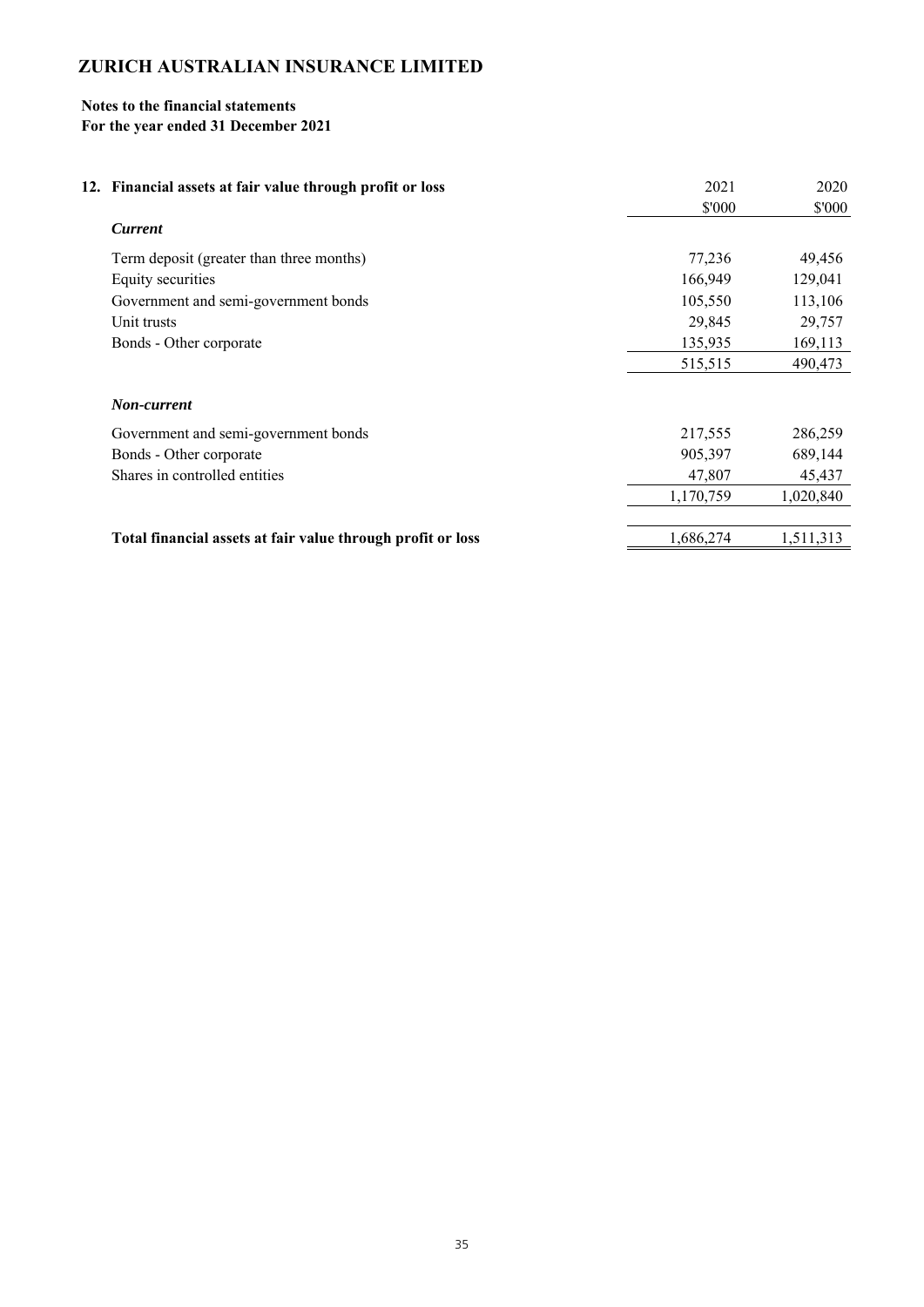# **Notes to the financial statements For the year ended 31 December 2021**

| 13. Reinsurance and other recoveries                            | 2021       | 2020      |
|-----------------------------------------------------------------|------------|-----------|
|                                                                 | \$'000     | \$'000    |
| Analysis of reinsurance and other recoveries                    |            |           |
| Expected future reinsurance recoveries undiscounted             |            |           |
| - on claims paid                                                | 24,673     | 53,064    |
| - on outstanding claims                                         | 767,696    | 994,498   |
|                                                                 | 792,369    | 1,047,562 |
| Discount to present value                                       | (13,293)   | (5,581)   |
| Reinsurance receivable on incurred claims                       | 779,076    | 1,041,981 |
| Expected future other recoveries undiscounted                   |            |           |
| - on outstanding claims                                         | 97,739     | 95,543    |
| Discount to present value                                       | (820)      | (235)     |
|                                                                 | 96,919     | 95,308    |
| Risk Margin                                                     | 143,268    | 168,474   |
| Discount to present value                                       | (2,151)    | (776)     |
|                                                                 | 141,117    | 167,698   |
| Reinsurance and other recoveries receivables on incurred claims | 1,017,112  | 1,304,987 |
|                                                                 |            |           |
| Current                                                         | 587,037    | 678,262   |
| Non-current                                                     | 430,075    | 626,725   |
|                                                                 | 1,017,112  | 1,304,987 |
|                                                                 |            |           |
| 14. Deferred acquisition costs                                  |            |           |
| Deferred acquisitions costs as at 1 January                     | 49,347     | 122,166   |
| Acquisition costs deferred                                      | 147,400    | 87,193    |
| Amortisation charged to income                                  | (122, 129) | (158,072) |
| Write back/(down) for premium deficiency                        | 1,131      | (1,940)   |
| Deferred acquisitions costs as at 31 December                   | 75,749     | 49,347    |
| Current                                                         | 69,064     | 45,803    |
| Non-current                                                     | 6,685      | 3,544     |
|                                                                 | 75,749     | 49,347    |
|                                                                 |            |           |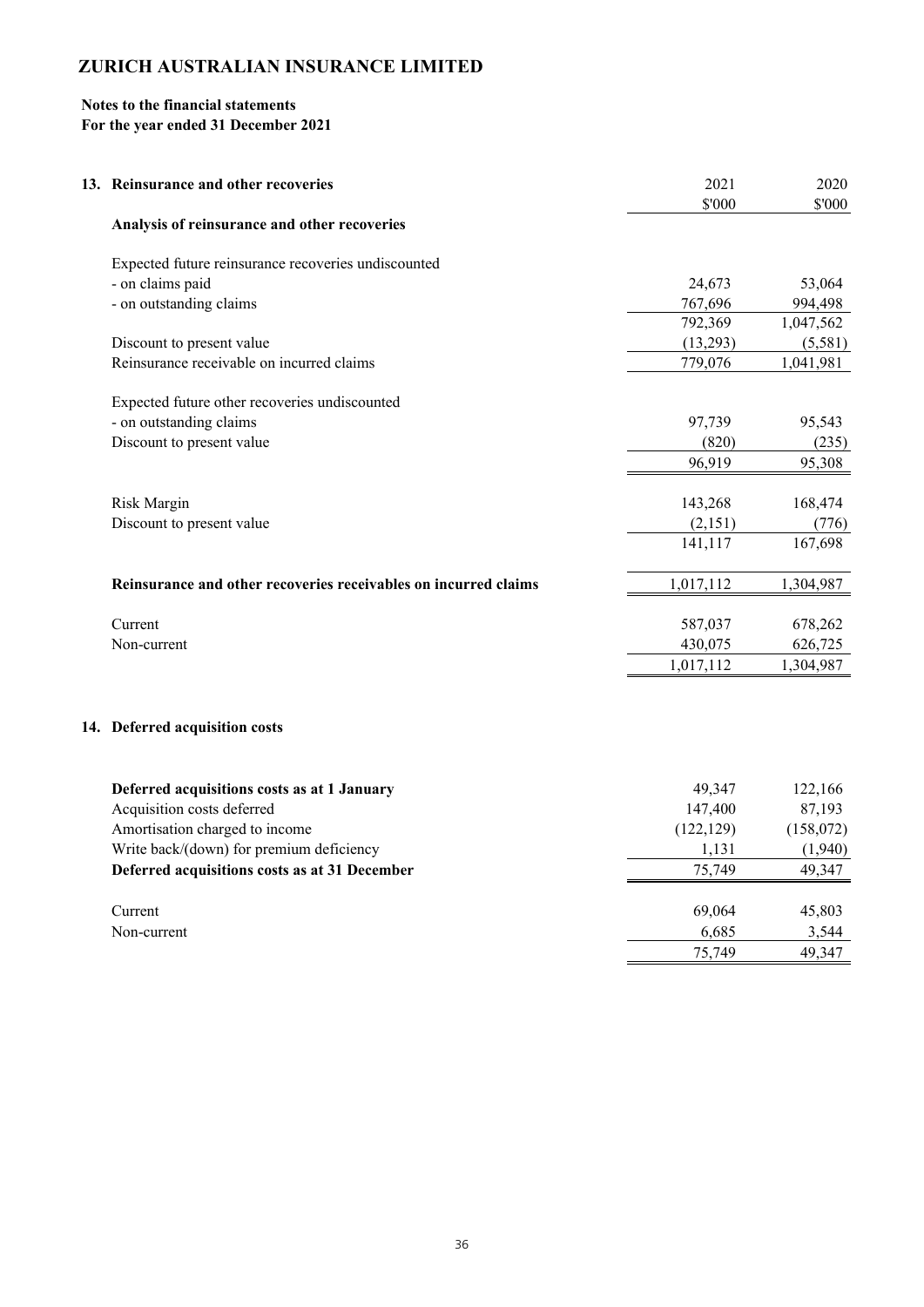# **Notes to the financial statements For the year ended 31 December 2021**

### **15. Other assets**

|                                                                                   | 2021    | 2020    |
|-----------------------------------------------------------------------------------|---------|---------|
|                                                                                   | \$'000  | \$'000  |
|                                                                                   |         |         |
| Deferred outwards reinsurance expense                                             | 155,503 | 153,357 |
| Related party prepayments                                                         | 1,124   |         |
| Other prepaid expenses                                                            | 1,322   | 1,608   |
| Emergency services levy                                                           | 11,831  | 11,991  |
|                                                                                   | 169,780 | 166,956 |
| Current                                                                           | 139,017 | 126,666 |
| Non-current                                                                       | 30,763  | 40,290  |
|                                                                                   | 169,780 | 166,956 |
| 16. Deferred tax asset                                                            |         |         |
| The balance comprises temporary differences attributable to:                      |         |         |
| Amounts recognised in profit or loss                                              |         |         |
| Provision for impairment                                                          |         | (1,894) |
| Accrued expenses                                                                  | 130     | 82      |
| Provision for deferred acquisition cost write-off and unexpired risk liability    | 4,403   | 5,946   |
| Indirect Claim adjustment expense                                                 | 12,647  | 12,551  |
| Tax losses                                                                        | (367)   | 2,063   |
| Set-off against deferred tax liabilities pursuant to set-off provisions (Note 22) | 88      | (137)   |
| Net deferred tax asset                                                            | 16,901  | 18,611  |
| <b>Deferred Tax Assets Movements:</b>                                             |         |         |
| Opening balance at 1 January                                                      | 18,611  | 15,745  |
| Charged to Income Statement (Note 9)                                              | (1,935) | 3,044   |
| Set-off against deferred tax liabilities pursuant to set-off provisions (Note 22) | 225     | (178)   |
| Closing balance at 31 December                                                    | 16,901  | 18,611  |
|                                                                                   |         |         |

The Company only recognises deferred tax assets in respect of unused tax losses incurred by the New Zealand branch to the extent that it is probable that future taxable profit will be available against which the unused tax losses can be utilised. The Company has undertaken a prima-facie analysis of future taxable profits to determine the likelihood of being able to recover the unused tax losses over the short term. The Company has concluded that, based on profit history and the uncertainty of future profits, no deferred tax asset should be recognised. The deferred tax asset that has not been recognised as at 31 December 2021 is \$8.3 million (2020: \$10.5 million).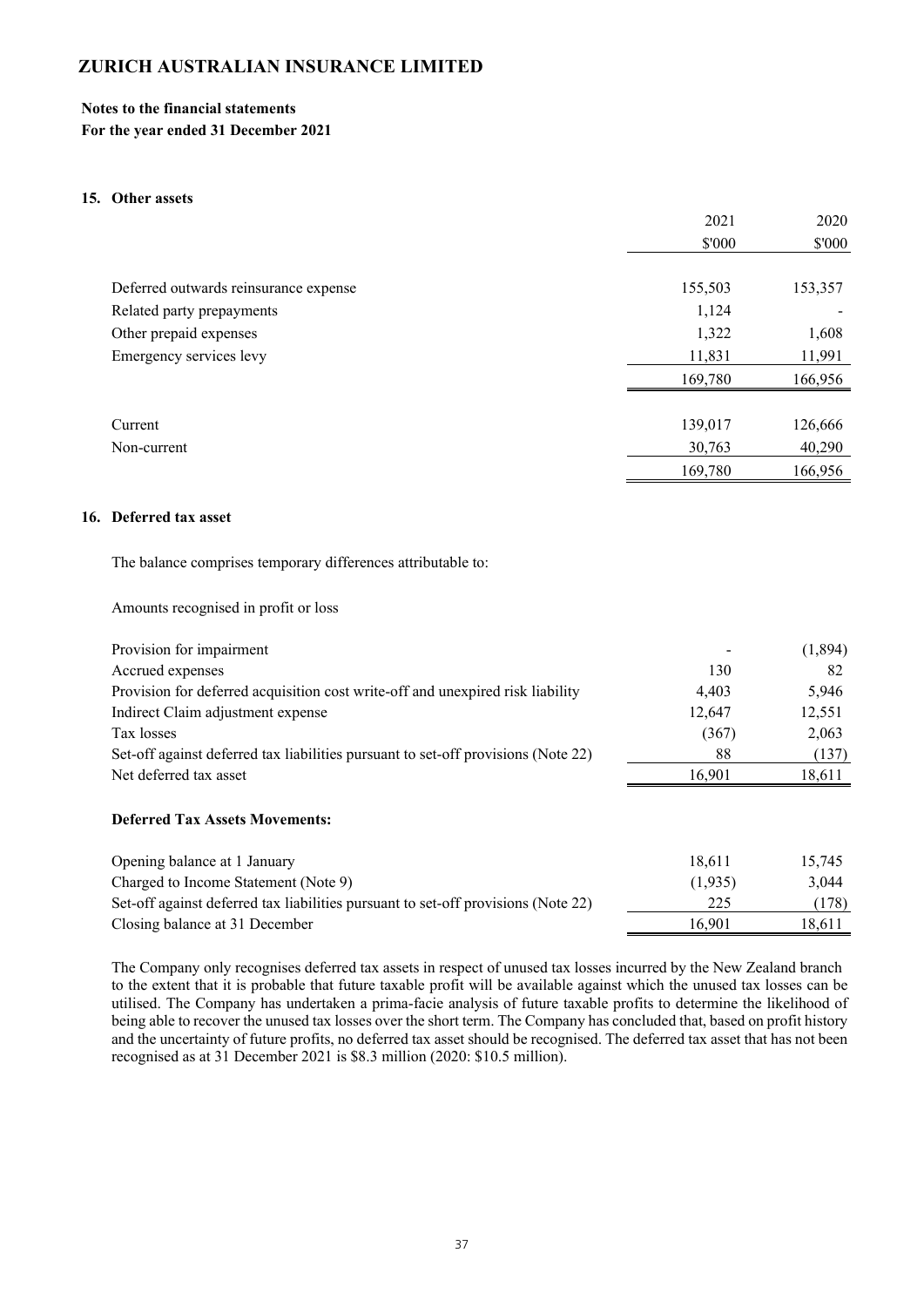# **Notes to the financial statements For the year ended 31 December 2021**

# **17. Payables**

| \$'000<br>\$'000<br><b>Current</b><br>Reinsurance creditors<br>47,481<br>47,482<br>61,698<br>Due to related entities (Note 28 (d))<br>62,084<br>Commission payable<br>39,069<br>29,142<br>Other payables<br>25,378<br>15,131<br>Intercompany payable to head tax entity (Note 28 (d))<br>26,925<br>200,551<br>153,839<br>18. Provisions<br><b>Current</b><br>Emergency services levy<br>4,990<br>2,614<br>Stamp duty<br>9,157<br>6,821<br>Other<br>731<br>803<br>14,878<br>10,238<br>Other<br>2021 Movements in provisions<br>Stamp duty<br>Total<br>Emergency<br>Service<br>Levy<br>\$'000<br>\$'000<br>\$'000<br>\$'000<br><b>Current</b><br>Carrying amount at start of year<br>2,614<br>6,821<br>803<br>10,238<br>Additional provision recognised<br>372<br>126,024<br>31,128<br>94,524<br>Payments/other sacrifices of economic benefits<br>(28, 752)<br>(92, 188)<br>(121, 386)<br>(446)<br>Exchange rate adjustment<br>$\overline{c}$<br>$\overline{2}$<br>Carrying amount at end of year<br>4,990<br>731<br>14,878<br>9,157<br>Other<br>2020 Movements in provisions<br>Stamp duty<br>Total<br>Emergency<br>Service<br>Levy<br>\$'000<br>\$'000<br>\$'000<br>$$'000$<br><b>Current</b><br>Carrying amount at start of year<br>5,300<br>7,397<br>525<br>13,222<br>Additional provision recognised<br>26,037<br>83,641<br>379<br>110,057<br>Payments/other sacrifices of economic benefits<br>(113, 048)<br>(28, 732)<br>(84,217)<br>(99)<br>Exchange rate adjustment<br>9<br>(2)<br>7<br>2,614<br>6,821<br>10,238<br>Carrying amount at end of year<br>803 |  | 2021 | 2020 |
|-------------------------------------------------------------------------------------------------------------------------------------------------------------------------------------------------------------------------------------------------------------------------------------------------------------------------------------------------------------------------------------------------------------------------------------------------------------------------------------------------------------------------------------------------------------------------------------------------------------------------------------------------------------------------------------------------------------------------------------------------------------------------------------------------------------------------------------------------------------------------------------------------------------------------------------------------------------------------------------------------------------------------------------------------------------------------------------------------------------------------------------------------------------------------------------------------------------------------------------------------------------------------------------------------------------------------------------------------------------------------------------------------------------------------------------------------------------------------------------------------------------------------------------------------------------------|--|------|------|
|                                                                                                                                                                                                                                                                                                                                                                                                                                                                                                                                                                                                                                                                                                                                                                                                                                                                                                                                                                                                                                                                                                                                                                                                                                                                                                                                                                                                                                                                                                                                                                   |  |      |      |
|                                                                                                                                                                                                                                                                                                                                                                                                                                                                                                                                                                                                                                                                                                                                                                                                                                                                                                                                                                                                                                                                                                                                                                                                                                                                                                                                                                                                                                                                                                                                                                   |  |      |      |
|                                                                                                                                                                                                                                                                                                                                                                                                                                                                                                                                                                                                                                                                                                                                                                                                                                                                                                                                                                                                                                                                                                                                                                                                                                                                                                                                                                                                                                                                                                                                                                   |  |      |      |
|                                                                                                                                                                                                                                                                                                                                                                                                                                                                                                                                                                                                                                                                                                                                                                                                                                                                                                                                                                                                                                                                                                                                                                                                                                                                                                                                                                                                                                                                                                                                                                   |  |      |      |
|                                                                                                                                                                                                                                                                                                                                                                                                                                                                                                                                                                                                                                                                                                                                                                                                                                                                                                                                                                                                                                                                                                                                                                                                                                                                                                                                                                                                                                                                                                                                                                   |  |      |      |
|                                                                                                                                                                                                                                                                                                                                                                                                                                                                                                                                                                                                                                                                                                                                                                                                                                                                                                                                                                                                                                                                                                                                                                                                                                                                                                                                                                                                                                                                                                                                                                   |  |      |      |
|                                                                                                                                                                                                                                                                                                                                                                                                                                                                                                                                                                                                                                                                                                                                                                                                                                                                                                                                                                                                                                                                                                                                                                                                                                                                                                                                                                                                                                                                                                                                                                   |  |      |      |
|                                                                                                                                                                                                                                                                                                                                                                                                                                                                                                                                                                                                                                                                                                                                                                                                                                                                                                                                                                                                                                                                                                                                                                                                                                                                                                                                                                                                                                                                                                                                                                   |  |      |      |
|                                                                                                                                                                                                                                                                                                                                                                                                                                                                                                                                                                                                                                                                                                                                                                                                                                                                                                                                                                                                                                                                                                                                                                                                                                                                                                                                                                                                                                                                                                                                                                   |  |      |      |
|                                                                                                                                                                                                                                                                                                                                                                                                                                                                                                                                                                                                                                                                                                                                                                                                                                                                                                                                                                                                                                                                                                                                                                                                                                                                                                                                                                                                                                                                                                                                                                   |  |      |      |
|                                                                                                                                                                                                                                                                                                                                                                                                                                                                                                                                                                                                                                                                                                                                                                                                                                                                                                                                                                                                                                                                                                                                                                                                                                                                                                                                                                                                                                                                                                                                                                   |  |      |      |
|                                                                                                                                                                                                                                                                                                                                                                                                                                                                                                                                                                                                                                                                                                                                                                                                                                                                                                                                                                                                                                                                                                                                                                                                                                                                                                                                                                                                                                                                                                                                                                   |  |      |      |
|                                                                                                                                                                                                                                                                                                                                                                                                                                                                                                                                                                                                                                                                                                                                                                                                                                                                                                                                                                                                                                                                                                                                                                                                                                                                                                                                                                                                                                                                                                                                                                   |  |      |      |
|                                                                                                                                                                                                                                                                                                                                                                                                                                                                                                                                                                                                                                                                                                                                                                                                                                                                                                                                                                                                                                                                                                                                                                                                                                                                                                                                                                                                                                                                                                                                                                   |  |      |      |
|                                                                                                                                                                                                                                                                                                                                                                                                                                                                                                                                                                                                                                                                                                                                                                                                                                                                                                                                                                                                                                                                                                                                                                                                                                                                                                                                                                                                                                                                                                                                                                   |  |      |      |
|                                                                                                                                                                                                                                                                                                                                                                                                                                                                                                                                                                                                                                                                                                                                                                                                                                                                                                                                                                                                                                                                                                                                                                                                                                                                                                                                                                                                                                                                                                                                                                   |  |      |      |
|                                                                                                                                                                                                                                                                                                                                                                                                                                                                                                                                                                                                                                                                                                                                                                                                                                                                                                                                                                                                                                                                                                                                                                                                                                                                                                                                                                                                                                                                                                                                                                   |  |      |      |
|                                                                                                                                                                                                                                                                                                                                                                                                                                                                                                                                                                                                                                                                                                                                                                                                                                                                                                                                                                                                                                                                                                                                                                                                                                                                                                                                                                                                                                                                                                                                                                   |  |      |      |
|                                                                                                                                                                                                                                                                                                                                                                                                                                                                                                                                                                                                                                                                                                                                                                                                                                                                                                                                                                                                                                                                                                                                                                                                                                                                                                                                                                                                                                                                                                                                                                   |  |      |      |
|                                                                                                                                                                                                                                                                                                                                                                                                                                                                                                                                                                                                                                                                                                                                                                                                                                                                                                                                                                                                                                                                                                                                                                                                                                                                                                                                                                                                                                                                                                                                                                   |  |      |      |
|                                                                                                                                                                                                                                                                                                                                                                                                                                                                                                                                                                                                                                                                                                                                                                                                                                                                                                                                                                                                                                                                                                                                                                                                                                                                                                                                                                                                                                                                                                                                                                   |  |      |      |
|                                                                                                                                                                                                                                                                                                                                                                                                                                                                                                                                                                                                                                                                                                                                                                                                                                                                                                                                                                                                                                                                                                                                                                                                                                                                                                                                                                                                                                                                                                                                                                   |  |      |      |
|                                                                                                                                                                                                                                                                                                                                                                                                                                                                                                                                                                                                                                                                                                                                                                                                                                                                                                                                                                                                                                                                                                                                                                                                                                                                                                                                                                                                                                                                                                                                                                   |  |      |      |
|                                                                                                                                                                                                                                                                                                                                                                                                                                                                                                                                                                                                                                                                                                                                                                                                                                                                                                                                                                                                                                                                                                                                                                                                                                                                                                                                                                                                                                                                                                                                                                   |  |      |      |
|                                                                                                                                                                                                                                                                                                                                                                                                                                                                                                                                                                                                                                                                                                                                                                                                                                                                                                                                                                                                                                                                                                                                                                                                                                                                                                                                                                                                                                                                                                                                                                   |  |      |      |
|                                                                                                                                                                                                                                                                                                                                                                                                                                                                                                                                                                                                                                                                                                                                                                                                                                                                                                                                                                                                                                                                                                                                                                                                                                                                                                                                                                                                                                                                                                                                                                   |  |      |      |
|                                                                                                                                                                                                                                                                                                                                                                                                                                                                                                                                                                                                                                                                                                                                                                                                                                                                                                                                                                                                                                                                                                                                                                                                                                                                                                                                                                                                                                                                                                                                                                   |  |      |      |
|                                                                                                                                                                                                                                                                                                                                                                                                                                                                                                                                                                                                                                                                                                                                                                                                                                                                                                                                                                                                                                                                                                                                                                                                                                                                                                                                                                                                                                                                                                                                                                   |  |      |      |
|                                                                                                                                                                                                                                                                                                                                                                                                                                                                                                                                                                                                                                                                                                                                                                                                                                                                                                                                                                                                                                                                                                                                                                                                                                                                                                                                                                                                                                                                                                                                                                   |  |      |      |
|                                                                                                                                                                                                                                                                                                                                                                                                                                                                                                                                                                                                                                                                                                                                                                                                                                                                                                                                                                                                                                                                                                                                                                                                                                                                                                                                                                                                                                                                                                                                                                   |  |      |      |
|                                                                                                                                                                                                                                                                                                                                                                                                                                                                                                                                                                                                                                                                                                                                                                                                                                                                                                                                                                                                                                                                                                                                                                                                                                                                                                                                                                                                                                                                                                                                                                   |  |      |      |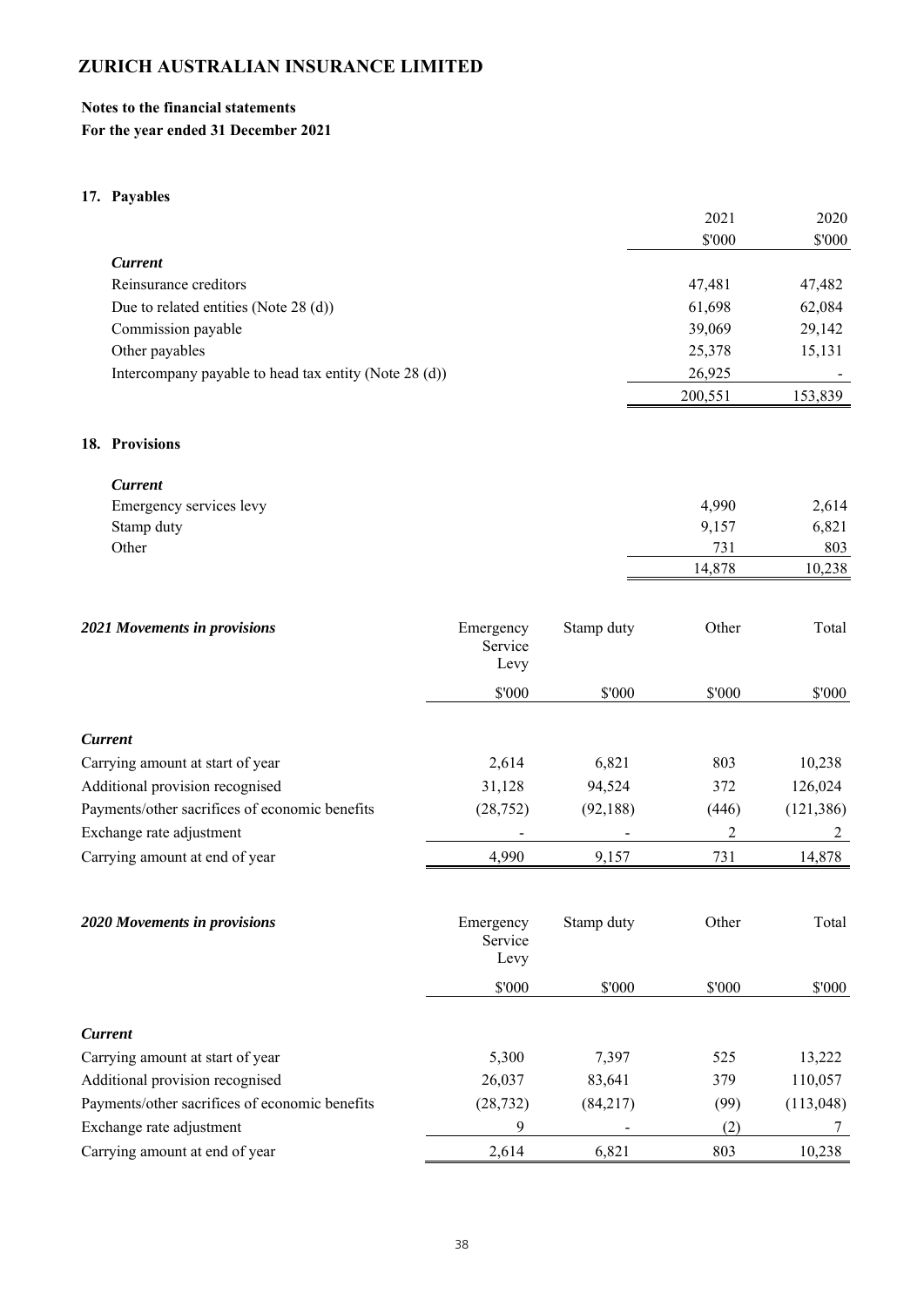# **Notes to the financial statements For the year ended 31 December 2021**

### **19. Unearned premium liability**

|                                                                    | 2021        | 2020        |
|--------------------------------------------------------------------|-------------|-------------|
|                                                                    | \$'000      | \$'000      |
| Unearned premium liability as at 1 January                         | 657,614     | 815,810     |
| Premiums deferred during the year                                  | 1,268,330   | 1,083,792   |
| Premiums earned during the year                                    | (1,200,404) | (1,241,988) |
| Unearned premium liability as at 31 December                       | 725,540     | 657,614     |
| Current                                                            | 668,204     | 600,385     |
| Non-current                                                        | 57,336      | 57,229      |
|                                                                    | 725,540     | 657,614     |
| 20. Unexpired risk liability                                       |             |             |
| (a) Unexpired risk liability                                       |             |             |
| Unexpired risk liability as at 1 January                           | 5,269       |             |
| (Release)/recognition of unexpired risk liability in the period    | (5,269)     | 5,269       |
| Unexpired risk liability as at 31 December                         |             | 5,269       |
| (b) Deficiency recognised in the statement of comprehensive income |             |             |
| Movement in unexpired risk liability                               | 5,269       | (5,269)     |
| Write back/(down) of deferred acquisition costs (Note 14)          | 1,131       | (1,940)     |
| Total amount recognised in the Statement of Comprehensive Income   | 6,400       | (7,209)     |

### **(c) Liability adequacy test**

The liability adequacy test (LAT) has been conducted using the central estimate of the premium liabilities for reporting to APRA.

The LAT is conducted at a level of portfolio of contracts that are subject to broadly similar risks. The LAT test is performed at four segment levels being Australia short-tail and long-tail classes, and New Zealand short-tail and longtail classes.

The process for determining the overall risk margin, including the way in which diversification of risks has been allowed for is discussed in Note 21. As with outstanding claims, the overall risk margin is intended to achieve an 85% probability of adequacy in 2021 (2020: 85%).

The LAT performed at reporting date resulted in a deficiency of \$13.7 million (2020: \$20.1 million). The following tables show the LAT deficiency of the Australia long-tail and New Zealand long-tail segments.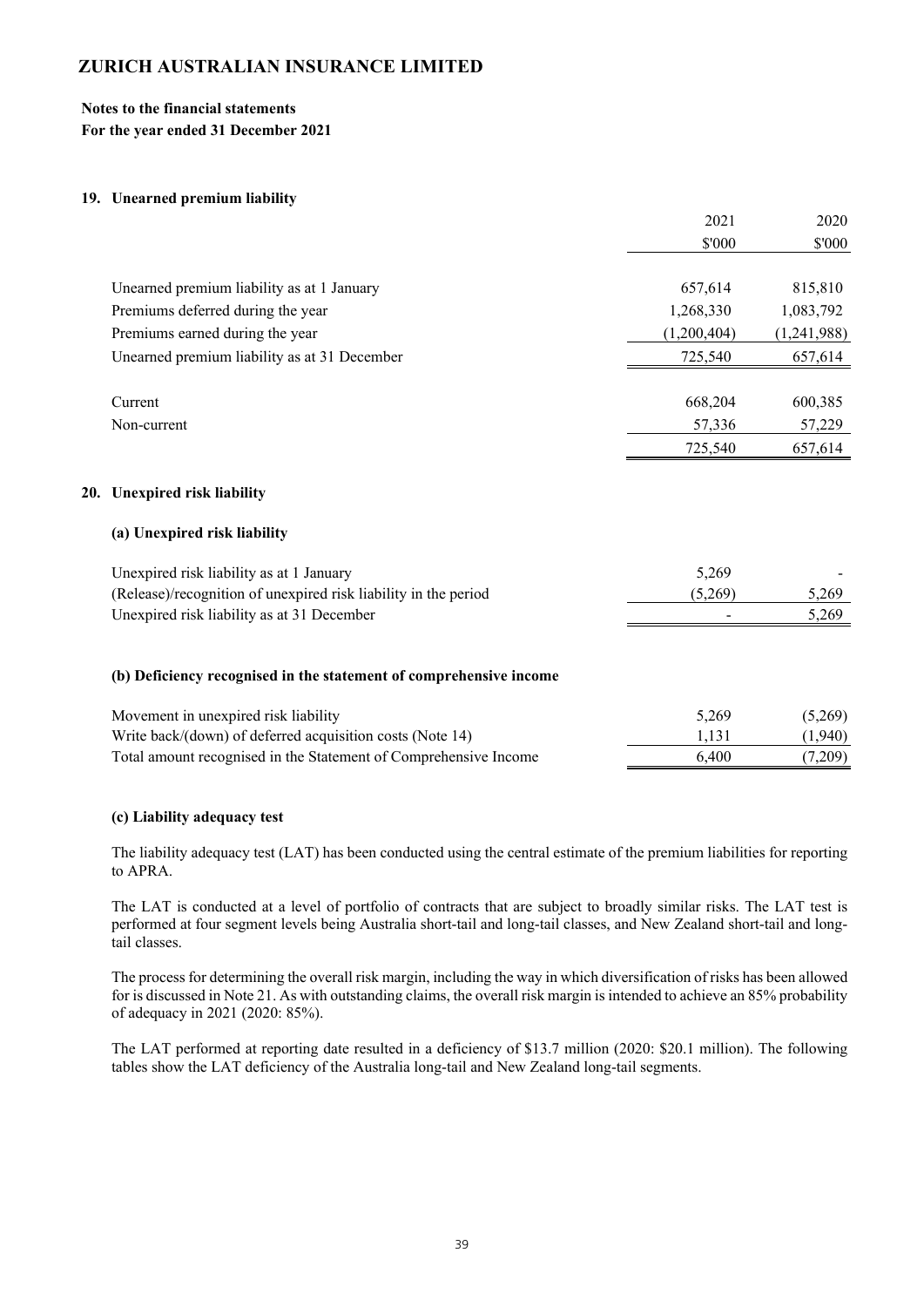# **Notes to the financial statements For the year ended 31 December 2021**

# **20. Unexpired risk liability** *(continued)*

**(c) Liability adequacy test** 

| 2021                                                                                                                   | Long-Tail            | Australia New Zealand<br>Long-Tail | Total               |
|------------------------------------------------------------------------------------------------------------------------|----------------------|------------------------------------|---------------------|
|                                                                                                                        | \$'000               | \$'000                             | \$'000              |
| Gross unearned premium                                                                                                 | 190,481              |                                    | 190,481             |
| Reinsurance unearned premium                                                                                           | (44, 424)            |                                    | (44, 424)           |
| Unearned premium liability                                                                                             | 146,057              |                                    | 146,057             |
| Gross deferred acquisition costs                                                                                       | (24, 494)            |                                    | (24, 494)           |
| Reinsurance deferred acquisition costs                                                                                 | 5,598                |                                    | 5,598               |
| Deferred acquisition costs before LAT write down                                                                       | (18, 896)            |                                    | (18,896)            |
| Net premiums liabilities                                                                                               | 127,161              |                                    | 127,161             |
| Discounted central estimate                                                                                            | 115,996              |                                    | 115,996             |
| Discounted risk margin                                                                                                 | 24,891               |                                    | 24,891              |
| Expected present value of future cash flows arising from future claims<br>on insurance contracts including risk margin | 140,887              |                                    | 140,887             |
| <b>Total deficiency</b>                                                                                                | (13, 726)            |                                    | (13, 726)           |
| 2020                                                                                                                   | Long-Tail            | Australia New Zealand<br>Long-Tail | Total               |
|                                                                                                                        | \$'000               | \$'000                             | \$'000              |
| Gross unearned premium                                                                                                 | 186,999              | 9,291                              | 196,290             |
| Reinsurance unearned premium<br>Unearned premium liability                                                             | (50, 131)<br>136,868 | (1,624)<br>7,667                   | (51,755)<br>144,535 |
| Gross deferred acquisition costs                                                                                       | (21, 879)            | (1,074)                            | (22, 953)           |
| Reinsurance deferred acquisition costs                                                                                 | 7,328                | 485                                | 7,813               |
| Deferred acquisition costs before LAT write down                                                                       | (14, 551)            | (589)                              | (15, 140)           |
| Net premiums liabilities                                                                                               | 122,317              | 7,078                              | 129,395             |
| Discounted central estimate                                                                                            | 115,686              | 6,305                              | 121,991             |
| Discounted risk margin                                                                                                 | 26,451               | 1,079                              | 27,530              |
| Expected present value of future cash flows arising from future claims<br>on insurance contracts including risk margin | 142,137              | 7,384                              | 149,521             |
| <b>Total deficiency</b>                                                                                                | (19, 820)            | (306)                              | (20, 126)           |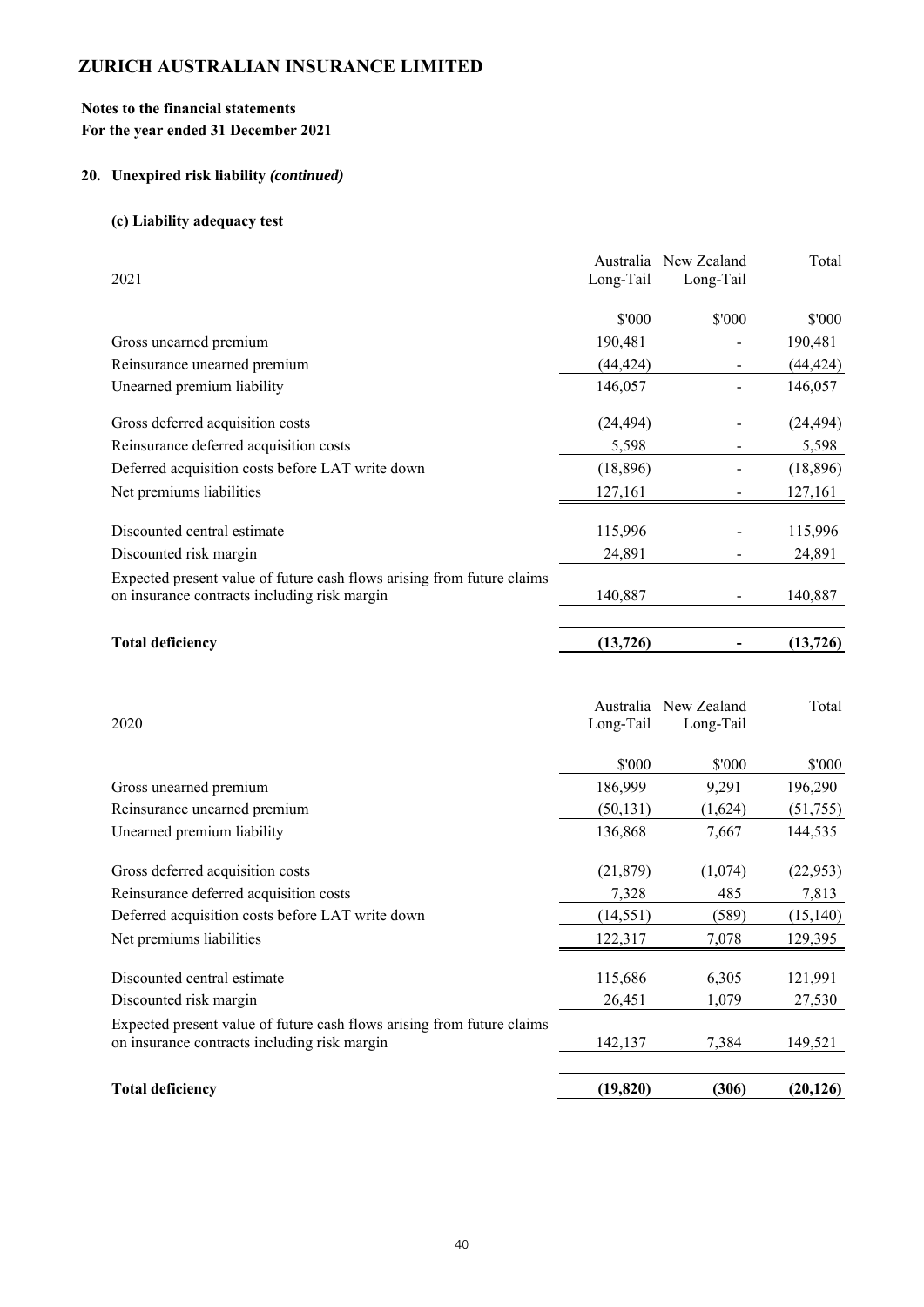# **Notes to the financial statements For the year ended 31 December 2021**

### **21. Outstanding claims**

# **(a) Outstanding claims liability**

|                                              | 2021<br>\$'000 | 2020<br>\$'000 |
|----------------------------------------------|----------------|----------------|
|                                              |                |                |
| Central estimate                             | 1,712,593      | 1,851,320      |
| Discount to present value                    | (37, 473)      | (13, 954)      |
|                                              | 1,675,120      | 1,837,366      |
| Claims handling costs                        | 42,579         | 42,170         |
| Discount to present value                    | (1,162)        | (620)          |
|                                              | 41,417         | 41,550         |
| Risk margin                                  | 292,111        | 323,967        |
| Discount to present value                    | (7,760)        | (3,265)        |
|                                              | 284,351        | 320,702        |
| Gross outstanding claims liability           | 2,000,888      | 2,199,618      |
| Undiscounted expected future claims payments | 2,047,284      | 2,217,457      |
| Discount to present value                    | (46,396)       | (17, 839)      |
| Liability for outstanding claims             | 2,000,888      | 2,199,618      |
| Current                                      | 1,014,950      | 1,034,970      |
| Non-current                                  | 985,938        | 1,164,648      |
|                                              | 2,000,888      | 2,199,618      |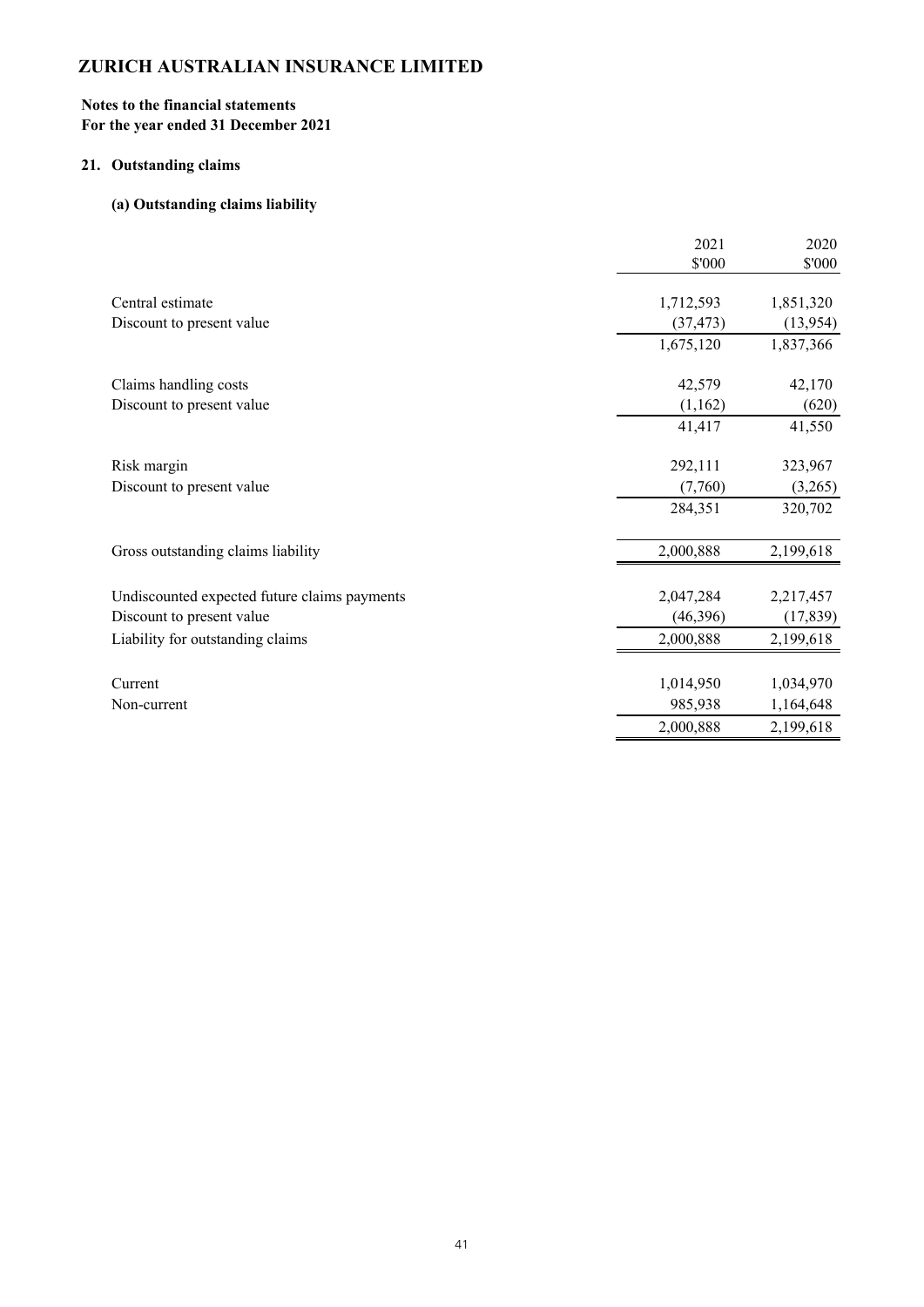# **Notes to the financial statements For the year ended 31 December 2021**

### **21. Outstanding claims** *(continued)*

#### **(b) Risk margin**

### **Process for determining risk margin**

The overall risk margin was determined allowing for diversification between the different portfolios and the relative uncertainty of the outstanding claims estimate for each portfolio. Uncertainty was analysed for each portfolio taking into account potential uncertainties relating to the actuarial models and assumptions, the quality of the underlying data used in the models, the general insurance environment, and the impact of legislative reform.

The assumptions regarding uncertainty for each class were applied to the net central estimates, and the results were aggregated, allowing for diversification in order to arrive at an overall outstanding claims liability which is intended to have an 85% probability of adequacy in 2021 (2020: 85%).

| Risk margins applied                             |               |                                                  |
|--------------------------------------------------|---------------|--------------------------------------------------|
| <b>APRA</b> class                                | 2021          | 2020                                             |
|                                                  | Claims Margin | Net Outstanding Net Outstanding<br>Claims Margin |
|                                                  |               |                                                  |
| <b>Short</b> tail                                |               |                                                  |
| Domestic motor vehicle                           | 4.3%          | 3.5%                                             |
| Commercial motor vehicle                         | 5.4%          | 5.4%                                             |
| Houseowners/householders                         | 9.6%          | 10.5%                                            |
| Travel                                           | 5.7%          | 8.8%                                             |
| Fire and ISR (incl inwards treaty)               | 17.7%         | 19.4%                                            |
| Other                                            | 12.7%         | 13.0%                                            |
| Marine & aviation                                | 12.5%         | 12.8%                                            |
| Other accident                                   | 10.4%         | 12.2%                                            |
| Average short tail                               | 11.5%         | 12.4%                                            |
| Long tail                                        |               |                                                  |
| Employers' liability                             | 15.7%         | 17.1%                                            |
| Public & product liability (incl inwards treaty) | 17.6%         | 18.2%                                            |
| Professional indemnity                           | 21.1%         | 29.4%                                            |
| Average long tail                                | 18.3%         | 21.7%                                            |
| Overall                                          | 16.6%         | 19.3%                                            |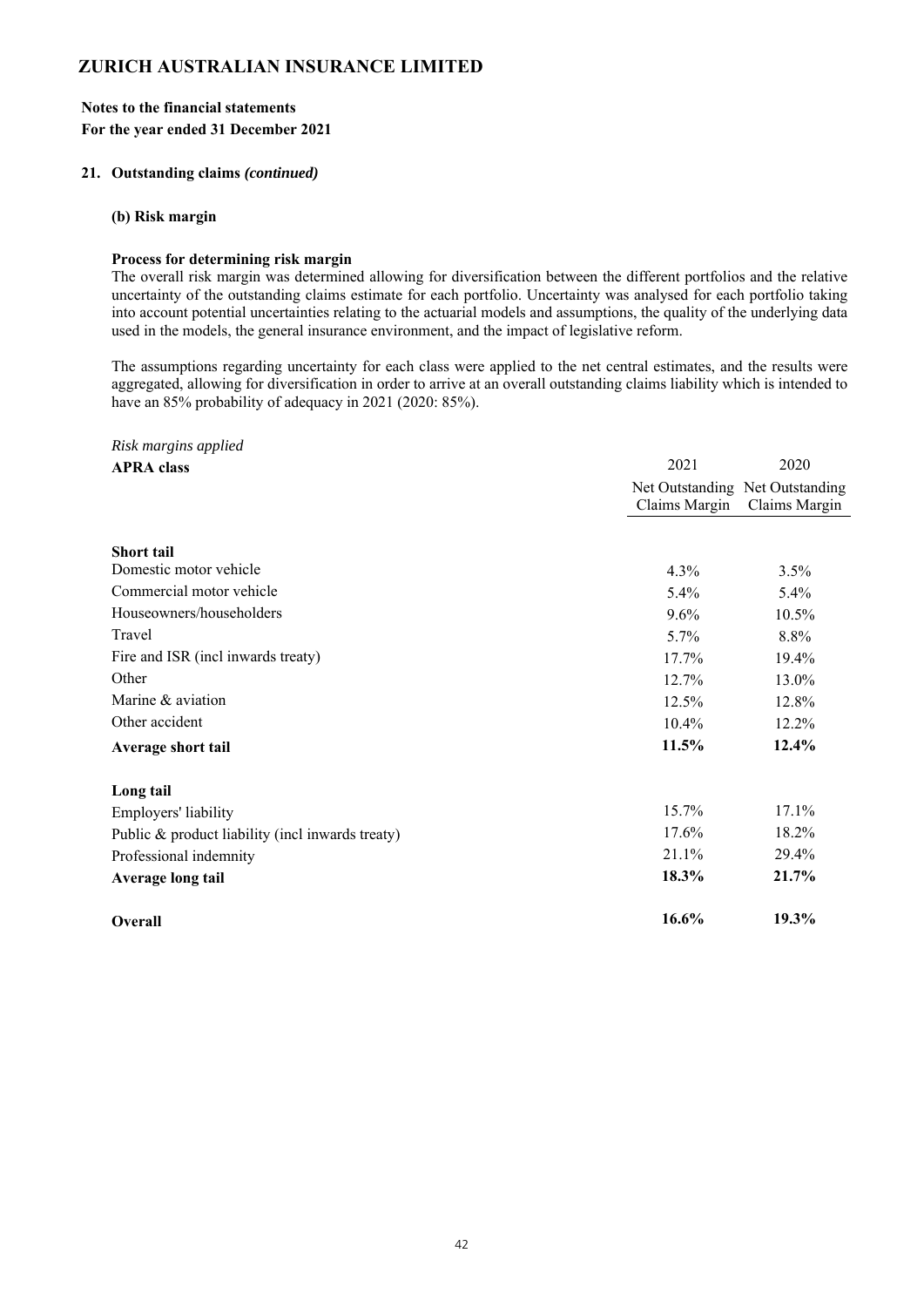# **Notes to the financial statements For the year ended 31 December 2021**

### **21. Outstanding claims** *(continued)*

### **(c) Reconciliation of movement in discounted outstanding claim liability**

|                                                    | 2021<br>Net<br>\$'000 | 2020<br>Net<br>\$'000 |
|----------------------------------------------------|-----------------------|-----------------------|
| Brought forward                                    | 947,695               | 829,551               |
| Impact of change in assumptions                    | (5,511)               | 84,631                |
| Margin release on prior periods                    | (45, 434)             | (1,667)               |
| Other                                              | (12, 355)             | 17,742                |
| Change in prior year estimates                     | (63,300)              | 100,706               |
| Claims incurred on events in current year          | 591,658               | 649,513               |
| Incurred claims recognised in the income statement | 528,358               | 750,219               |
| Exchange rate adjustment                           | 311                   | (981)                 |
| Claim payments during the year                     | (467, 915)            | (631,094)             |
| Carried forward                                    | 1,008,449             | 947,695               |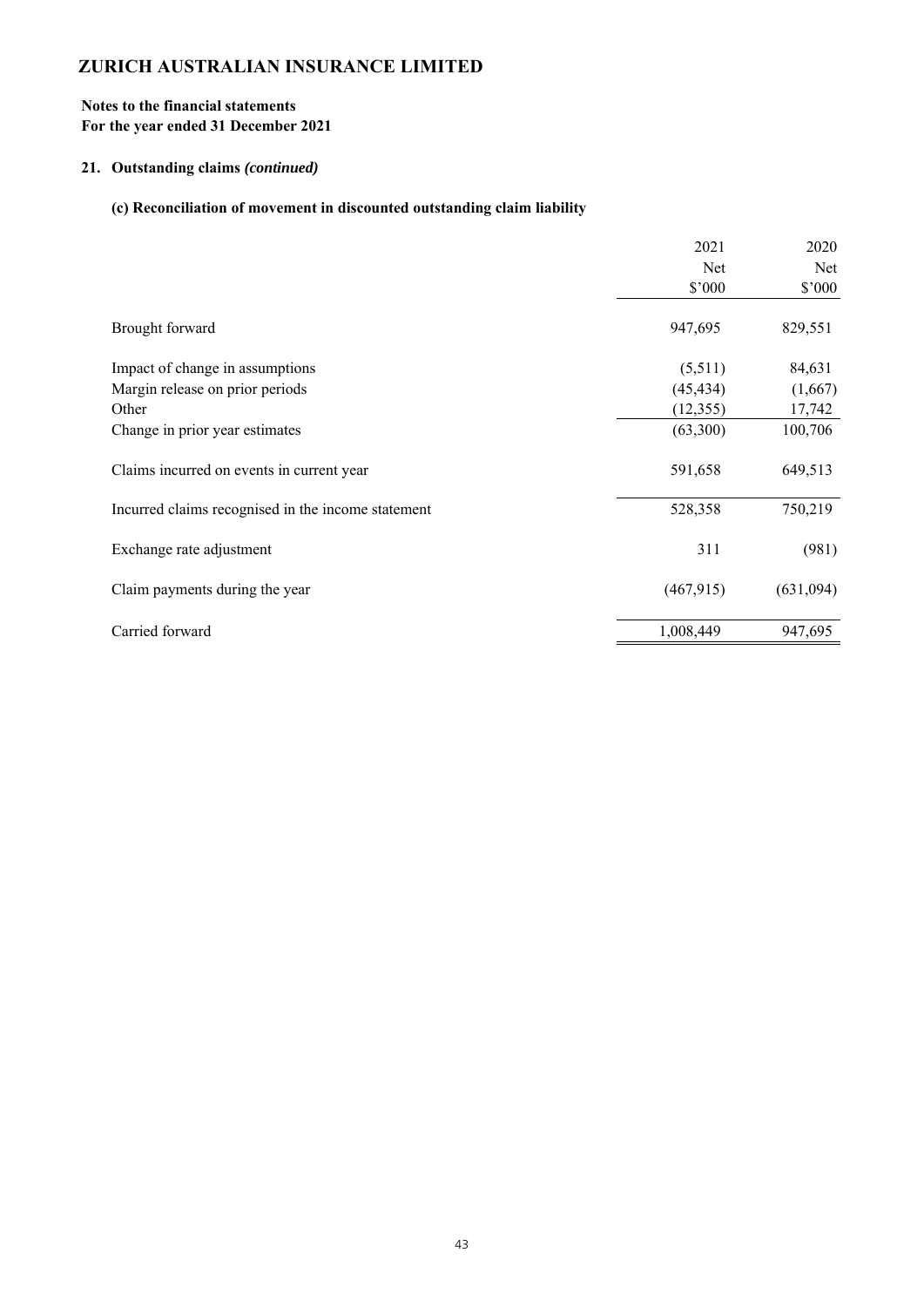#### **Notes to the financial statements**

#### **For the year ended 31 December 2021**

### **21. Outstanding claims** *(continued)*

#### **(d) Claims development tables**

 The following tables show the development of gross and net ultimate undiscounted incurred claims for the ten most recent accident years for classes of business that are typically resolved in more than one year, plus the outstanding claims allowance for short-tail claims. Gross outstanding claims include claims from inwards reinsurance.

### **(i) Gross incurred**

| <b>Accident year</b>              | 2012<br>\$'000 | 2013<br>\$'000 | 2014<br>\$'000 | 2015<br>\$'000 | 2016<br>\$'000 | 2017<br>\$'000 | 2018<br>\$'000 | 2019<br>\$'000 | 2020<br>\$'000 | 2021<br>\$'000 | <b>Total</b><br>\$'000 |
|-----------------------------------|----------------|----------------|----------------|----------------|----------------|----------------|----------------|----------------|----------------|----------------|------------------------|
| End of accident year              | 393,147        | 426,563        | 443,477        | 398,537        | 341,070        | 228,280        | 311,482        | 234,342        | 255,985        | 256,362        |                        |
| One year later                    | 394,685        | 438,049        | 469,570        | 391,080        | 398,089        | 294,421        | 296,458        | 279,560        | 232,122        |                |                        |
| Two years later                   | 374,112        | 411,003        | 440,308        | 340,821        | 354,391        | 257,533        | 312,723        | 277,309        |                |                |                        |
| Three years later                 | 351,830        | 364,943        | 407,921        | 237,272        | 356,127        | 324,955        | 316,759        |                |                |                |                        |
| Four years later                  | 328,221        | 371,132        | 350,220        | 220,725        | 348,261        | 310,515        |                |                |                |                |                        |
| Five years later                  | 308,569        | 302,424        | 336,522        | 226,457        | 328,603        |                |                |                |                |                |                        |
| Six years later                   | 283,404        | 300,048        | 364,875        | 230,120        |                |                |                |                |                |                |                        |
| Seven years later                 | 286,237        | 302,857        | 326,536        |                |                |                |                |                |                |                |                        |
| Eight years later                 | 281,698        | 296,567        |                |                |                |                |                |                |                |                |                        |
| Nine years later                  | 279,278        |                |                |                |                |                |                |                |                |                |                        |
| Current estimate of incurred      | 279,278        | 296,567        | 326,536        | 230,120        | 328,603        | 310,515        | 316,759        | 277,309        | 232,122        | 256,362        | 2,854,171              |
| Cumulative payments               | 269,718        | 285,001        | 301,815        | 206,472        | 277,400        | 173,754        | 100,777        | 84,911         | 37,403         | 15,424         | 1,752,675              |
| Outstanding claims - undiscounted | 9,560          | 11,566         | 24,721         | 23,648         | 51,203         | 136,761        | 215,982        | 192,398        | 194,719        | 240,938        | 1,101,496              |
| Discount                          | (53)           | (106)          | (283)          | (391)          | (875)          | (2,518)        | (4, 483)       | (5,023)        | (6,611)        | (8, 448)       | (28, 791)              |
| Claim handling expense            | 214            | 212            | 489            | 445            | 888            | 1,152          | 4,330          | 4,014          | 4,734          | 5,888          | 22,366                 |
| 2010 & Prior                      |                |                |                |                |                |                |                |                |                |                | 220,290                |
| Outstanding claims - discounted   |                |                |                |                |                |                |                |                |                |                | 1,315,361              |
| Short tail outstanding claims     |                |                |                |                |                |                |                |                |                |                | 685,527                |
| Total gross                       |                |                |                |                |                |                |                |                |                |                | 2,000,888              |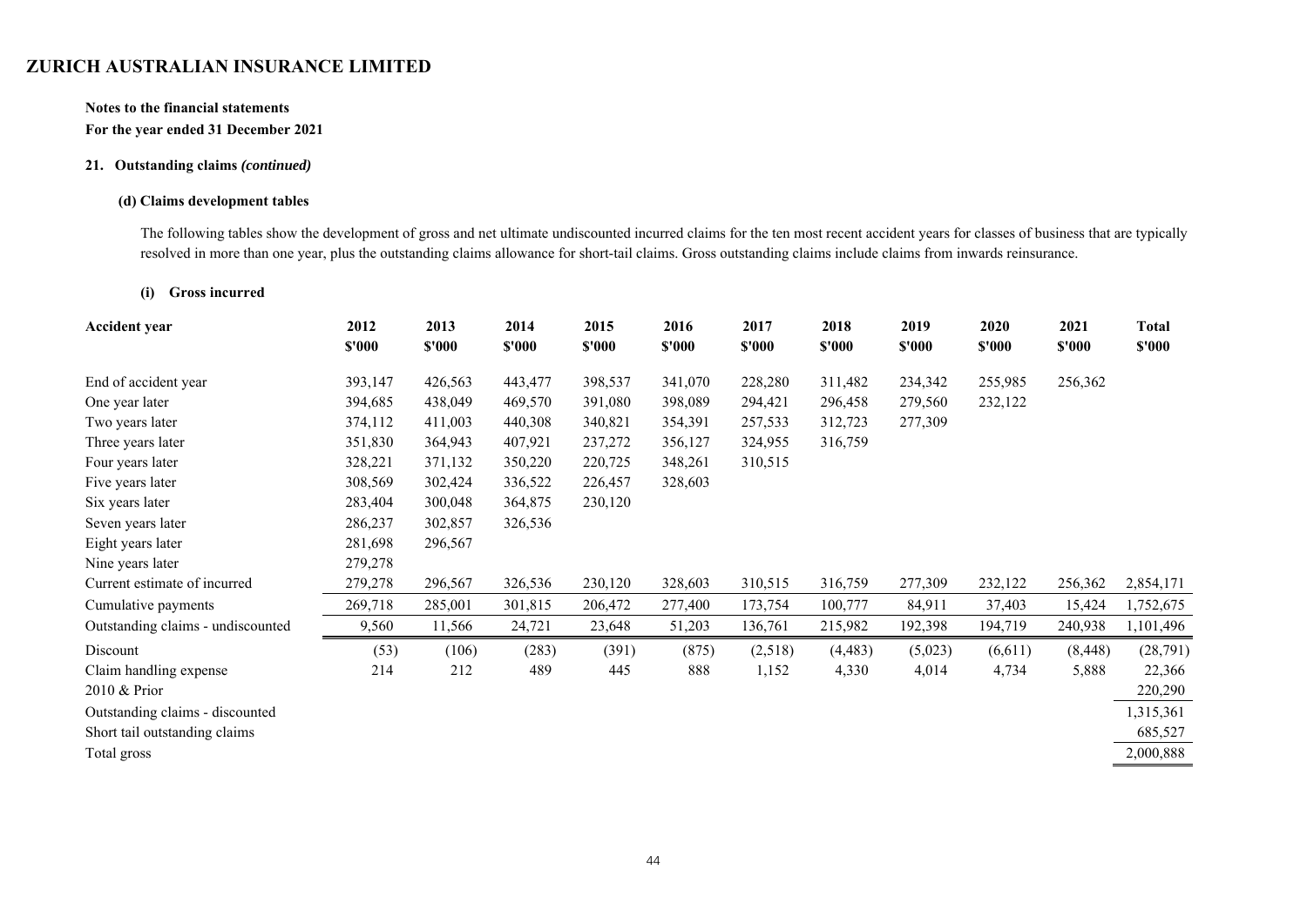#### **Notes to the financial statements**

**For the year ended 31 December 2021**

### **21. Outstanding claims** *(continued)*

# **(d) Claims development tables** *(continued)*

# **(ii) Net incurred**

| <b>Accident year</b>              | 2012<br>\$'000 | 2013<br>\$'000 | 2014    | 2015<br>\$'000 | 2016<br>\$'000 | 2017<br>\$'000 | 2018<br>\$'000 | 2019<br>\$'000 | 2020<br>\$'000 | 2021<br>\$'000 | Total<br>\$'000 |
|-----------------------------------|----------------|----------------|---------|----------------|----------------|----------------|----------------|----------------|----------------|----------------|-----------------|
|                                   |                |                | \$'000  |                |                |                |                |                |                |                |                 |
| End of accident year              | 319,912        | 330,730        | 341,669 | 295,759        | 252,753        | 106,483        | 162,046        | 149,987        | 170,496        | 183,778        |                 |
| One year later                    | 308,711        | 343,052        | 343,332 | 308,130        | 265,247        | 108,522        | 158,814        | 196,499        | 159,818        |                |                 |
| Two years later                   | 303,197        | 330,480        | 318,741 | 270,866        | 198,067        | 103,056        | 167,542        | 188,471        |                |                |                 |
| Three years later                 | 296,662        | 300,923        | 290,386 | 163,271        | 183,329        | 109,245        | 189,058        |                |                |                |                 |
| Four years later                  | 286,685        | 299,079        | 209,693 | 149,075        | 186,957        | 103,012        |                |                |                |                |                 |
| Five years later                  | 274,753        | 235,297        | 196,105 | 158,524        | 172,716        |                |                |                |                |                |                 |
| Six years later                   | 243,743        | 233,925        | 198,032 | 158,225        |                |                |                |                |                |                |                 |
| Seven years later                 | 247,117        | 235,132        | 198,378 |                |                |                |                |                |                |                |                 |
| Eight years later                 | 244,689        | 233,504        |         |                |                |                |                |                |                |                |                 |
| Nine years later                  | 243,811        |                |         |                |                |                |                |                |                |                |                 |
| Current estimate of incurred      | 243,811        | 233,504        | 198,378 | 158,225        | 172,716        | 103,012        | 189,058        | 188,471        | 159,818        | 183,778        | 1,830,771       |
| Cumulative payments               | 237,261        | 224,023        | 182,441 | 145,567        | 147,264        | 79,784         | 80,765         | 67,581         | 35,420         | 14,714         | 1,214,820       |
| Outstanding claims - undiscounted | 6,550          | 9,481          | 15,937  | 12,658         | 25,452         | 23,228         | 108,293        | 120,890        | 124,398        | 169,064        | 615,951         |
| Discount                          | (36)           | (83)           | (155)   | (175)          | (420)          | (480)          | (2,163)        | (3,089)        | (3,924)        | (5,950)        | (16, 475)       |
| Claim handling expense            | 214            | 212            | 489     | 445            | 888            | 1,152          | 4,330          | 4,014          | 4,734          | 5,888          | 22,366          |
| 2010 & Prior                      |                |                |         |                |                |                |                |                |                |                | 138,380         |
| Outstanding claims - discounted   |                |                |         |                |                |                |                |                |                |                | 760,222         |
| Short tail outstanding claims     |                |                |         |                |                |                |                |                |                |                | 248,227         |
| Total net                         |                |                |         |                |                |                |                |                |                |                | 1,008,449       |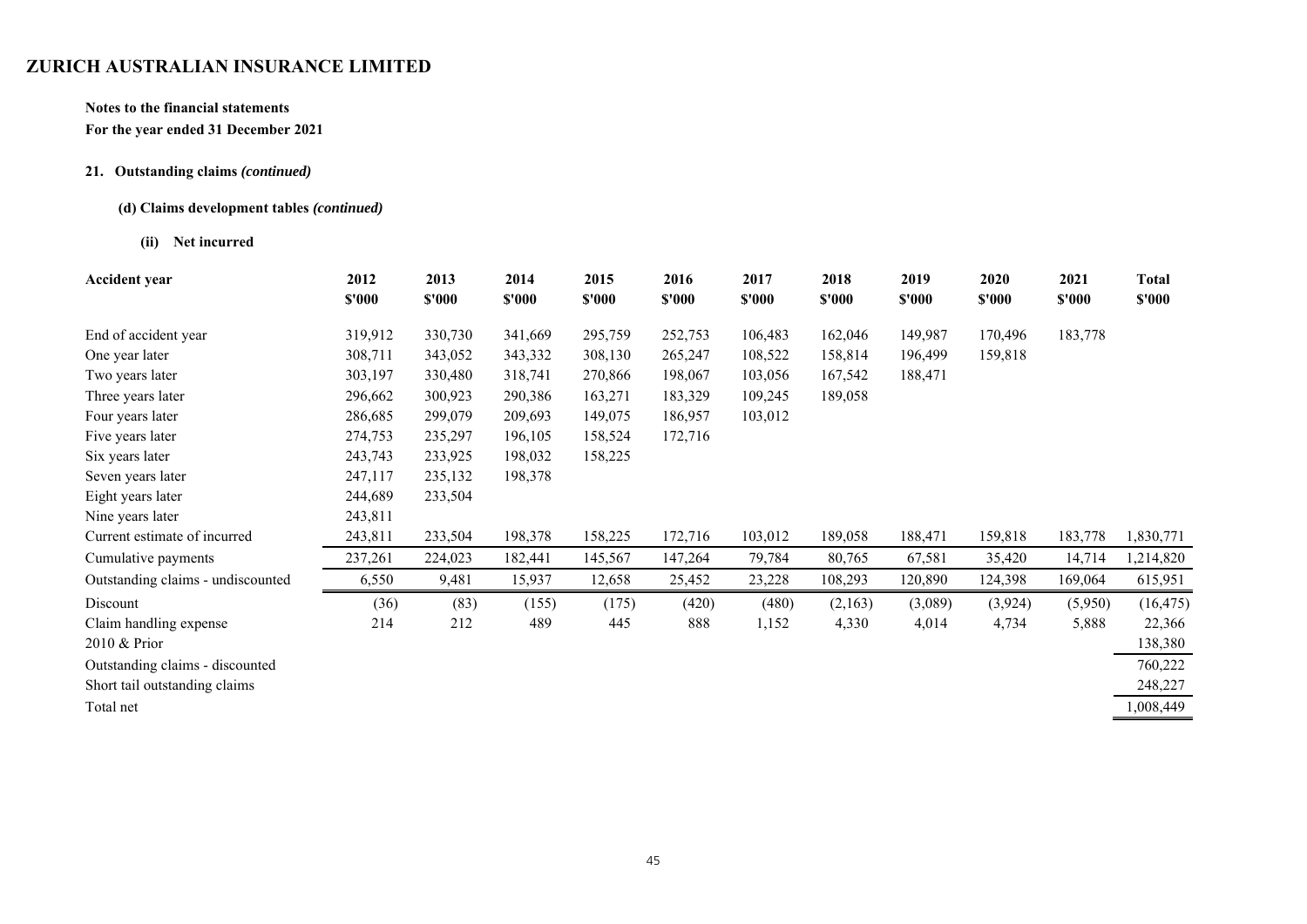# **Notes to the financial statements For the year ended 31 December 2021**

# **22. Deferred tax liability**

|                                                                                | 2021   | 2020   |
|--------------------------------------------------------------------------------|--------|--------|
|                                                                                | \$'000 | \$'000 |
| The balance comprises temporary differences attributable to:                   |        |        |
| Amounts recognised in profit or loss                                           |        |        |
| Provision for deferred acquisition cost write-off and unexpired risk liability | (88)   | 137    |
| Set-off of deferred tax assets pursuant to set-off provisions                  | 88     | (137)  |
| Net deferred tax liability                                                     |        |        |
| Deferred tax liabilities movements:                                            |        |        |
| Opening balance at 1 January                                                   |        |        |
| Charged to statement of comprehensive income (Note 9)                          | (225)  | 178    |
| Set-off of deferred tax assets pursuant to set off provisions                  | 225    | (178)  |
| Closing balance at 31 December                                                 |        |        |
|                                                                                |        |        |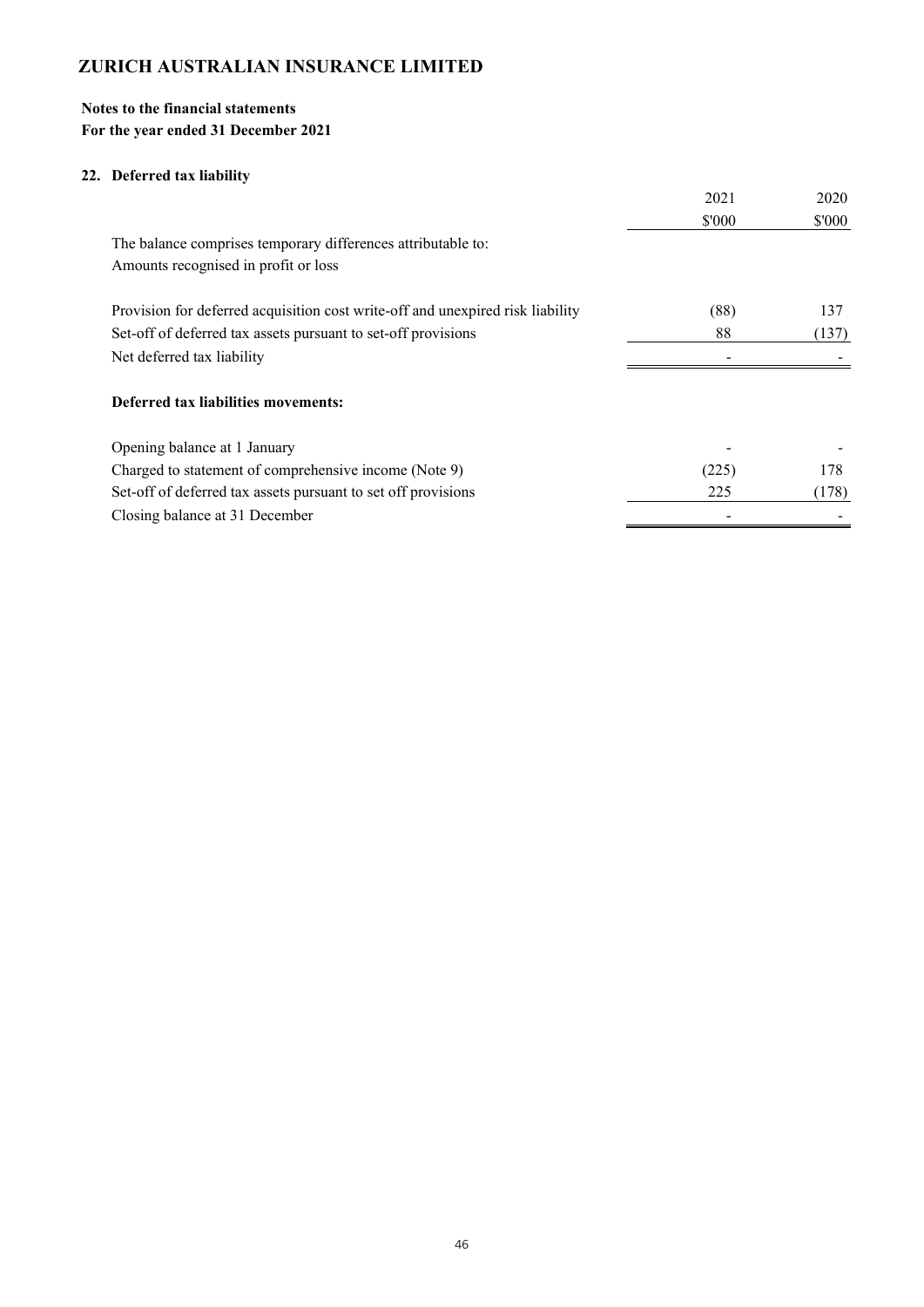# **Notes to the financial statements For the year ended 31 December 2021**

### **23. Contributed equity**

|                              | 2021<br>\$'000 | 2020<br>\$'000 |
|------------------------------|----------------|----------------|
| (a) Share capital            |                |                |
| Ordinary shares - fully paid | 97,065         | 97,065         |

| No. of shares<br>'000' |
|------------------------|
| 13.236                 |
| 13,236                 |
|                        |

Ordinary shares entitle the holder to participate in dividends and the proceeds on winding up of the Company in proportion to the number of and amounts paid on the shares held.

The Company manages its capital so that it will be able to continue as a going concern including compliance with capital requirements imposed by relevant legislation and the industry regulators, APRA and Australian Securities and Investments Commission. The Company aims to maintain capital beyond minimum requirements as described below.

The capital structure of the Company consists of issued capital, reserves and retained profits (Note 24). The Board's risk appetite statement sets out the level of capital to be targeted by the Company.

The Company is required by APRA to maintain capital in excess of its Prescribed Capital Amount (PCA). The PCA is intended to be broadly commensurate with the full range of risks to which an insurer is exposed (including risks relating to insurance claims, investments, counterparty default, asset-liability mismatches, catastrophic events and operational errors). Certain assets (such as deferred tax assets, goodwill and other intangibles) cannot be used to meet the PCA. Refer to Note 30 for calculation of capital base and PCA.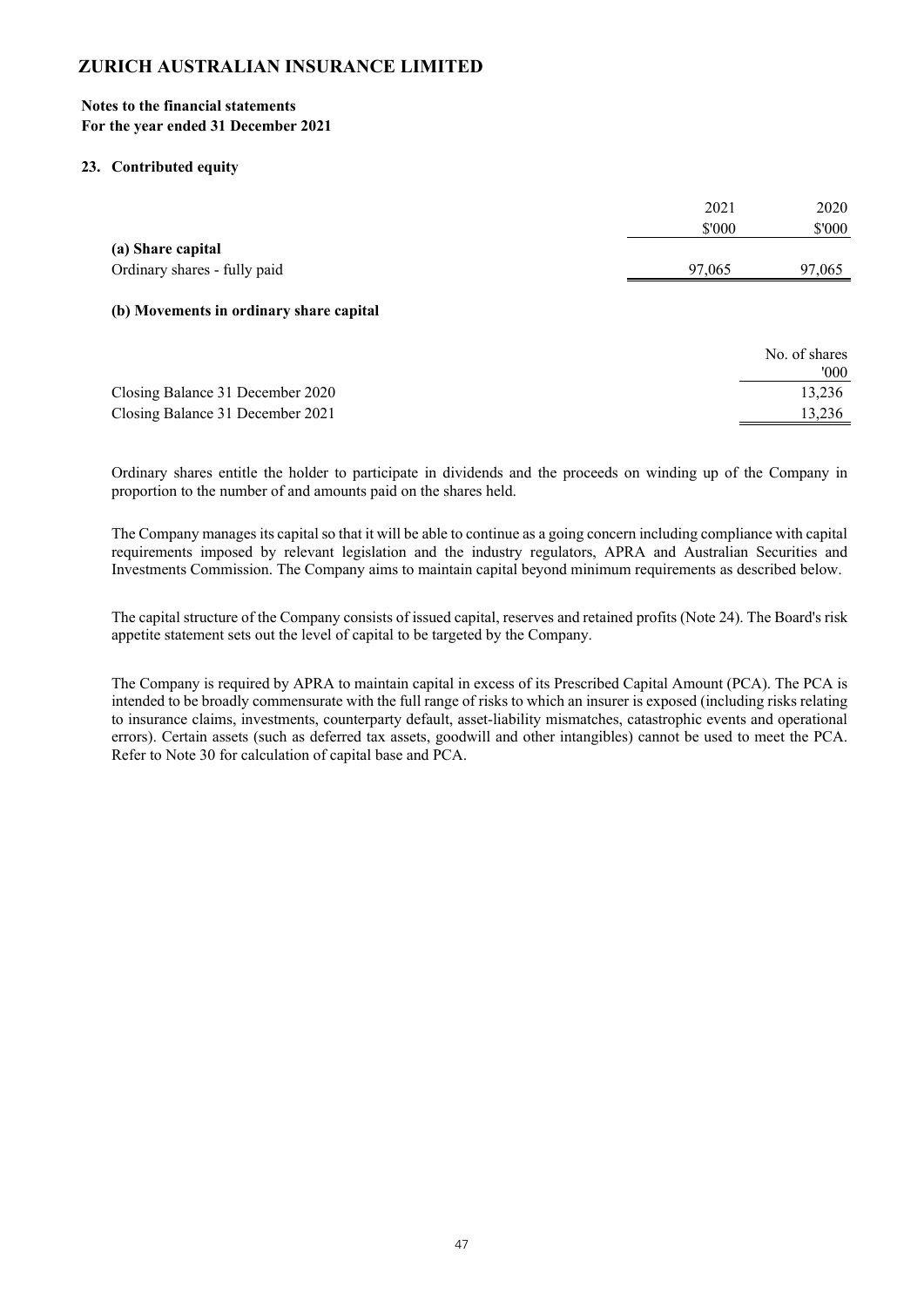# **Notes to the financial statements For the year ended 31 December 2021**

### **24. Reserves and retained profits**

|                                                                                 | 2021       | 2020       |
|---------------------------------------------------------------------------------|------------|------------|
|                                                                                 | \$'000     | $$'000$    |
| a) Composition                                                                  |            |            |
| Foreign currency translation reserve                                            | 7,222      | 6,849      |
| b) Movements:                                                                   |            |            |
| Foreign currency translation reserve                                            |            |            |
| Balance at beginning of the year                                                | 6,849      | 7,808      |
| Currency translation differences arising during the year                        | 373        | (959)      |
| Balance at the end of the year                                                  | 7,222      | 6,849      |
| c) Retained profits                                                             |            |            |
| Retained profits at the beginning of the year                                   | 386,286    | 433,557    |
| Profit/(loss) attributable to the member of Zurich Australian Insurance Limited | 84,590     | (47,271)   |
| Dividend paid                                                                   | (72,000)   |            |
| Retained profits at the end of the year                                         | 398,876    | 386,286    |
| 25. Cash flow statement reconciliation                                          |            |            |
|                                                                                 | 2021       | 2020       |
|                                                                                 | \$'000     | \$'000     |
| Profit/(loss) from ordinary activities after income tax                         | 84,590     | (47,271)   |
| Bad and doubtful debts provisions                                               | 304        | (315)      |
| Net proceeds from sale of investments                                           | 17,927     | 7,103      |
| Interest relating to investment activities                                      | (40, 366)  | (42, 132)  |
| Net foreign exchange difference                                                 | (287)      | (1,047)    |
| (Increase)/decrease in operating assets:                                        |            |            |
| Premiums outstanding                                                            | (20, 387)  | 8,130      |
| Outstanding interest, dividends & rents                                         | (1,006)    | 340        |
| Deferred acquisition costs                                                      | (26, 402)  | 72,820     |
| Reinsurance and other recoveries                                                | 287,874    | (328,019)  |
| Other receivables                                                               | 562        | 44,993     |
| Deferred tax asset                                                              | 1,710      | (2,866)    |
| Other assets                                                                    | (2,824)    | 4,490      |
| Increase/(decrease) in operating liabilities:                                   |            |            |
| Provisions for tax                                                              | 26,925     | (29, 541)  |
| Unearned premiums                                                               | 67,926     | (158, 196) |
| Unexpired risk liability                                                        | (5,269)    | 5,269      |
| Claims outstanding                                                              | (198, 731) | 438,892    |
| Other provisions & payables                                                     | 24,427     | (29, 382)  |
| Net cash inflows/(outflows) from operating activities                           | 216,973    | (56, 732)  |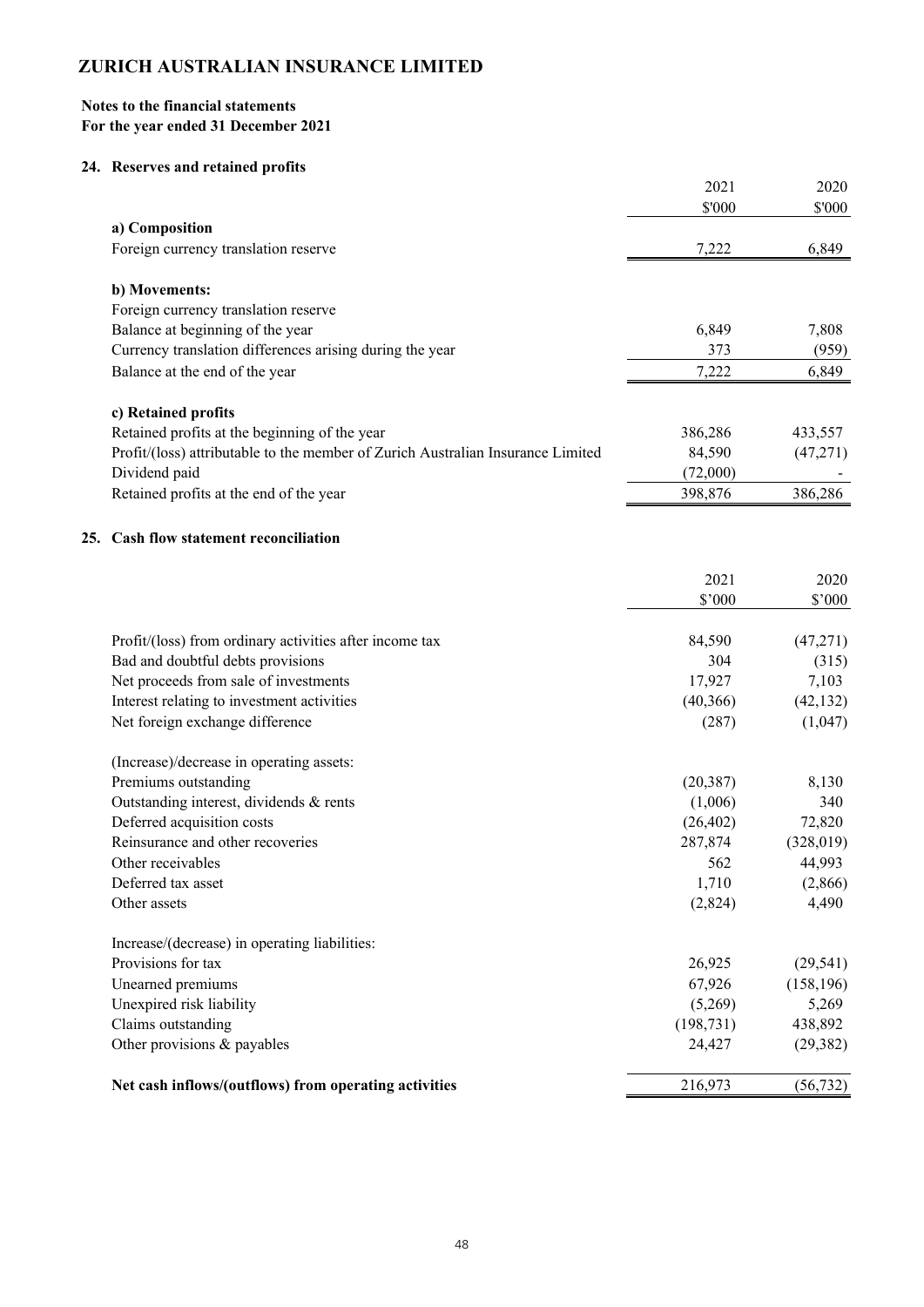# **Notes to the financial statements For the year ended 31 December 2021**

#### **26. Remuneration of auditors**

|                                                                                            | 2021    | 2020    |
|--------------------------------------------------------------------------------------------|---------|---------|
|                                                                                            |         |         |
| Remuneration for Ernst & Young audit or review of the financial reports of the<br>company* |         |         |
| Statutory audit fees                                                                       | 384,174 | 391,518 |
|                                                                                            | 384,174 | 391,518 |
| Remuneration for Ernst & Young Australia other services:                                   |         |         |
| Other regulatory and assurance services                                                    | 384,174 | 135,191 |
| Total other services                                                                       | 384,174 | 135,191 |

\* Ernst & Young Australia (EY) replaced PricewaterhouseCoopers Australia (PwC) as the Auditor of the Company on 27 July 2021. The 2021 fees were paid to EY and the 2020 comparatives were paid to PwC.

### **27. Contingent liabilities**

|                                                                                                                                     | 2021<br>\$'000 | 2020<br>\$'000 |
|-------------------------------------------------------------------------------------------------------------------------------------|----------------|----------------|
| The company had the following unsecured contingent liabilities for which no<br>provision had been made in the financial statements: |                |                |
| Allstate Insurance Company                                                                                                          | 79             | 89             |
| Letter of Credit - ZIC Canada                                                                                                       | 460            | 492            |
|                                                                                                                                     | 539            | 581            |

Details of significant contingent liabilities are as follows:

(a) The Allstate Insurance Company is a bank guarantee from Westpac in favour of the Allstate Insurance Company for the services of the Company acting as reinsurer for Allstate Insurance Company.

(b) Standby letter of credit issued by RBC Royal Bank (Canada) at the Company's request, in favour of ZIC Canadian Branch to provide security for reinsurance recoverable under policies issued by ZIC Canada at the Company's request which are reinsured to the Company.

(c) During October 2021 the Australian Securities and Investments Commission (ASIC) requested selected general insurers to undertake a review of their pricing practices, systems and controls to confirm whether all discounts or price rewards promised on all retail general insurance products over the last five years have been fully delivered to customers. Whilst ZAIL was not selected, a comprehensive review for ZAIL is to be undertaken. The full extent of exposures to and impacts on the Company are at this stage uncertain. The Company is closely monitoring this matter.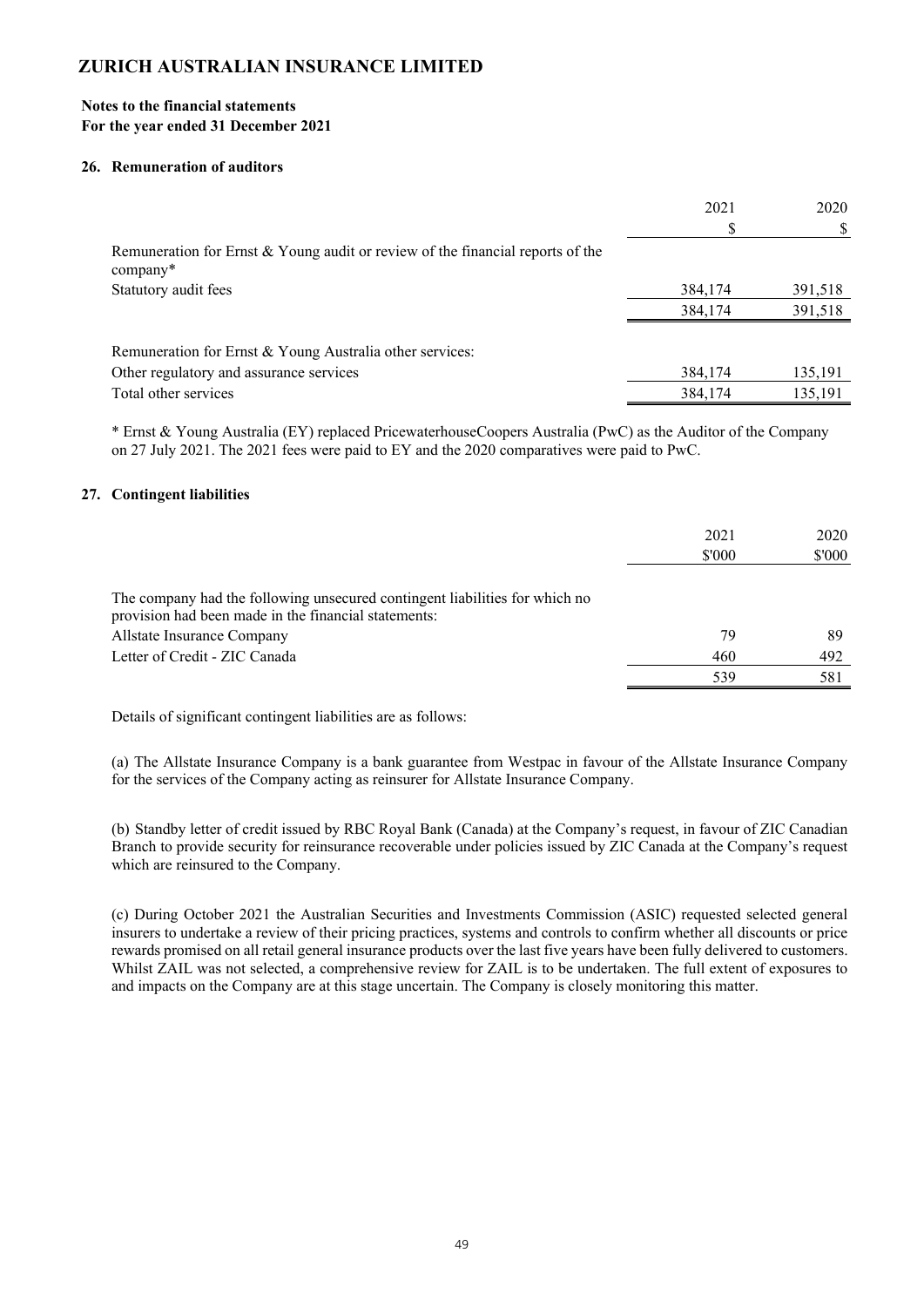### **Notes to the financial statements For the year ended 31 December 2021**

#### **28. Related parties**

#### **(a) Directors**

The names of persons who were directors of the Company at any time during the financial year are as follows:

Paul John Bedbrook Elaine Collins John Francis Mulcahy Matthew Reilly Timothy Paul Plant Justin Sean Delaney

#### **(b) Key management personnel compensation**

Key management personnel compensation for the years ended 31 December 2021 and 2020 is set out below.

The key management personnel are all the directors of the Company and their compensation is paid by ZFSA. The amount disclosed below reflects the total compensation paid / attributable to the key management personnel in their duties as employees of ZFSA (and or directors of various entities) and is not able to be allocated to the individual entities whose affairs they manage or control.

|                                 | <b>Notes</b> | 2021      | 2020                   |
|---------------------------------|--------------|-----------|------------------------|
|                                 |              |           |                        |
|                                 |              |           |                        |
| Short-term employee benefits    |              | 1,586,974 | 1,292,394              |
| Termination benefits            |              | 97,990    |                        |
| Share-based payments / benefits | (1)          | 1,066,645 | $507,283$ <sup>1</sup> |
|                                 |              | 2,751,609 | 1,799,677              |

(i) Share based payments / benefits

The Global Long Term Incentive Plan (LTIP) is an executive incentive plan administered globally by a central share holding vehicle. ZFSA purchases the right to shares from this holding vehicle for Australian resident executives who participate in the plans. When shares vest with the participants, the central share vehicle transfers those shares directly to the participants. ZFSA does not bear any exchange or price risk in relation to payments for these rights to shares.

<sup>&</sup>lt;sup>1</sup> Comparative information have been restated to align with current year calculations.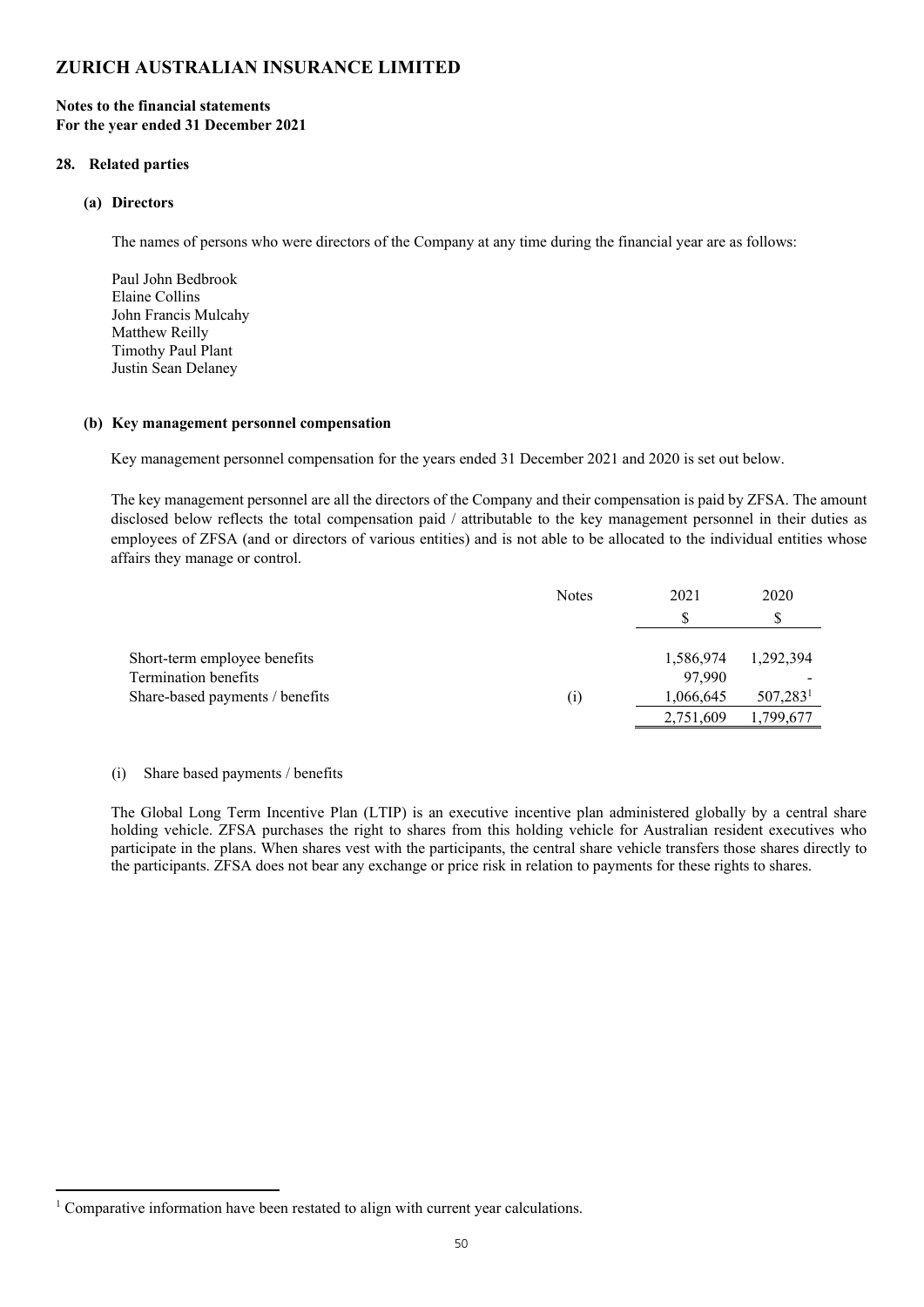# **Notes to the financial statements For the year ended 31 December 2021**

### **28. Related parties** *(continued)*

### **(c) Aggregate amounts receivable from related entities at balance date**

| 2021       | 2020       |
|------------|------------|
|            |            |
|            |            |
| 3,652,564  | 1,728,021  |
| 13,372,552 |            |
|            | 23,944,582 |
| 17,025,116 | 25,672,603 |
|            |            |

### **(d) Aggregate amounts payable to related entities at balance date**

| Current                                 |              |            |
|-----------------------------------------|--------------|------------|
| Ultimate Australian controlling entity  | 27,349,566   | 18,565,633 |
| Other related entities                  | 34, 348, 447 | 43.518.159 |
| Intercompany payable to head tax entity | 26,924,503   |            |
| Total payable to related entities       | 88,622,516   | 62,083,792 |

Expenses incurred by the parent and recharged to the Company include those related to the cost of human resources, lease and equipment and other miscellaneous operating expenses. As a consequence, no additional information on the nature of expenses has been included within the financial statements.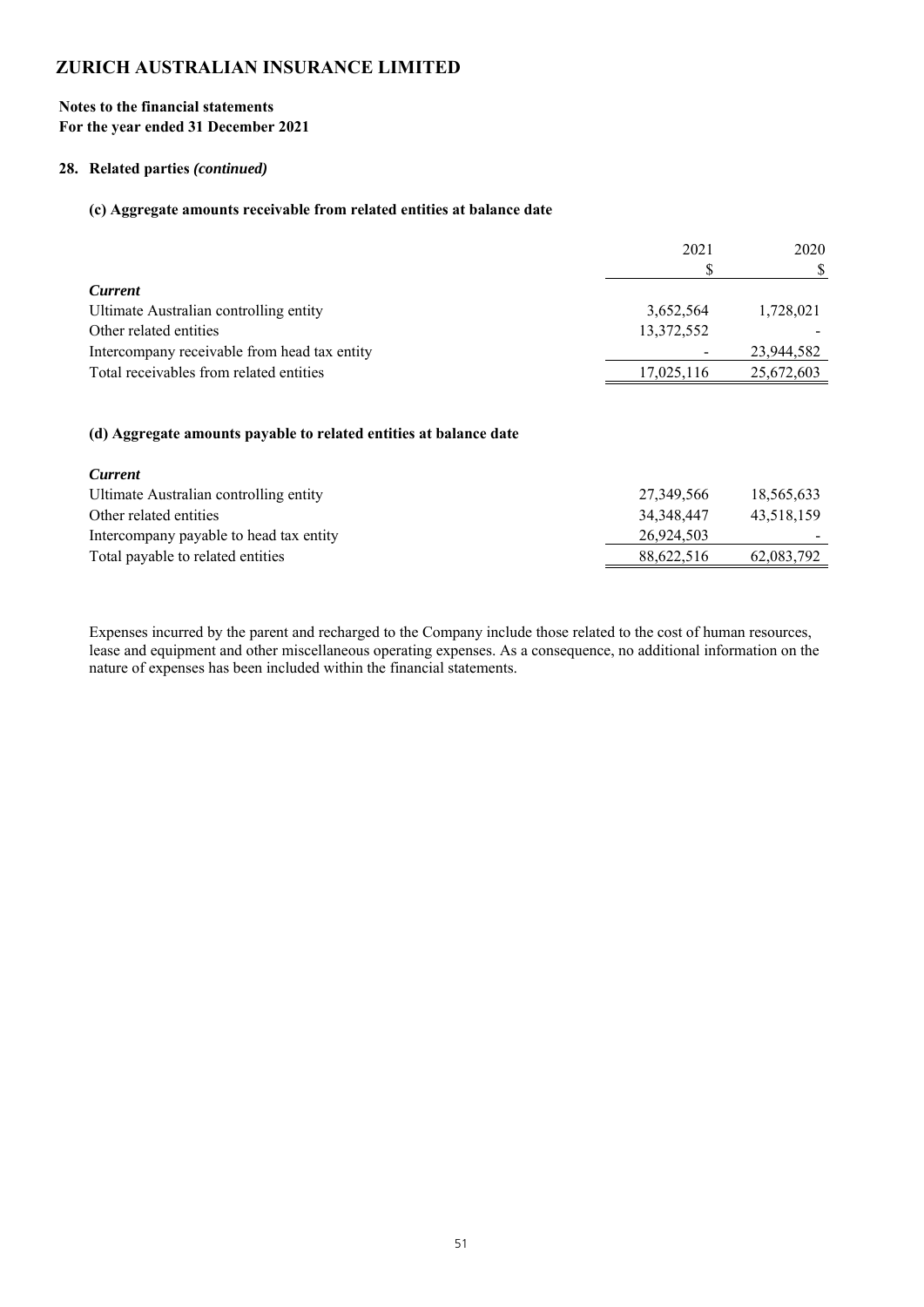# **Notes to the financial statements For the year ended 31 December 2021**

# **28. Related parties** *(continued)*

# **(e) Aggregate amounts recognised in respect of the following types of involved were:**

|                                           | 2021          | 2020        |
|-------------------------------------------|---------------|-------------|
|                                           | \$            | \$          |
| Reinsurance claims received               |               |             |
| Other related entities                    | 178,762,373   | 270,838,328 |
| Reinsurance claims Paid                   |               |             |
| Other related entities                    | 1,163,122     | 3,513,527   |
| Reinsurance commission received           |               |             |
| Other related entities                    | 25,700,981    | 33,400,070  |
| Reinsurance premium expenses              |               |             |
| Other related entities                    | 258, 323, 352 | 252,022,881 |
| Reinsurance premium receipts              |               |             |
| Other related entities                    | 82,500        | 184,723     |
| Reinsurance receivable on incurred claims |               |             |
| Other related entities                    | 714,134,222   | 967,834,803 |
| Deferred outwards reinsurance expenses    |               |             |
| Other related entities                    | 71,595,258    | 63,285,551  |
| <b>Investment</b> expenses                |               |             |
| Other related entities                    | 438,772       | 509,752     |
| <b>Payment of other expenses</b>          |               |             |
| Ultimate Australia controlling entity     | 141,336,385   | 141,255,706 |
| Other related entities                    | 1,514,704     | 856,755     |
| Receipt of other income                   |               |             |
| Other related entities                    |               | 15,000      |
| Dividend payment                          |               |             |
| Ultimate Australia controlling entity     | 72,000,000    |             |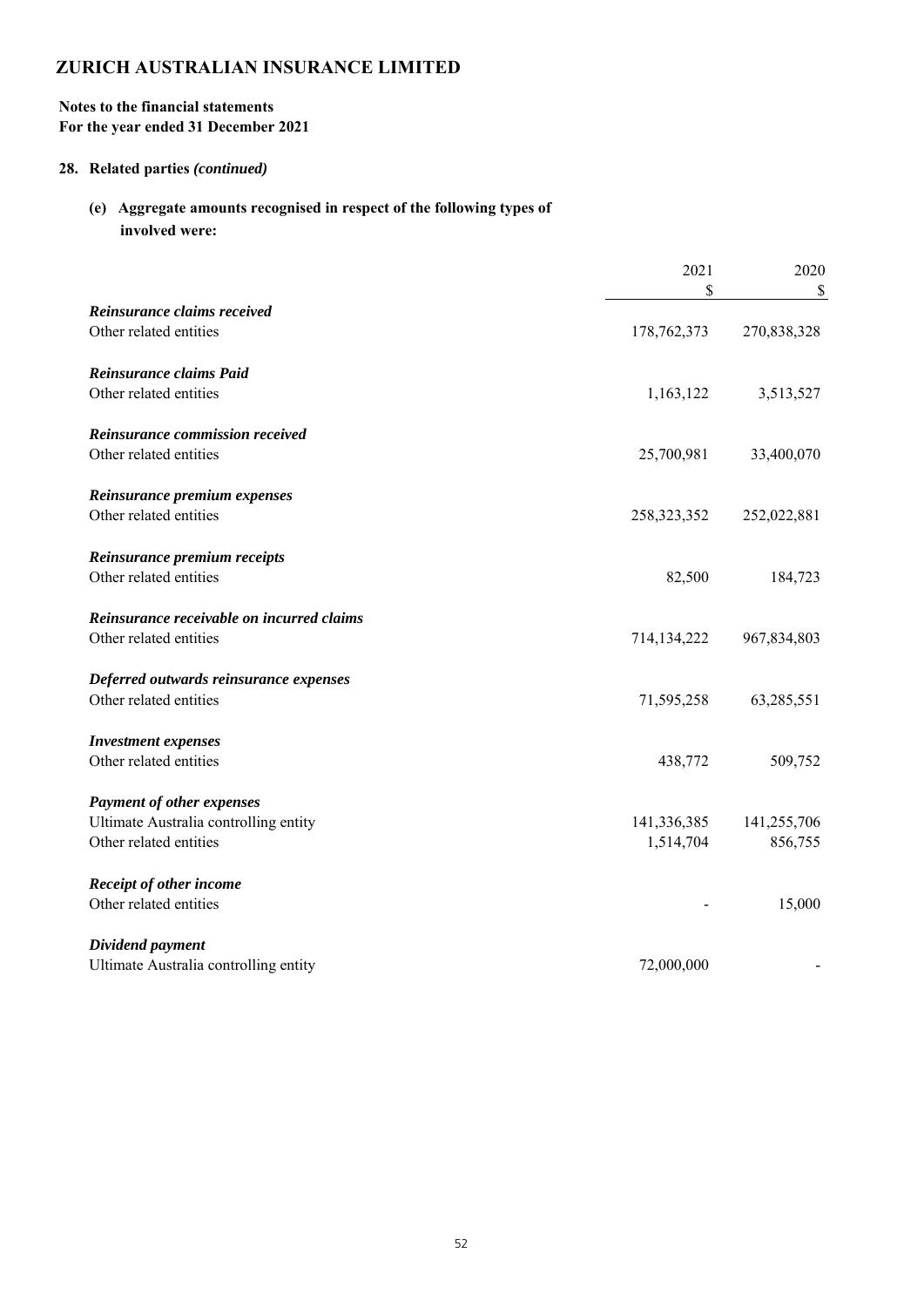### **Notes to the financial statements For the year ended 31 December 2021**

#### **28. Related parties** *(continued)*

#### **(f) Related parties of Zurich Australian Insurance Limited fall into the following categories:**

#### **(i) Controlling entities**

The ultimate controlling entity is Zurich Insurance Group Ltd, incorporated in Switzerland. The ultimate Australian controlling entity is ZFSA and is incorporated in Australia.

Information in relation to controlled entities is set out in note 29.

### **(ii) Other related entities**

The Reinsurance arrangements for outward treaties ceded to related overseas reinsurers are in accordance with APRA Prudential Standard GPS 230 - Reinsurance Management.

# **29. Investments in controlled entities**

|                                                                 | Class     | Equity<br>holding |                       | Carrying         |                  | Principle           |
|-----------------------------------------------------------------|-----------|-------------------|-----------------------|------------------|------------------|---------------------|
|                                                                 | of shares |                   |                       |                  | amount           | activities          |
| <b>Controlled entities</b>                                      |           | 2021<br>$\%$      | 2020<br>$\frac{0}{0}$ | 2021<br>\$'000   | 2020<br>\$2000   |                     |
| Zurich Australian<br><b>Insurance Properties Pty</b><br>Limited | Ordinary  | 60                | 60                    | 47,807<br>47,807 | 45.437<br>45.437 | Property management |

Note: All entities are incorporated in Australia.

The directors are satisfied that the carrying value of investments in controlled entities is not in excess of recoverable amount.

The companies are incorporated in Australia. The country of incorporation or registration is also their principal place of business.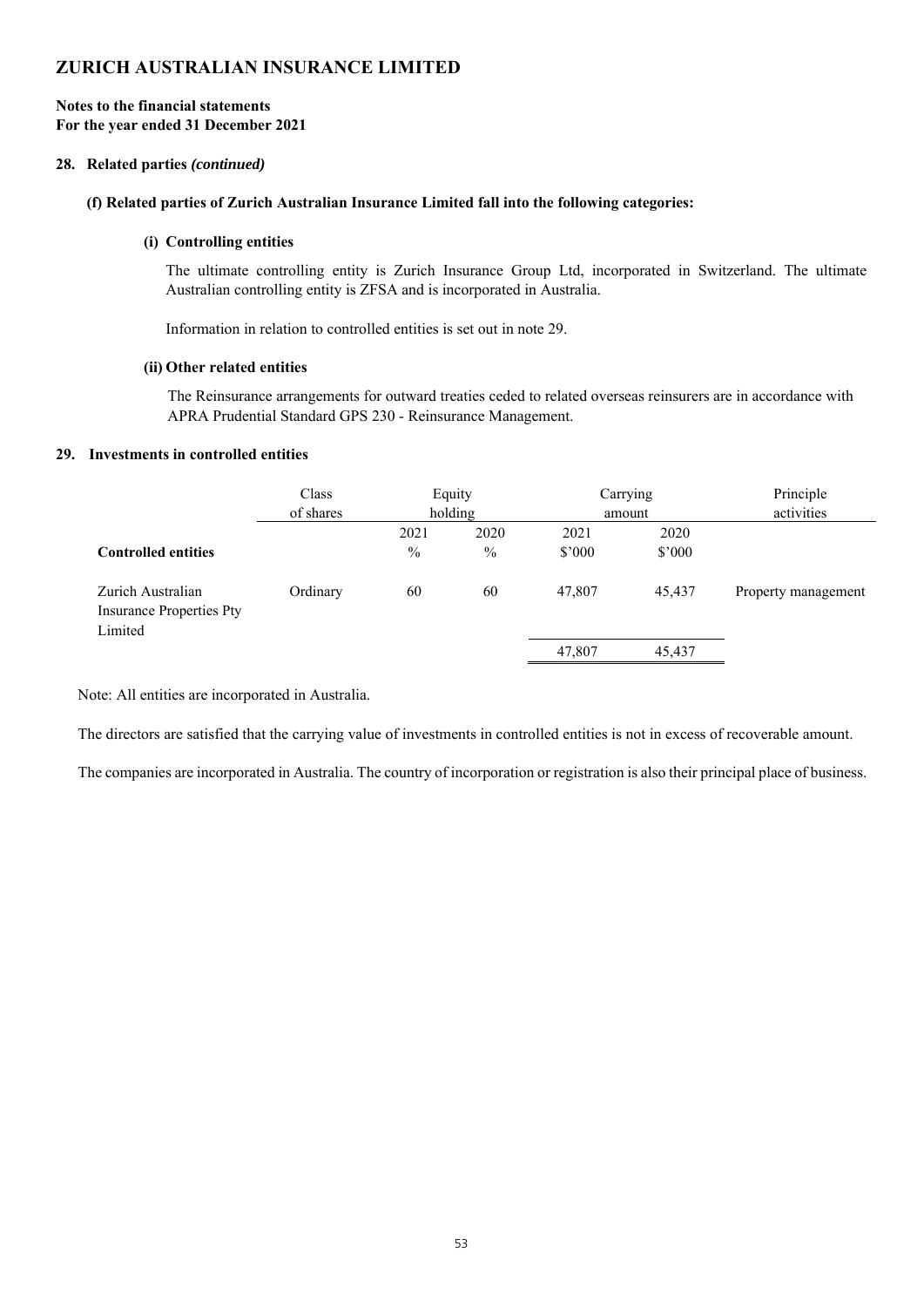# **Notes to the financial statements For the year ended 31 December 2021**

### **30. Capital adequacy for Zurich Australian Insurance Limited**

(a) Regulatory capital

The Company is an insurance business registered and regulated by the APRA and is subject to its prudential standards. The Company uses the standardised framework to calculate the regulatory capital requirements to meet policyholder obligations. It is the Company's policy to maintain an adequate capital position.

The Company set its long-term target capital ranges to a total capital adequacy multiple position equivalent to 1.45-1.65 times the PCA, compared to a proposed regulatory requirement of 1.0 times. The capital adequacy multiple for the Company for 2021 is 1.58 (2020: 1.54).

|                                                  | 2021<br>\$'000 | 2020<br>\$'000 |
|--------------------------------------------------|----------------|----------------|
| Eligible tier 1 capital                          |                |                |
| Paid-up ordinary shares                          | 97,065         | 97,065         |
| General reserves                                 | 7,221          | 6,847          |
| Retained earnings brought forward                | 314,287        | 433,558        |
| Current years earnings                           | 84,589         | (47,271)       |
| Excess outstanding claims liability - net of tax | 85,682         | 77,096         |
| Total                                            | 588,844        | 567,295        |
| Less: deductions from tier 1 capital             | (16, 574)      | (18,312)       |
| <b>Total capital base</b>                        | 572,270        | 548,983        |
| Insurance risk capital charge                    | 185,446        | 174,460        |
| Asset risk charge                                | 216,472        | 217,965        |
| Operational risk charge                          | 38,022         | 38,840         |
| Insurance concentration risk capital charge      | 17,500         | 17,500         |
| Less: aggregation benefit                        | (94, 426)      | (91, 973)      |
| Prescribed capital amount (PCA)                  | 363,014        | 356,792        |
| <b>Capital in excess of PCA</b>                  | 209,256        | 192,191        |
| PCA coverage                                     | 1.58           | 1.54           |

The Company does not have any Tier 2 capital.

The liability required by GPS 115 for prudential reporting purposes differs from accounting purposes primarily because GPS 115 requires a prudential margin with a sufficiency of 75% for outstanding claims and premium liabilities. The directors have adopted a liability that exceeds this requirement by \$85.7 million (2020: \$77.1 million).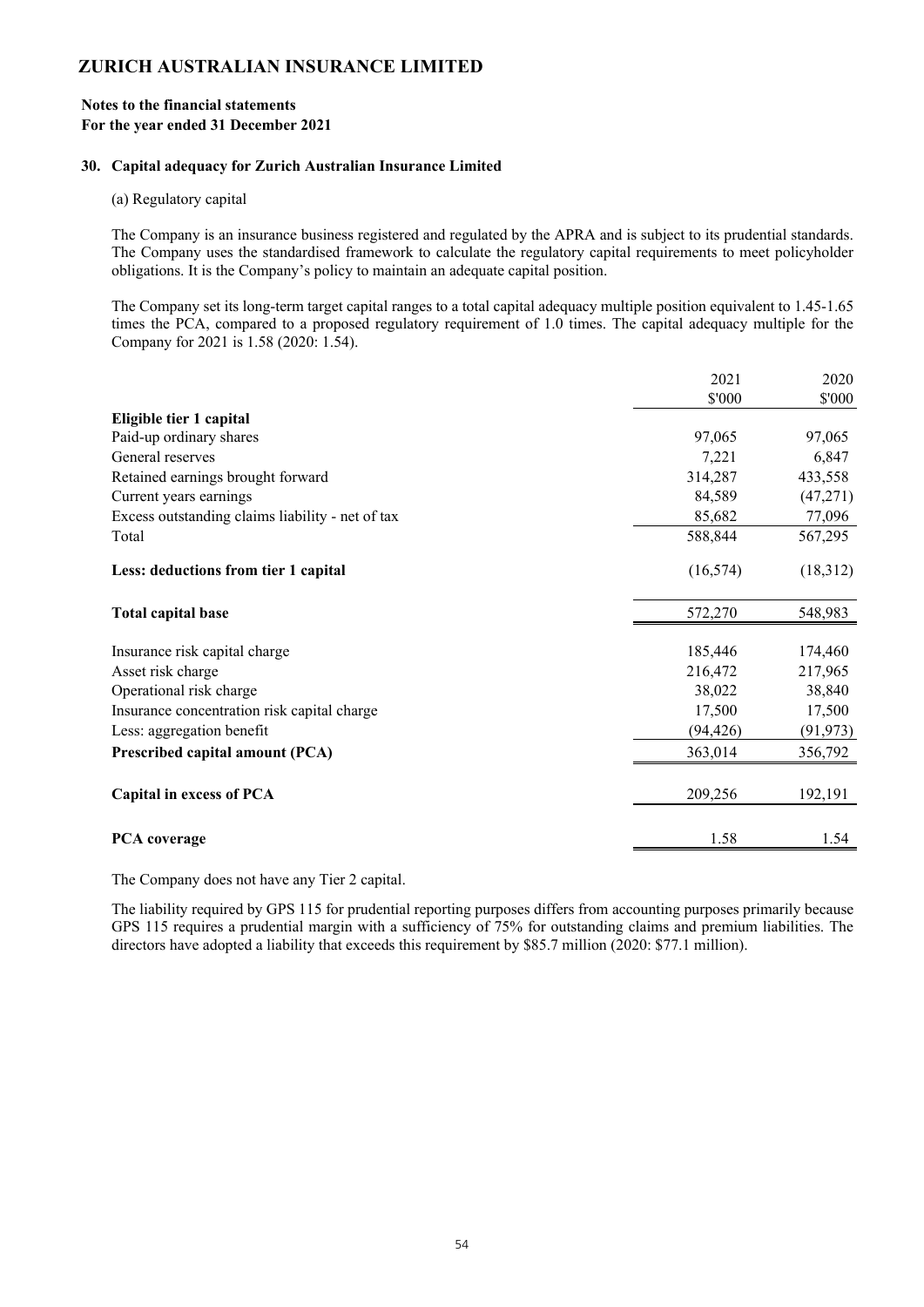# **Notes to the financial statements For the year ended 31 December 2021**

### **31. Events occurring after reporting date**

- 1) On 21 February 2022, the Full Court of the Federal Court of Australia passed judgement on the appeals in the COVID-19 second business interruption test case. The judgement substantially upheld the earlier Federal Court decision delivered in October 2021.The judgement of the Court concluded that for nine of the ten proceedings in the second test case, business interruption claims are not covered. Given this judgement, the company has reassessed its outstanding claims liability and associated reinsurance and other recoveries. This reassessment is reflected within the results of the Company for the year ended 31 December 2021.
- 2) From 21 February 2022, heavy rain and flash flooding has impacted the Queensland and NSW coastline, including Southeast Queensland, northern regions of NSW, and most recently the greater Sydney region. At the time of preparing the Annual Report, this East Coast Flood catastrophe event has subsided, however the claims impact of this event is still developing. A current early estimate of the Company's gross claims is approximately \$105m. After reinsurance, net claims cost to the Company from this series of weather events is expected to range between \$10m to \$20m.

Apart from the matters above, the directors have not become aware of any matter or circumstance not otherwise dealt with in the financial statements that has significantly affected or may significantly affect the operations of the Company, the result of those operations or the state of affairs of the Company in subsequent financial years.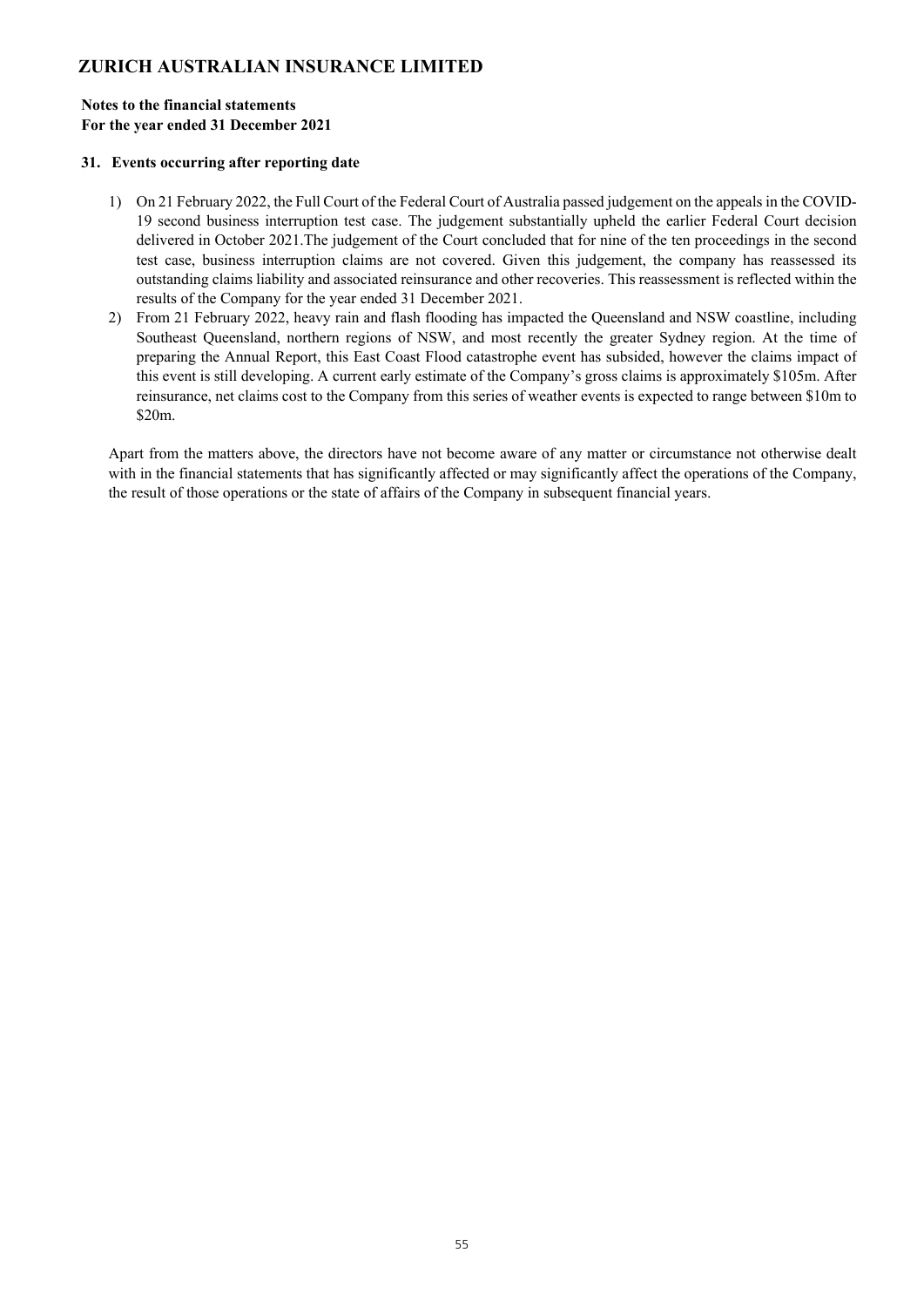#### **Directors' declaration**

In the directors' opinion:

- (a) The financial statements and notes set out on pages 5 to 55 are in accordance with the *Corporations Act 2001*, including:
	- (i) complying with Accounting Standards, the *Corporations Regulations 2001* and other mandatory professional reporting requirements; and
	- (ii) giving a true and fair view of the Company's financial position as at 31 December 2021 and of its performance, as represented by the results of its operations, changes in equity and its cash flows, for the financial year ended on that date; andz
- (b) There are reasonable grounds to believe that the Company will be able to pay its debts as and when they become due and payable.

Note 1 confirms that the financial statements also comply with International Financial Reporting Standards as issued by the International Accounting Standards Board.

This declaration is made in accordance with a resolution of the directors.

P J Bedbrook E Collins Chairman Director

Sydney 23 March 2022

 $C.\fbox{Collins}$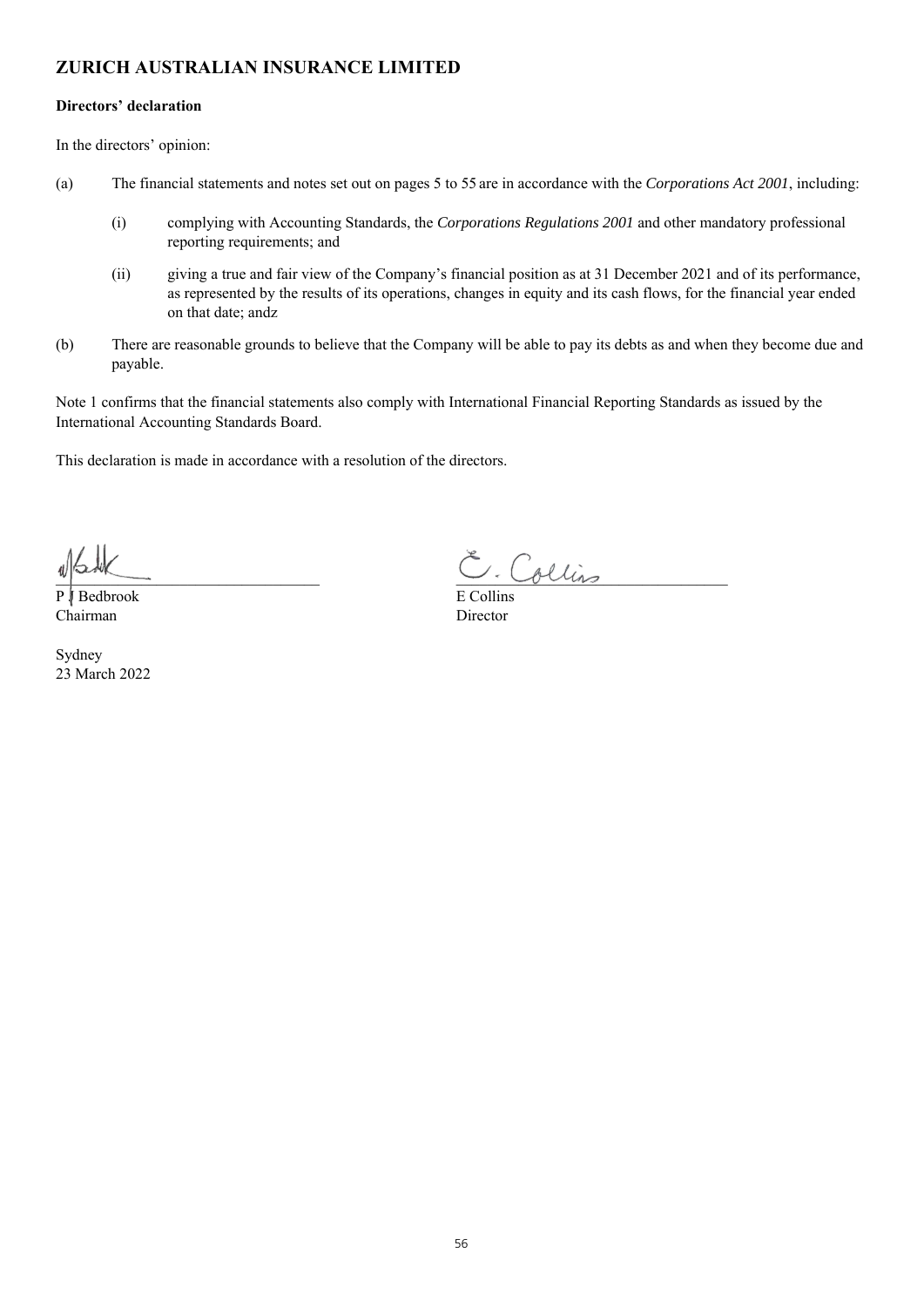

Ernst & Young 200 George Street Sydney NSW 2000 Australia GPO Box 2646 Sydney NSW 2001

Tel: +61 2 9248 5555 Fax: +61 2 9248 5959 ey.com/au

# **Independent auditor's report to the members of Zurich Australian Insurance Limited**

# **Opinion**

We have audited the financial report of Zurich Australian Insurance Limited (the Company), which comprises the balance sheet as at 31 December 2021, the statement of comprehensive income, statement of changes in equity and statement of cash flows for the year then ended, notes to the financial statements, including a summary of significant accounting policies, and the directors' declaration.

In our opinion, the accompanying financial report of the Company is in accordance with the *Corporations Act 2001*, including:

- a. Giving a true and fair view of the Company's financial position as at 31 December 2021 and of its financial performance for the year ended on that date; and
- b. Complying with Australian Accounting Standards and the *Corporations Regulations 2001*.

# **Basis for opinion**

We conducted our audit in accordance with Australian Auditing Standards. Our responsibilities under those standards are further described in the *Auditor's responsibilities for the audit of the financial report* section of our report. We are independent of the Company in accordance with the auditor independence requirements of the *Corporations Act 2001* and the ethical requirements of the Accounting Professional and Ethical Standards Board's APES 110 *Code of Ethics for Professional Accountants (including Independence Standards)* (the Code) that are relevant to our audit of the financial report in Australia. We have also fulfilled our other ethical responsibilities in accordance with the Code.

We believe that the audit evidence we have obtained is sufficient and appropriate to provide a basis for our opinion.

# **Information other than the financial report and auditor's report thereon**

The directors are responsible for the other information. The other information is the directors' report accompanying the financial report.

Our opinion on the financial report does not cover the other information and accordingly we do not express any form of assurance conclusion thereon.

In connection with our audit of the financial report, our responsibility is to read the other information and, in doing so, consider whether the other information is materially inconsistent with the financial report or our knowledge obtained in the audit or otherwise appears to be materially misstated.

If, based on the work we have performed, we conclude that there is a material misstatement of this other information, we are required to report that fact. We have nothing to report in this regard.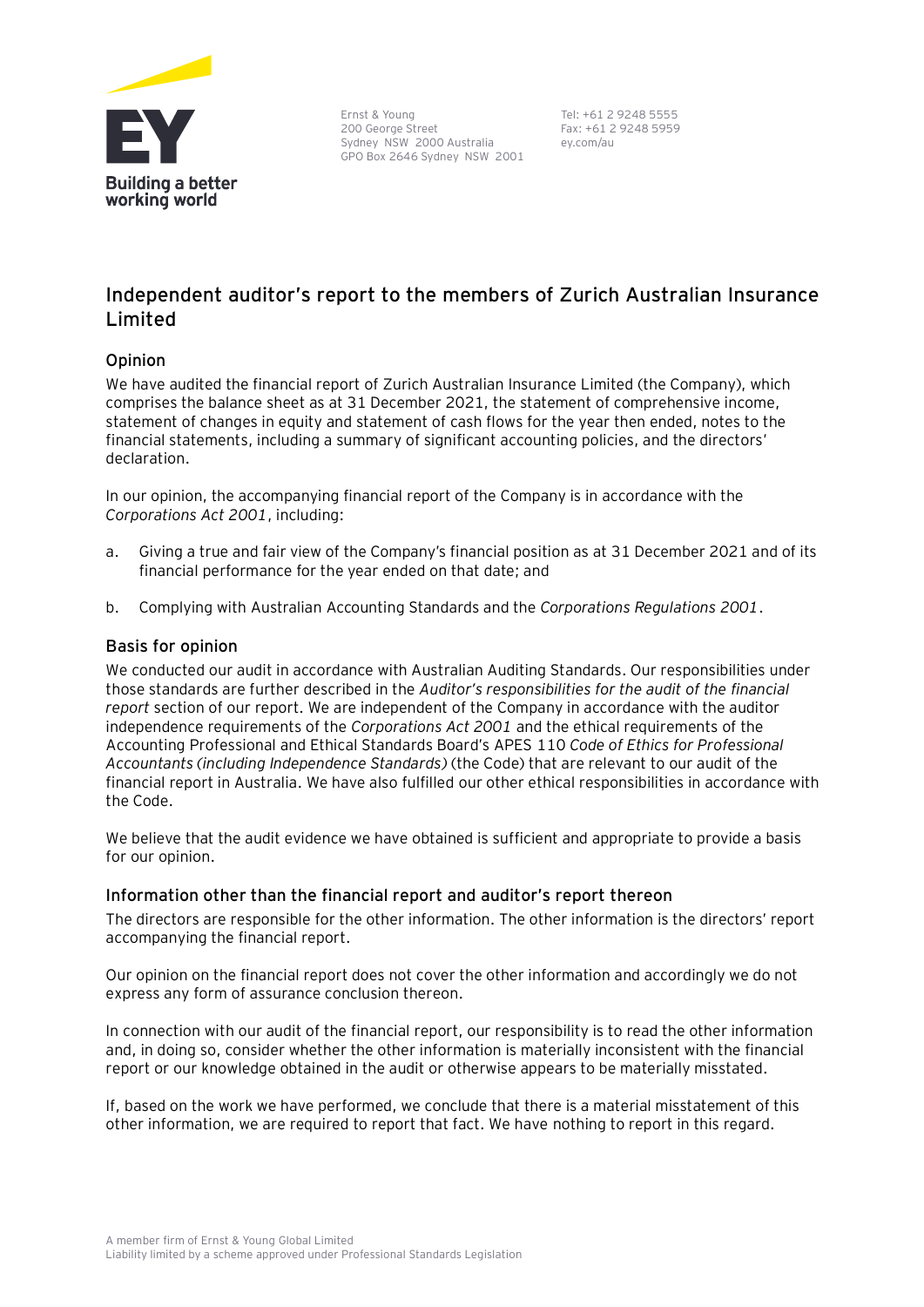

# **Responsibilities of the directors for the financial report**

The directors of the Company are responsible for the preparation of the financial report that gives a true and fair view in accordance with Australian Accounting Standards and the *Corporations Act 2001* and for such internal control as the directors determine is necessary to enable the preparation of the financial report that gives a true and fair view and is free from material misstatement, whether due to fraud or error.

In preparing the financial report, the directors are responsible for assessing the Company's ability to continue as a going concern, disclosing, as applicable, matters relating to going concern and using the going concern basis of accounting unless the directors either intend to liquidate the Company or to cease operations, or have no realistic alternative but to do so.

# **Auditor's responsibilities for the audit of the financial report**

Our objectives are to obtain reasonable assurance about whether the financial report as a whole is free from material misstatement, whether due to fraud or error, and to issue an auditor's report that includes our opinion. Reasonable assurance is a high level of assurance but is not a guarantee that an audit conducted in accordance with the Australian Auditing Standards will always detect a material misstatement when it exists. Misstatements can arise from fraud or error and are considered material if, individually or in the aggregate, they could reasonably be expected to influence the economic decisions of users taken on the basis of this financial report.

As part of an audit in accordance with the Australian Auditing Standards, we exercise professional judgment and maintain professional scepticism throughout the audit. We are also:

- Identify and assess the risks of material misstatement of the financial report, whether due to fraud or error, design and perform audit procedures responsive to those risks, and obtain audit evidence that is sufficient and appropriate to provide a basis for our opinion. The risk of not detecting a material misstatement resulting from fraud is higher than for one resulting from error, as fraud may involve collusion, forgery, intentional omissions, misrepresentations, or the override of internal control.
- ► Obtain an understanding of internal control relevant to the audit in order to design audit procedures that are appropriate in the circumstances, but not for the purpose of expressing an opinion on the effectiveness of the Company's internal control.
- Evaluate the appropriateness of accounting policies used and the reasonableness of accounting estimates and related disclosures made by the directors.
- Conclude on the appropriateness of the directors' use of the going concern basis of accounting and, based on the audit evidence obtained, whether a material uncertainty exists related to events or conditions that may cast significant doubt on the Company's ability to continue as a going concern. If we conclude that a material uncertainty exists, we are required to draw attention in our auditor's report to the related disclosures in the financial report or, if such disclosures are inadequate, to modify our opinion. Our conclusions are based on the audit evidence obtained up to the date of our auditor's report. However, future events or conditions may cause the Company to cease to continue as a going concern.
- ► Evaluate the overall presentation, structure, and content of the financial report, including the disclosures, and whether the financial report represents the underlying transactions and events in a manner that achieves fair presentation.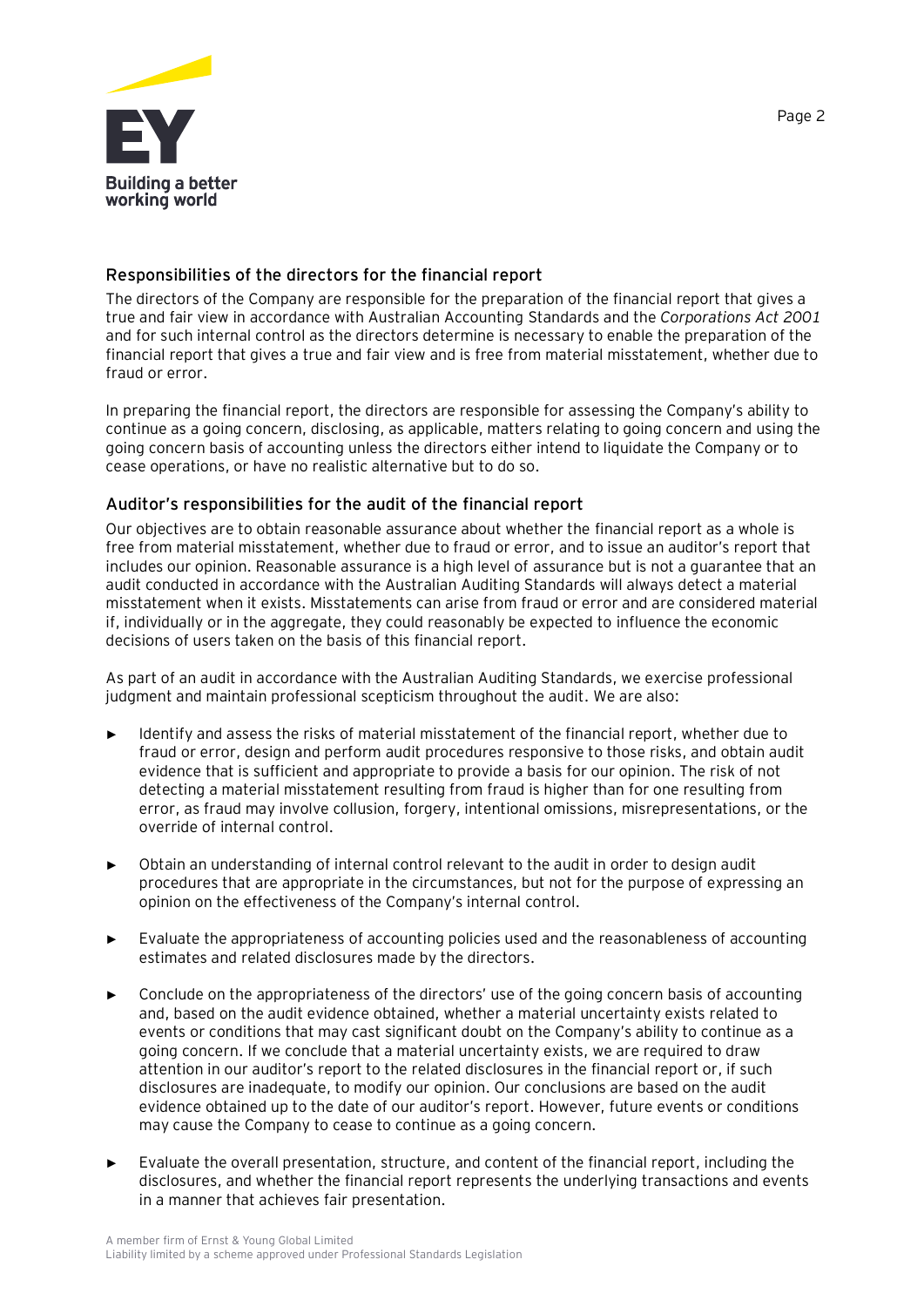

We communicate with the directors regarding, among other matters, the planned scope and timing of the audit and significant audit findings, including any significant deficiencies in internal control that we identify during our audit.

Emst & Young

Ernst & Young

David ( ewell

David Jewell Ernst & Young Partner Sydney 23 March 2022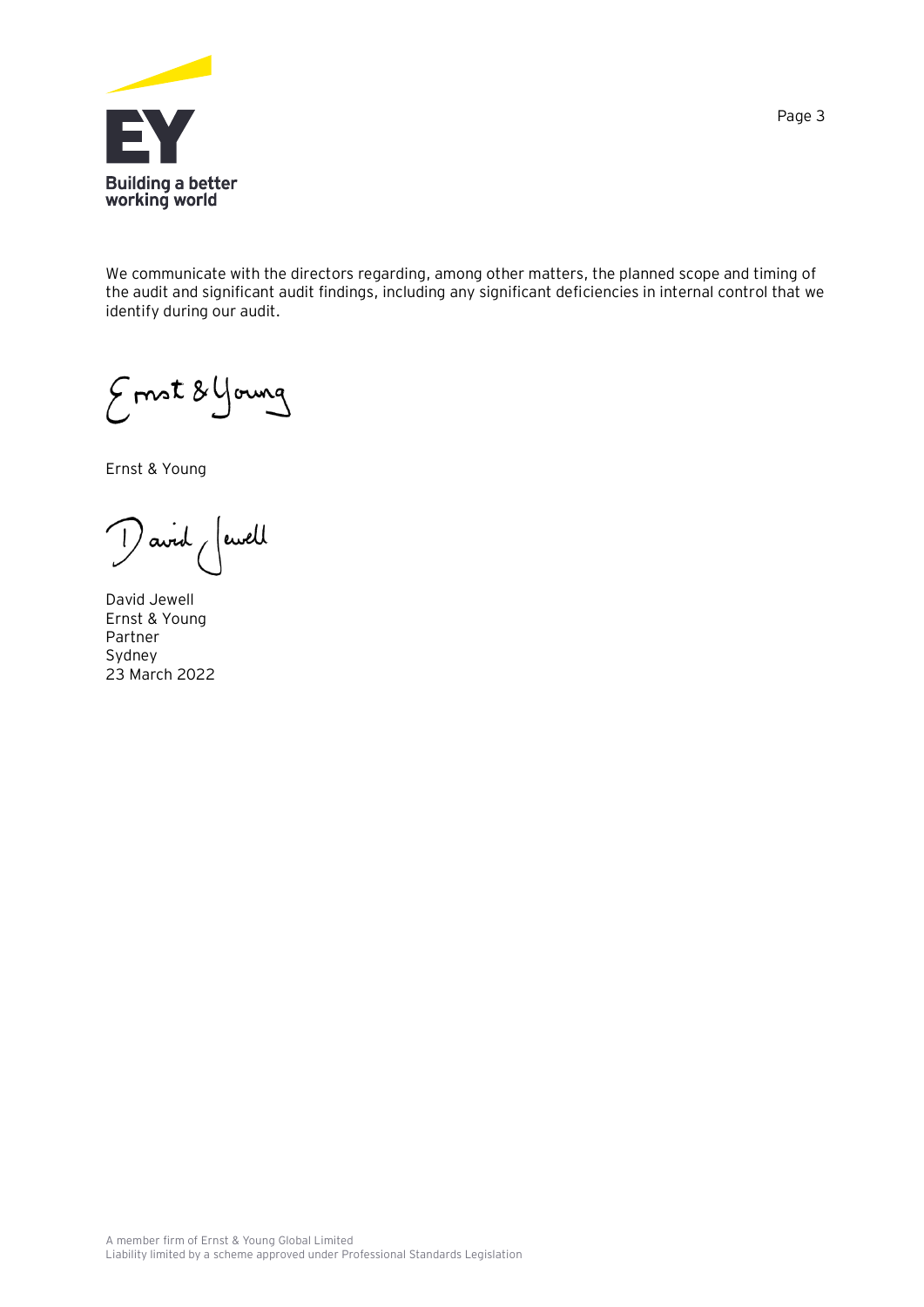

# <span id="page-61-0"></span>**Zurich Australian Insurance Limited**

Section 78 Report for the year ending 31 December 2021

Arocher

Zurich Australian Insurance Limited ABN 13 000 296 640 Finance

> Author Garth Brooker, BComm BSc FIAA<br>Version Final Version Version Date 21 March 2022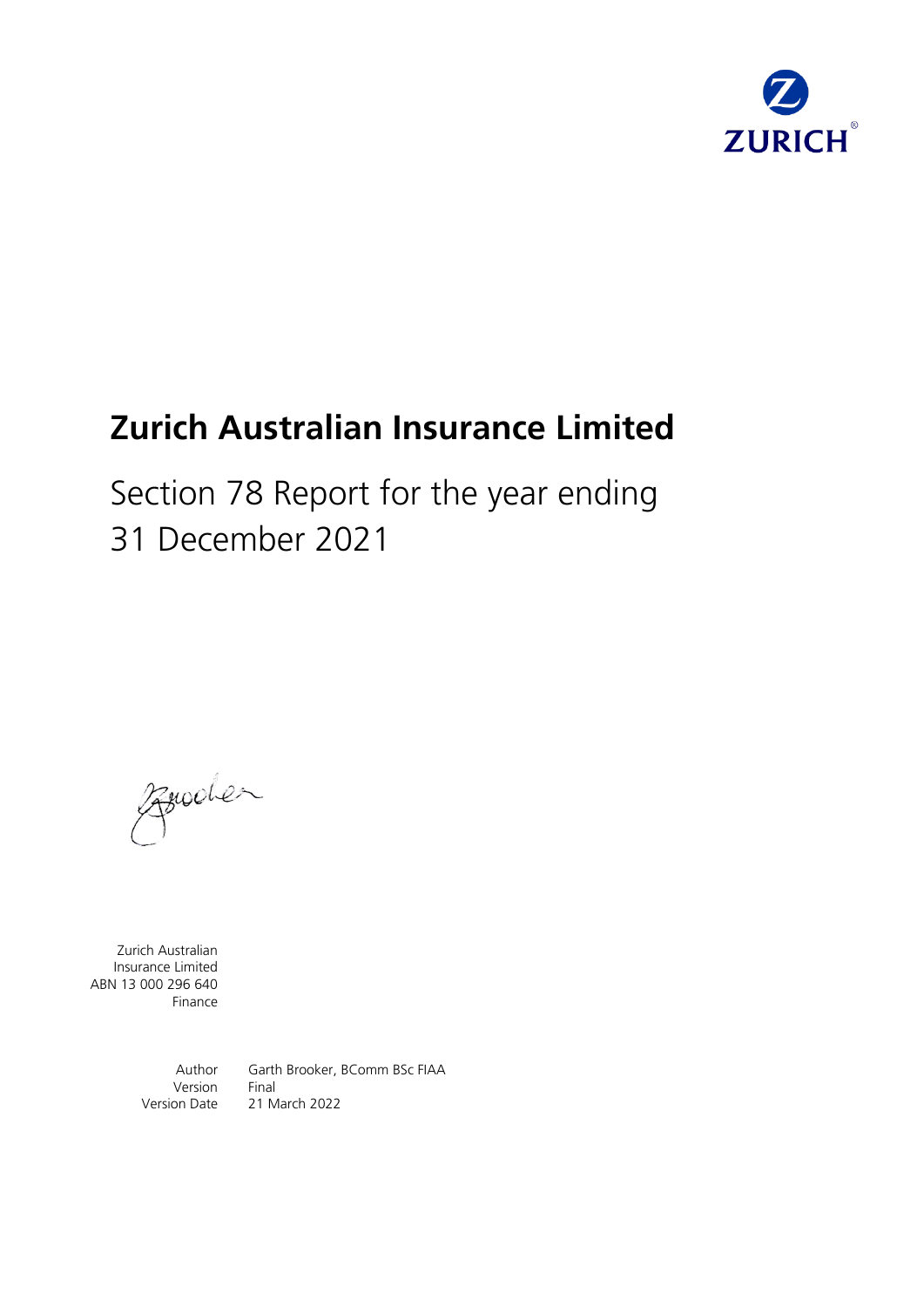# **Table of Contents**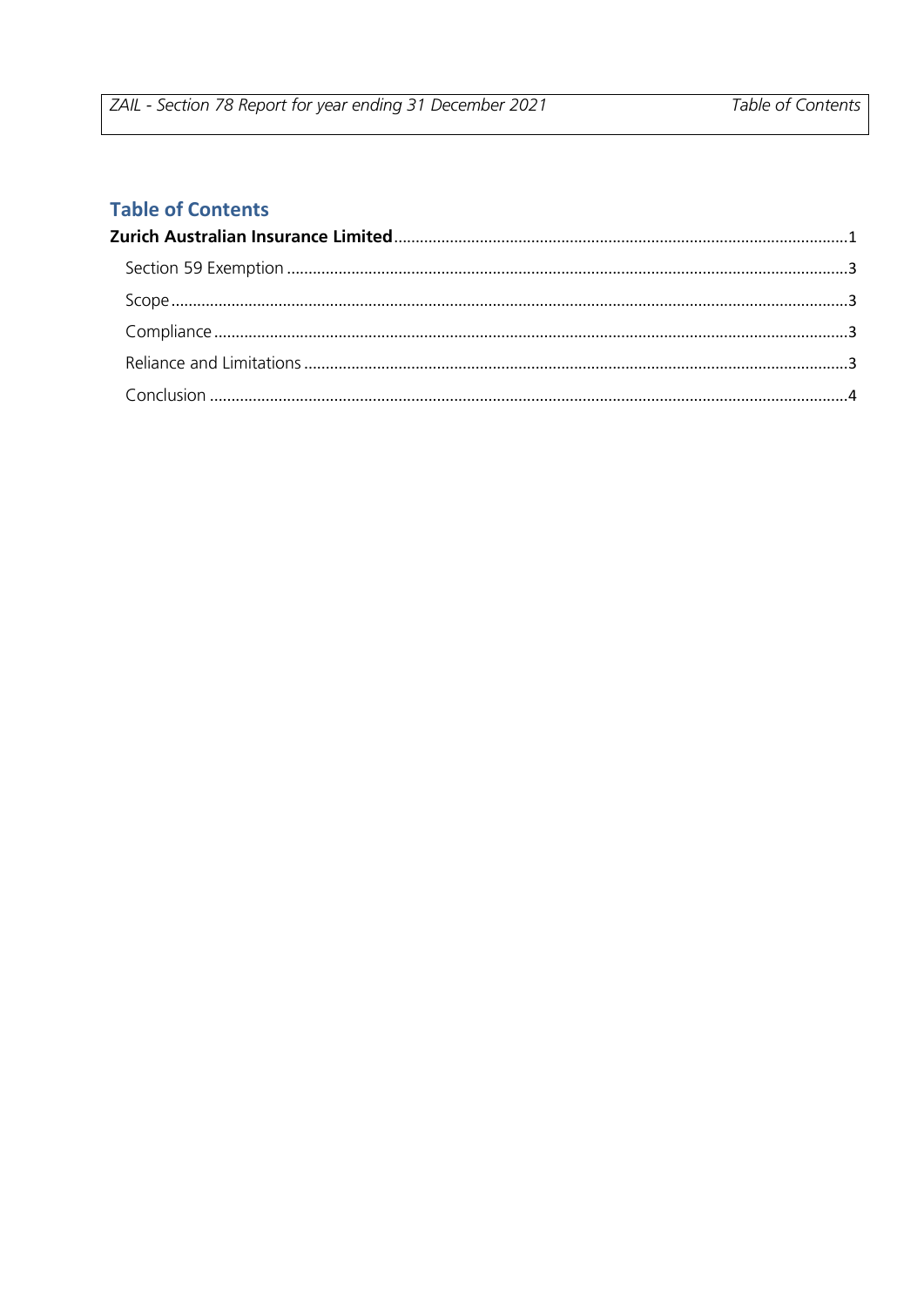# <span id="page-63-0"></span>**Section 59 Exemption**

A full licence for Zurich Australian Insurance Limited ("ZAIL") to operate insurance business in New Zealand was granted by RBNZ on 15 July 2013. The modifications to the conditions of licence were issued by RBNZ on the 11 December 2015 with a Section 59 exemption effective as at and from 31 December 2015. For the purposes of S59 exemption, actuarial information relates to the following items within the financial statement:

- the unearned premium and the liability adequacy test
- the net outstanding claims liability
- the reinsurance and other recovery asset(s)
- deferred acquisition cost or deferred fee revenue
- any other information deemed by the Appointed Actuary to warrant review for the purpose of profit and solvency reporting.

Under the S59 exemption, ZAIL is exempted from compliance with the "Solvency Standard for Non-life Insurance Business" and is to report its solvency position under the APRA prudential standards.

# <span id="page-63-1"></span>**Scope**

I, Garth Brooker, BComm BSc FIAA am the Appointed Actuary for the NZ Branch of Zurich Australian Insurance Company ('ZAIL'). The Board of ZAIL has resolved that I prepare this Section 78 report in my capacity as Appointed Actuary of ZAIL (NZ Branch). I am an employee of ZAIL's holding company, Zurich Financial Serv**i**ces Australia Limited ("ZFSA"). This report is in respect of the year ending 31 December 2021. The audited 2021 ZAIL annual financial statements are separately provided with this report.

# <span id="page-63-2"></span>**Compliance**

This S78 report is prepared in accordance with requirements set out in

- S59 exemption
- Section 78 of the Act
- the Actuaries Institute Code of Professional Conduct.

# <span id="page-63-3"></span>**Reliance and Limitations**

This report is based on the audited accounts for ZAIL for the year ending 31 December 2021 and reliance has also been placed upon information supplied by the management and staff of ZAIL.

Under the Act, ZAIL is required to present this S78 report with the auditor's report on the financial statements when the auditor's report is registered with the Companies Office or included within the company's annual report. As such, this report may be distributed in its entirety to the Companies Office. If this report is to be made available to any other parties, it must be distributed in its entirety.

In my opinion, information provided to me was adequate for the purposes of the S78 Report and all information requested was made to me on a sufficiently timely basis.